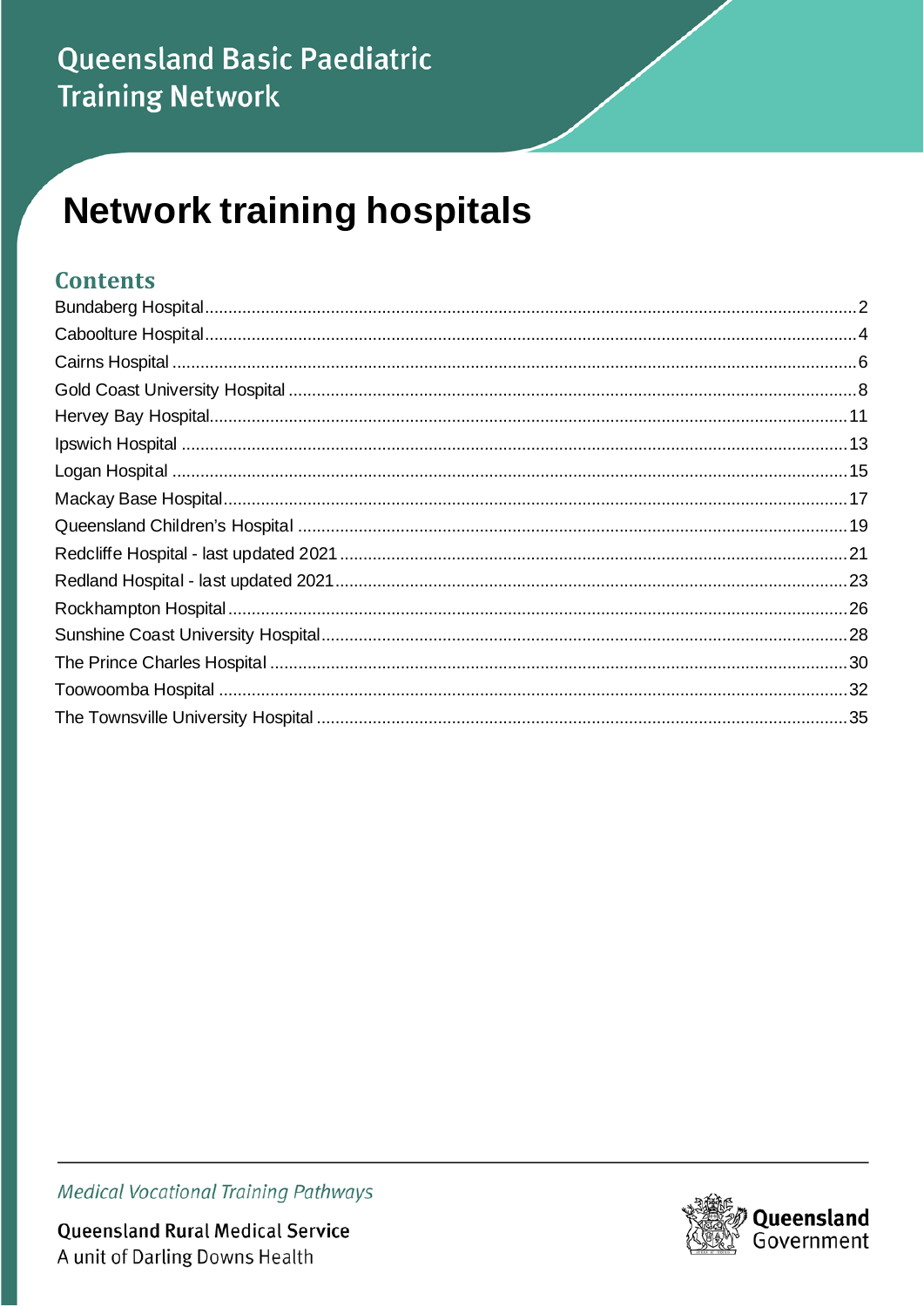# <span id="page-1-0"></span>**Bundaberg Hospital**

| Hospital information and<br>highlights                  | Bundaberg is a coastal town with a population of approximately<br>100,000 but also servicing several rural communities, including<br>Childers, Gin Gin, Monto, Agnes water, Gayndah, Biggenden.                                                                                                                                                                                                                                                                                                                                                                                                                                                                                                                                                     |  |  |
|---------------------------------------------------------|-----------------------------------------------------------------------------------------------------------------------------------------------------------------------------------------------------------------------------------------------------------------------------------------------------------------------------------------------------------------------------------------------------------------------------------------------------------------------------------------------------------------------------------------------------------------------------------------------------------------------------------------------------------------------------------------------------------------------------------------------------|--|--|
|                                                         | Bundaberg Paediatric unit provides a generalist model of care for<br>children 0-16 years of age, including care of complex patients.<br>Bundaberg can provide Close Observation Cares. Bundaberg<br>Paediatric unit also provides neonatal cares, for infants 32 weeks or<br>greater including CPAP. Bundaberg has in-reach clinics from<br>Cardiac, respiratory, sleep medicine, QPRS and Genetics.<br>Bundaberg Paediatric unit support telemedicine with a wide range of<br>subspecialties at the Queensland Children's Hospital (QCH). QCH is<br>the accepting tertiary service for Bundaberg. Outreach clinics are<br>provided every 3 months to Gayndah, Childers and Monto. With<br>follow interval telehealth clinics alternating 3 months. |  |  |
| <b>Service type</b><br>(inpatient/outpatient/community) | Inpatient, outpatient, outreach clinics, telemedicine, Developmental,<br>Child Protection, Community, Connected care                                                                                                                                                                                                                                                                                                                                                                                                                                                                                                                                                                                                                                |  |  |
| No. of beds                                             | 12 Paediatric beds                                                                                                                                                                                                                                                                                                                                                                                                                                                                                                                                                                                                                                                                                                                                  |  |  |
| Annual paediatric admissions                            | Paediatric admissions 2019 - 1,894                                                                                                                                                                                                                                                                                                                                                                                                                                                                                                                                                                                                                                                                                                                  |  |  |
|                                                         | 8 SCN beds                                                                                                                                                                                                                                                                                                                                                                                                                                                                                                                                                                                                                                                                                                                                          |  |  |
|                                                         | SCN admissions 2017 - 148                                                                                                                                                                                                                                                                                                                                                                                                                                                                                                                                                                                                                                                                                                                           |  |  |
| No of births (if applicable)                            | $1,000$ /year                                                                                                                                                                                                                                                                                                                                                                                                                                                                                                                                                                                                                                                                                                                                       |  |  |
| <b>RACP</b> accreditation                               | Maximum of 12 months of core training (AT)                                                                                                                                                                                                                                                                                                                                                                                                                                                                                                                                                                                                                                                                                                          |  |  |
| Please refer to the RACP website for                    | Accredited category rotations                                                                                                                                                                                                                                                                                                                                                                                                                                                                                                                                                                                                                                                                                                                       |  |  |
| up to date accreditation status                         | Rural Paediatrics - 12 months                                                                                                                                                                                                                                                                                                                                                                                                                                                                                                                                                                                                                                                                                                                       |  |  |
|                                                         | General Paediatrics - 12 months                                                                                                                                                                                                                                                                                                                                                                                                                                                                                                                                                                                                                                                                                                                     |  |  |
|                                                         | Community/Developmental Paediatrics - 6 months (if<br>completing 12 month rotation in hospital)                                                                                                                                                                                                                                                                                                                                                                                                                                                                                                                                                                                                                                                     |  |  |
|                                                         | Secondment Hospital for Paediatric Basic Training (Maximum 12<br>months rotation from primary hospital)                                                                                                                                                                                                                                                                                                                                                                                                                                                                                                                                                                                                                                             |  |  |
| <b>Potential rotations</b>                              | <b>General Paediatrics</b>                                                                                                                                                                                                                                                                                                                                                                                                                                                                                                                                                                                                                                                                                                                          |  |  |
| (depending on availability)                             | Community Paediatrics/Psychosocial or Developmental Paediatrics                                                                                                                                                                                                                                                                                                                                                                                                                                                                                                                                                                                                                                                                                     |  |  |
|                                                         | Not all these positions are fixed for advanced trainees in general<br>paediatrics but can be organised by prior arrangement. Other<br>options are possible depending upon trainee requirements and<br>available positions.                                                                                                                                                                                                                                                                                                                                                                                                                                                                                                                          |  |  |
| <b>Staffing and supervision</b>                         | <b>Director of Paediatrics</b>                                                                                                                                                                                                                                                                                                                                                                                                                                                                                                                                                                                                                                                                                                                      |  |  |
|                                                         | Paediatricians x 4.15 FTE including Director                                                                                                                                                                                                                                                                                                                                                                                                                                                                                                                                                                                                                                                                                                        |  |  |
|                                                         |                                                                                                                                                                                                                                                                                                                                                                                                                                                                                                                                                                                                                                                                                                                                                     |  |  |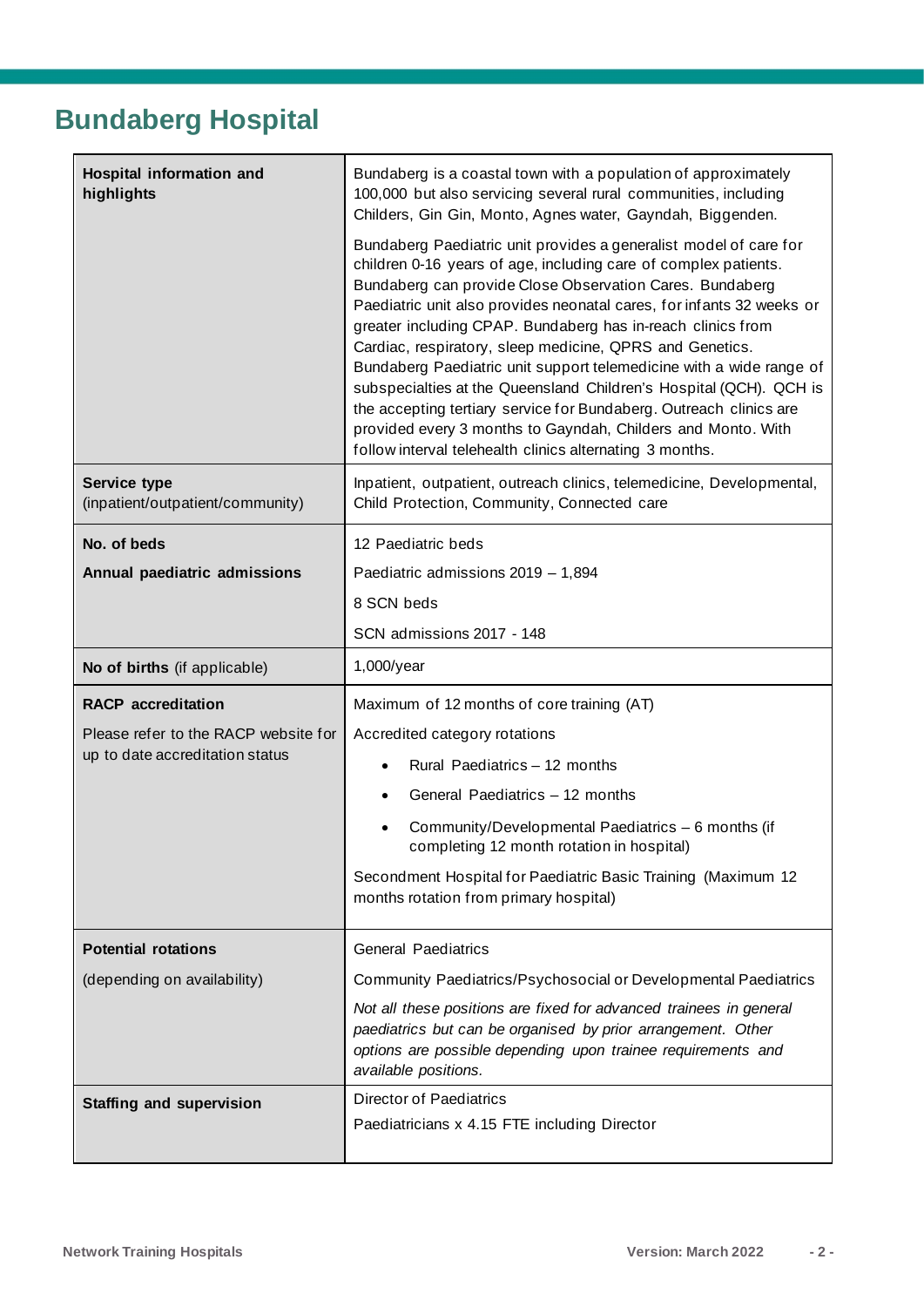| <b>Teaching and learning</b> | Weekly dedicated teaching session                                                                                                                       |                                     |  |
|------------------------------|---------------------------------------------------------------------------------------------------------------------------------------------------------|-------------------------------------|--|
|                              | Weekly Grand rounds, teleconferenced QCH                                                                                                                |                                     |  |
|                              | Daily ward rounds with Consultant                                                                                                                       |                                     |  |
|                              |                                                                                                                                                         | Bedside teaching weekly             |  |
|                              | Monthly Hospital grand rounds                                                                                                                           |                                     |  |
|                              | Monthly Perinatal M&M                                                                                                                                   |                                     |  |
|                              | Monthly Paediatric M&M                                                                                                                                  |                                     |  |
| <b>Profile of work</b>       | Coverage roster - 24 x 7 rosters. Requires night shift and weekend<br>cover.                                                                            |                                     |  |
|                              | Ward responsibilities for SCN and Paediatric unit                                                                                                       |                                     |  |
|                              | General Paediatric clinic coverage                                                                                                                      |                                     |  |
|                              | Attendance at community-based clinics/meetings                                                                                                          |                                     |  |
|                              | Teaching responsibilities<br>Responsibility for a service delivery portfolio e.g. allocation of audits,<br>rosters<br>Presentation of audit or research |                                     |  |
|                              |                                                                                                                                                         |                                     |  |
|                              |                                                                                                                                                         |                                     |  |
| <b>Hospital web link</b>     | www.health.gld.gov.au/services/widebay/wb-bundaberg                                                                                                     |                                     |  |
| <b>Hospital contact</b>      | Name:                                                                                                                                                   | Dr Matthew Wakeley                  |  |
|                              | Tel:                                                                                                                                                    | $(07)$ 4150 2368                    |  |
|                              | Email:                                                                                                                                                  | Matthew. Wakeley @health.gld.gov.au |  |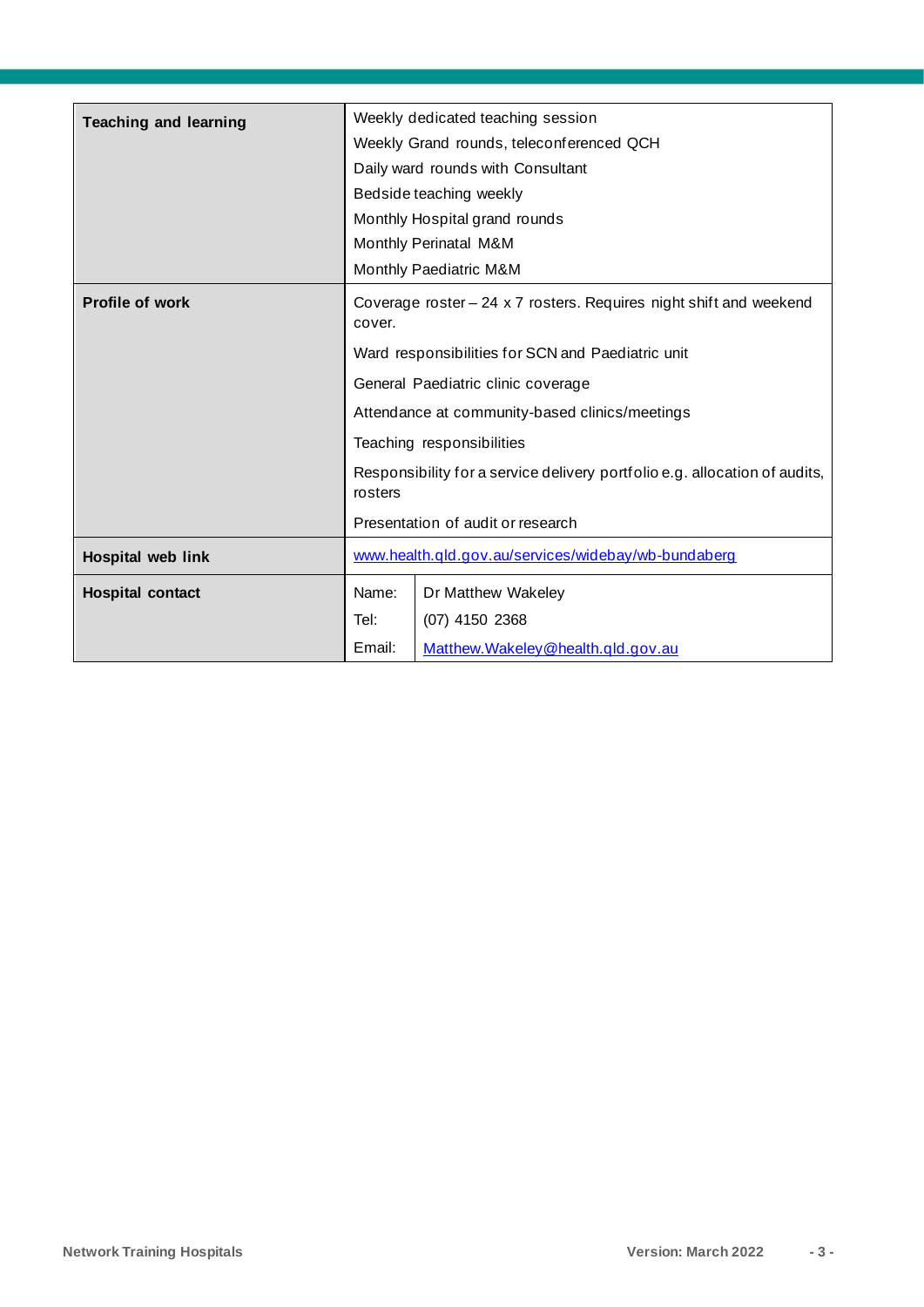# <span id="page-3-0"></span>**Caboolture Hospital**

| Hospital information and<br>highlights | Caboolture Hospital is located north of metropolitan Brisbane in the<br>Moreton Bay Regional Council area and is part of the MNHHS. The<br>hospital provides emergency, inpatient and outpatient services for<br>adults and children up to a Clinical Service Capability Framework<br>level 4 (CSCF V3.2),                                                    |
|----------------------------------------|---------------------------------------------------------------------------------------------------------------------------------------------------------------------------------------------------------------------------------------------------------------------------------------------------------------------------------------------------------------|
|                                        | Caboolture Hospital serves a population of 160000. We are 40<br>minutes from Brisbane and 40 minutes from the Sunshine Coast.                                                                                                                                                                                                                                 |
|                                        | Caboolture is in an area of very rapid growth. There are huge<br>number infrastructure builds currently underway in this area. Our<br>catchment between now and 2036, will see an additional 122000<br>people to 260000 people. There are approximately 27,680 children<br>in our catchment, and we expect to see an increase of 20,866 by<br>2036.           |
|                                        | Caboolture LPA had the highest proportion of developmentally<br>vulnerable children in MNHHS                                                                                                                                                                                                                                                                  |
|                                        | Caboolture Hospital has a busy Paediatric service, dealing with a<br>rapidly growing community with highly variable social demographics.<br>Our emergency department is amongst the busiest in the state, and<br>we have around 70000 presentations per year and over 3000<br>admissions to the ward. About 25% of these presentations to ED are<br>children. |
|                                        | Consequently, we often see many uncommon or unusual paediatric<br>presentations offering excellent learning opportunities to our trainees<br>in a well-supported environment.                                                                                                                                                                                 |
|                                        | We actively encourage our trainees participating in educational<br>activities, quality improvement activities, and guide towards clinical<br>examination preparation.                                                                                                                                                                                         |
| <b>Service type</b>                    | Inpatient and Paediatric Short Stay services                                                                                                                                                                                                                                                                                                                  |
| (inpatient/outpatient/community)       | Neonatal Unit                                                                                                                                                                                                                                                                                                                                                 |
|                                        | General Paediatric outpatient clinics                                                                                                                                                                                                                                                                                                                         |
|                                        | Child Protection Clinic, Diabetic and Endocrine clinics, Paediatric<br>Respiratory clinics.                                                                                                                                                                                                                                                                   |
| No. of beds                            | 12 General Paediatric beds with a capacity to go up to 17 in winter<br>months, 12 Special Care beds (expanding to 17)                                                                                                                                                                                                                                         |
| Annual paediatric admissions           | The Paediatric Unit cares for around 4,000 children and infants each<br>year under the age of 16                                                                                                                                                                                                                                                              |
|                                        | Special Care Nursery admissions around 430 babies per year                                                                                                                                                                                                                                                                                                    |
|                                        | The Outpatient service gets around 200 new Paediatric Referrals<br>per week                                                                                                                                                                                                                                                                                   |
| No of births (if applicable)           | 2,000 births/year. Infants above 32 weeks of gestation are cared for<br>in our SCN. We offer CPAP and commence ventilation/surfactant if<br>required before retrieving unwell neonates.                                                                                                                                                                       |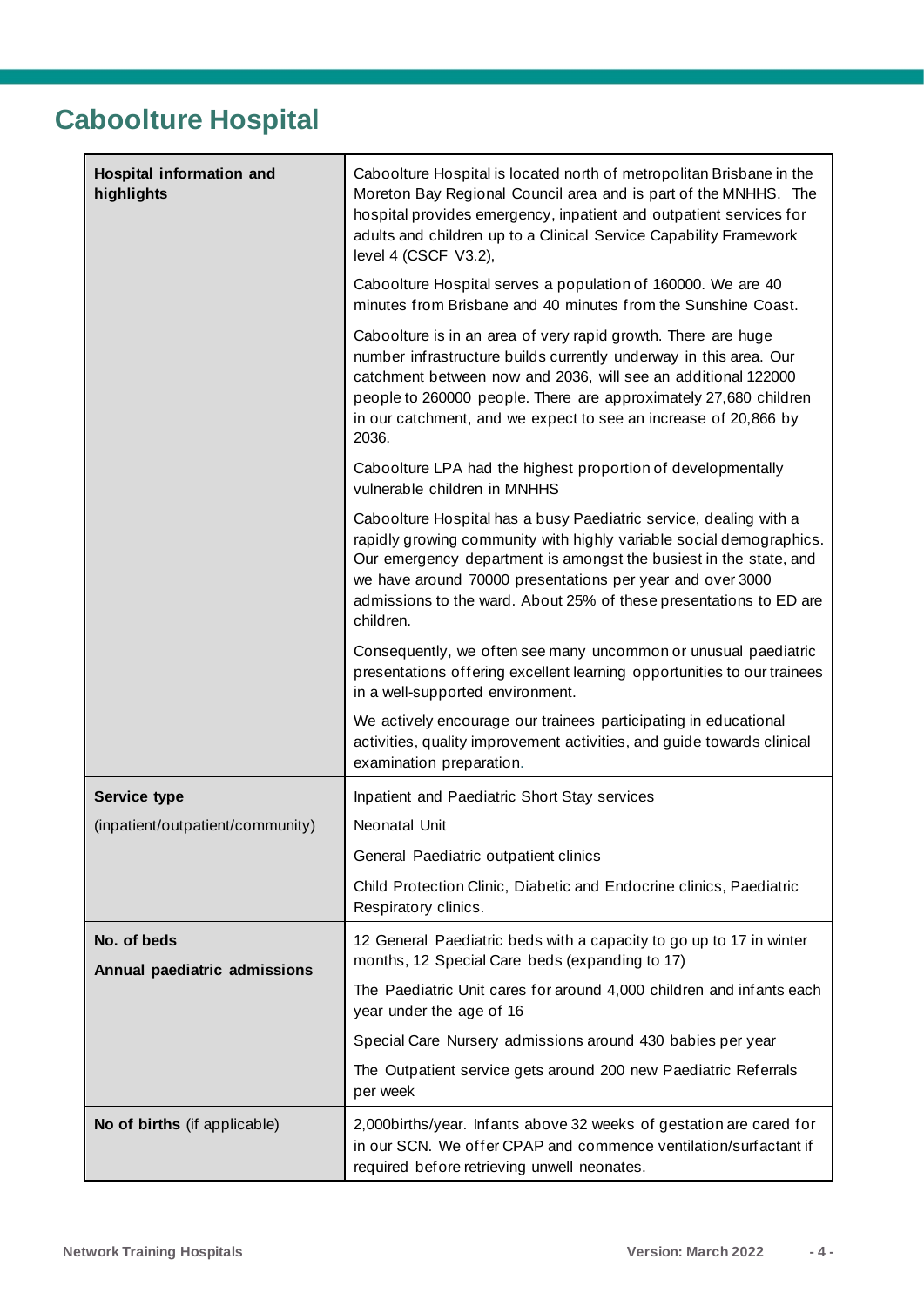| <b>RACP</b> accreditation           | <b>Advanced Training:</b>                                                                                                                                                                              |                                                                     |
|-------------------------------------|--------------------------------------------------------------------------------------------------------------------------------------------------------------------------------------------------------|---------------------------------------------------------------------|
| Please refer to the RACP website    | We offer 12 month of core training with perinatal component.                                                                                                                                           |                                                                     |
| for up-to-date accreditation status | Basic Training: We are a Secondment Hospital for Paediatric Basic<br>Training (Maximum 12 months rotation from primary hospital)                                                                       |                                                                     |
|                                     |                                                                                                                                                                                                        | We are accredited to February 2026 for basic and advanced training  |
| <b>Potential rotations</b>          | <b>General Paediatrics</b>                                                                                                                                                                             |                                                                     |
|                                     | <b>Special Care Nursery</b>                                                                                                                                                                            |                                                                     |
|                                     |                                                                                                                                                                                                        | Specialist Outpatient Clinics - autism, behaviour, ADHD             |
| <b>Staffing and supervision</b>     |                                                                                                                                                                                                        | 8 Paediatricians comprising 6 FTE including Director                |
|                                     |                                                                                                                                                                                                        | Sub-specialists in Paediatric Endocrine and Respiratory medicine    |
|                                     | 9 registrars or PHOs                                                                                                                                                                                   |                                                                     |
|                                     | activities in our department.                                                                                                                                                                          | Supervision, registrar support and clinical teaching are high value |
| <b>Teaching and learning</b>        |                                                                                                                                                                                                        | Weekly paediatric grand rounds                                      |
|                                     | Daily Consultant led rounds                                                                                                                                                                            |                                                                     |
|                                     |                                                                                                                                                                                                        | Protected teaching for Registrars and PHOs every weekly             |
|                                     | Monthly Radiology meeting                                                                                                                                                                              |                                                                     |
|                                     | Mandatory advanced neonatal resuscitation programme and<br>Neonatal Stabilisation courses                                                                                                              |                                                                     |
|                                     | Monthly Paediatric Morbidity and Mortality meetings                                                                                                                                                    |                                                                     |
|                                     | Three Monthly Perinatal Morbidity and Mortality meetings                                                                                                                                               |                                                                     |
|                                     | Opportunity to complete quality improvement including Audits/<br>research with interested active support available                                                                                     |                                                                     |
|                                     | Trainees close to obtaining fellowship can be offered to participate in<br>after hour on calls, backed up by the consultants i.e. we support<br>peer reviewed preparation for their consultant careers |                                                                     |
| <b>Profile of work</b>              | Rotating roster                                                                                                                                                                                        |                                                                     |
|                                     | Ward responsibilities with close, on site supervision and after hours<br>within 30 minutes response time                                                                                               |                                                                     |
|                                     |                                                                                                                                                                                                        | Outpatient Clinics and attendance in child protection meetings      |
|                                     |                                                                                                                                                                                                        | Participation in Multidisciplinary team meetings.                   |
|                                     | Specialist clinic coverage - General Paediatrics, diabetic Clinic,<br><b>Child Protection</b>                                                                                                          |                                                                     |
|                                     | Teaching responsibilities - Formal weekly RMO teaching,<br>Intern/RMO supervision, Year 4 medical students                                                                                             |                                                                     |
| Hospital web link                   | https://metronorth.health.gld.gov.au/caboolture/                                                                                                                                                       |                                                                     |
| <b>Hospital contact</b>             | Name:                                                                                                                                                                                                  | Dr Salil Gandhi                                                     |
|                                     | Tel:                                                                                                                                                                                                   | (07) 54338090                                                       |
|                                     | Email:                                                                                                                                                                                                 | Salil. Gandhi @health. gld. gov. au                                 |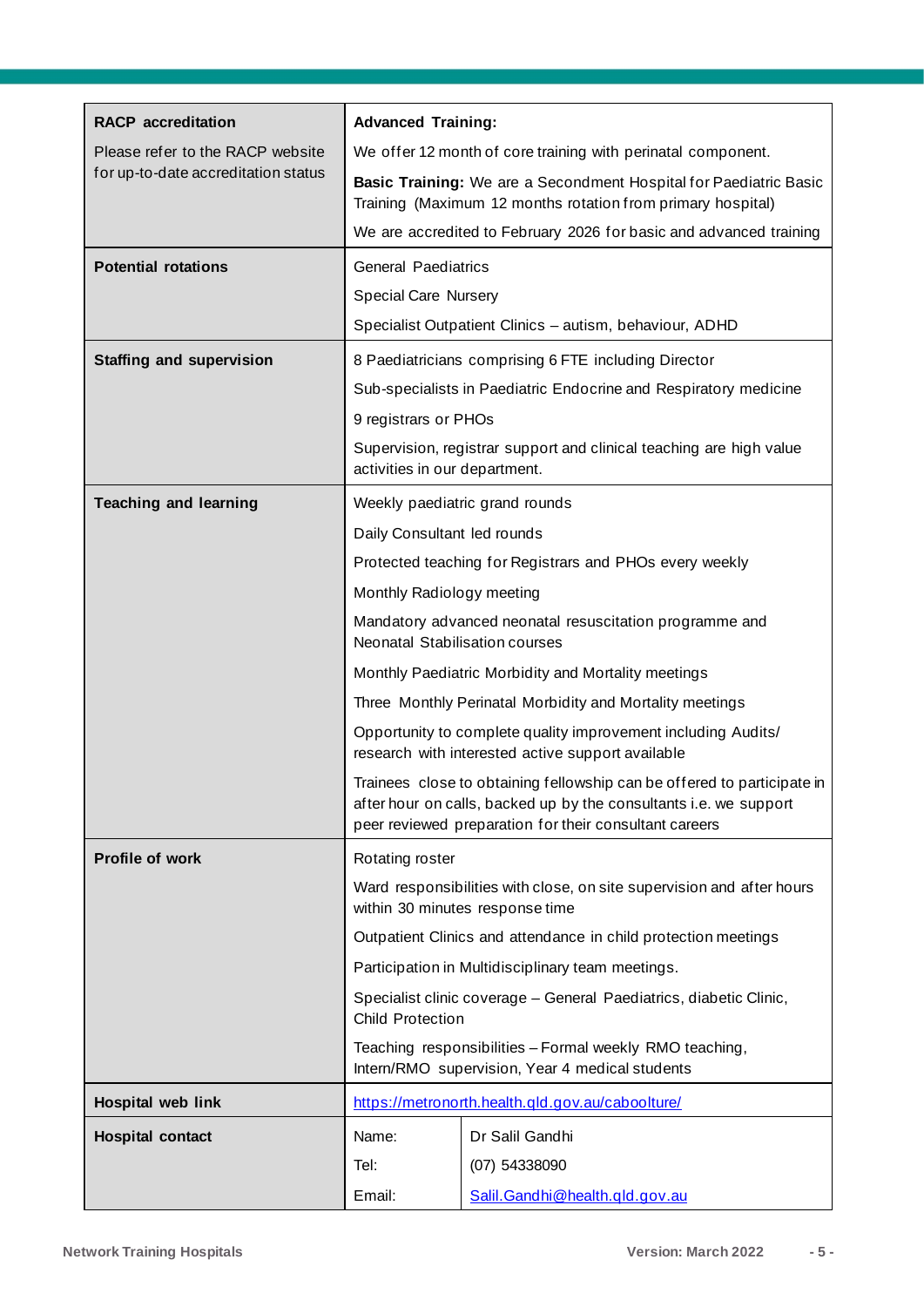# <span id="page-5-0"></span>**Cairns Hospital**

| Hospital information and<br>highlights           | The Cairns and Hinterland Hospital and Health Service Paediatric<br>department has the responsibility of providing public hospital and<br>community services to a population of approximately 67,000 children<br>and young people. The primary catchment of the CHHHS covers an<br>area of 142,900 km2 from Tully in the south, Cow Bay in the north<br>and Croydon in the west. The outer western region of our Service<br>encompasses extremely remote communities. The paediatric<br>department also supports the acute provision of care to children in<br>the Torres and Cape HHS to the North as well as a number from<br>PNG. |
|--------------------------------------------------|--------------------------------------------------------------------------------------------------------------------------------------------------------------------------------------------------------------------------------------------------------------------------------------------------------------------------------------------------------------------------------------------------------------------------------------------------------------------------------------------------------------------------------------------------------------------------------------------------------------------------------------|
|                                                  | Close to 93% of our paediatric work is managed locally and there is<br>excellent support from our local adult ICU for severely unwell<br>children who are then managed in conjunction with/transferred to<br>our regional Paediatric ICU in Townsville Hospital.                                                                                                                                                                                                                                                                                                                                                                     |
|                                                  | We manage a very wide range of conditions including all those<br>commonly seen in all metropolitan areas but also a significant<br>number of tropical diseases along with problems related to socio-<br>economic disadvantage. Considering our population's demographics<br>and as the primary referral centre for TCHHS to the North of us, a<br>substantial proportion of our work is with children and families who<br>identify as Aboriginal and/or Torres Strait Islander - as such we are<br>very focused on culturally appropriate indigenous healthcare.                                                                     |
|                                                  | We provide local sub-specialist services in paediatric cardiology,<br>endocrinology and diabetes, paediatric allergy and rheumatology<br>along with paediatric oncology services for the region in partnership<br>with the Queensland Paediatric Haematology Oncology Network.                                                                                                                                                                                                                                                                                                                                                       |
|                                                  | We have strong established links with the Queensland Children's<br>Hospital in Brisbane and host visiting sub-specialist clinics from<br>respiratory/CF and sleep medicine, genetics, haematology, oncology<br>and metabolic medicine along with a paediatric surgical outpatient<br>service from Townsville Hospital.                                                                                                                                                                                                                                                                                                               |
|                                                  | The unit is committed to providing consistent and high-quality<br>supervision to all our trainees, ensuring professional development<br>along with utilisation of learning opportunities and consultant<br>support.                                                                                                                                                                                                                                                                                                                                                                                                                  |
| Service type<br>(inpatient/outpatient/community) | Inpatient and outpatient services paediatric medical services<br>Outreach programmes and Community Development Services<br>Paediatric endocrinology, cardiology, allergy subspecialist clinics<br>Level 5 SCN                                                                                                                                                                                                                                                                                                                                                                                                                        |
| No. of beds                                      | 16 bed paediatric ward (flexing to 22 beds) with a separate 8 bed<br>adolescent unit                                                                                                                                                                                                                                                                                                                                                                                                                                                                                                                                                 |
|                                                  | 22 funded SCN cot spaces                                                                                                                                                                                                                                                                                                                                                                                                                                                                                                                                                                                                             |
| Annual paediatric admissions                     | There are about 6000 separations each year with the majority of<br>work being acute $(-80\%)$ . There are $-30,000$ children who present<br>to ED per annum.                                                                                                                                                                                                                                                                                                                                                                                                                                                                         |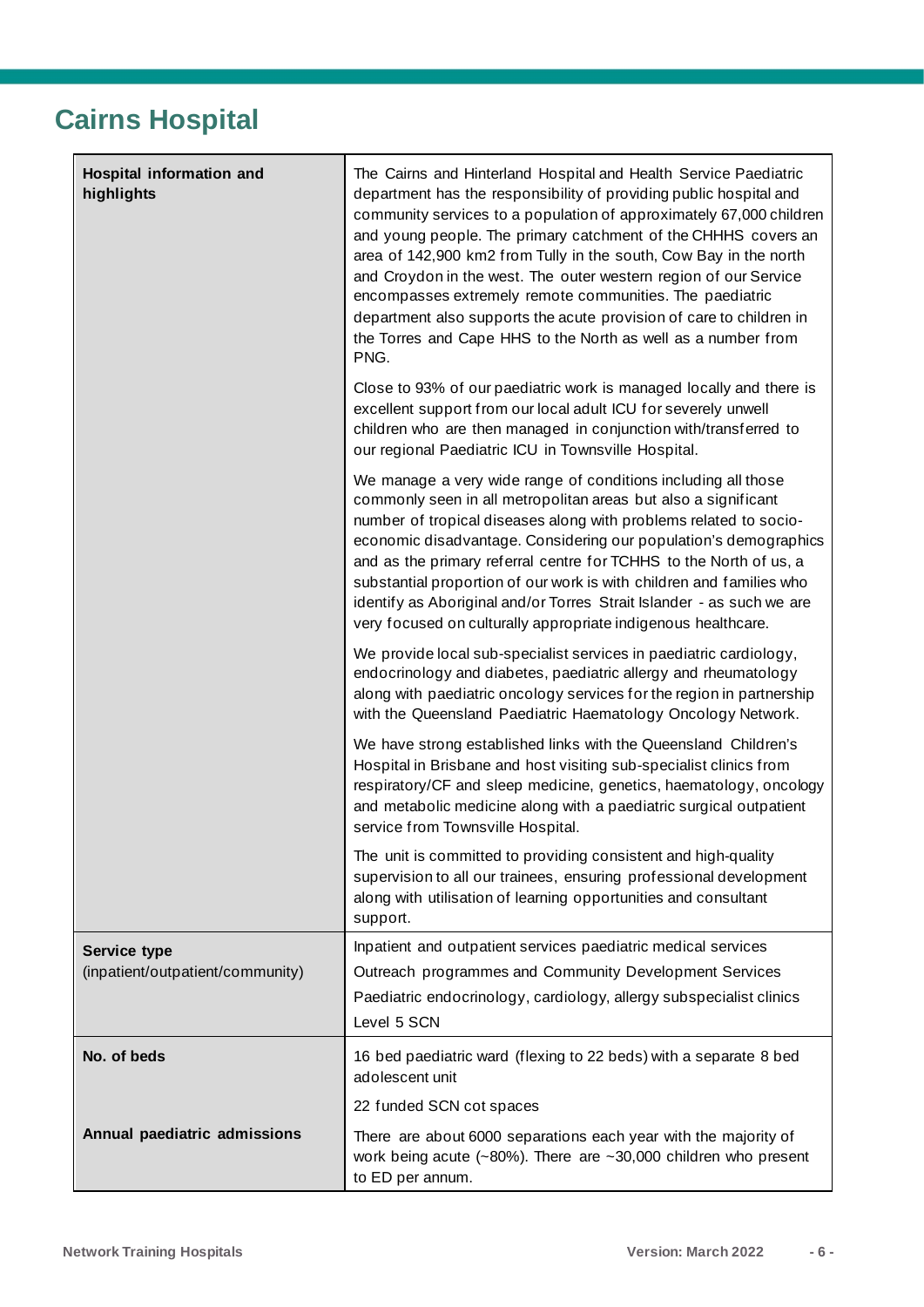| No of births (if applicable)                                            | Approximately 3,000 per annum                                                                                                                                                                                                                                                              |                                                                   |
|-------------------------------------------------------------------------|--------------------------------------------------------------------------------------------------------------------------------------------------------------------------------------------------------------------------------------------------------------------------------------------|-------------------------------------------------------------------|
| <b>RACP</b> accreditation                                               | Maximum of 12 months of core training                                                                                                                                                                                                                                                      |                                                                   |
| Please refer to the RACP website for<br>up to date accreditation status | Accredited category rotations<br>General Paediatrics (Rural) – with a perinatal component<br>$\circ$<br>For 12 months training the options are:<br>$\circ$<br>12 months GP<br>6 months GP and 6 months CD<br>For 6 months training<br>$\circ$<br>6 months of GP only<br>Accredited to 2023 |                                                                   |
| <b>Potential rotations</b>                                              |                                                                                                                                                                                                                                                                                            | <b>General Paediatrics</b>                                        |
| (depending on availability)                                             | Not all these positions are fixed for advanced trainees in general<br>paediatrics but can be organised by prior arrangement. Other<br>options are possible depending upon trainee requirements and<br>available positions.                                                                 |                                                                   |
| <b>Staffing and supervision</b>                                         | <b>Director of Paediatrics</b>                                                                                                                                                                                                                                                             |                                                                   |
|                                                                         | Paediatricians (n=10, 8.4FTE including Director)                                                                                                                                                                                                                                           |                                                                   |
|                                                                         | Sub-specialists in paediatric cardiology, endocrinology and<br>neonatology                                                                                                                                                                                                                 |                                                                   |
| <b>Teaching and learning</b>                                            | Weekly protected registrar/PHO teaching                                                                                                                                                                                                                                                    |                                                                   |
|                                                                         | Weekly QCH telehealth Grand Rounds, Paediatric X-ray meeting                                                                                                                                                                                                                               |                                                                   |
|                                                                         | Daily consultant ward rounds                                                                                                                                                                                                                                                               |                                                                   |
|                                                                         | Morbidity and mortality meetings (including interdepartmental)                                                                                                                                                                                                                             |                                                                   |
| <b>Profile of work</b>                                                  | Full shift roster (1:4 weekends)                                                                                                                                                                                                                                                           |                                                                   |
|                                                                         | Ward or nursery responsibilities                                                                                                                                                                                                                                                           |                                                                   |
|                                                                         | Clinic coverage                                                                                                                                                                                                                                                                            |                                                                   |
|                                                                         | Research and presentations                                                                                                                                                                                                                                                                 |                                                                   |
|                                                                         | Teaching responsibilities (unit, peer and junior staff)                                                                                                                                                                                                                                    |                                                                   |
| <b>Hospital web link</b>                                                | www.health.qld.gov.au/cairns_hinterland                                                                                                                                                                                                                                                    |                                                                   |
| <b>Hospital contact</b>                                                 | Name:<br>Tel:<br>Email:                                                                                                                                                                                                                                                                    | Dr Neil Archer<br>(07) 4226 6169<br>neil.archer@health.qld.gov.au |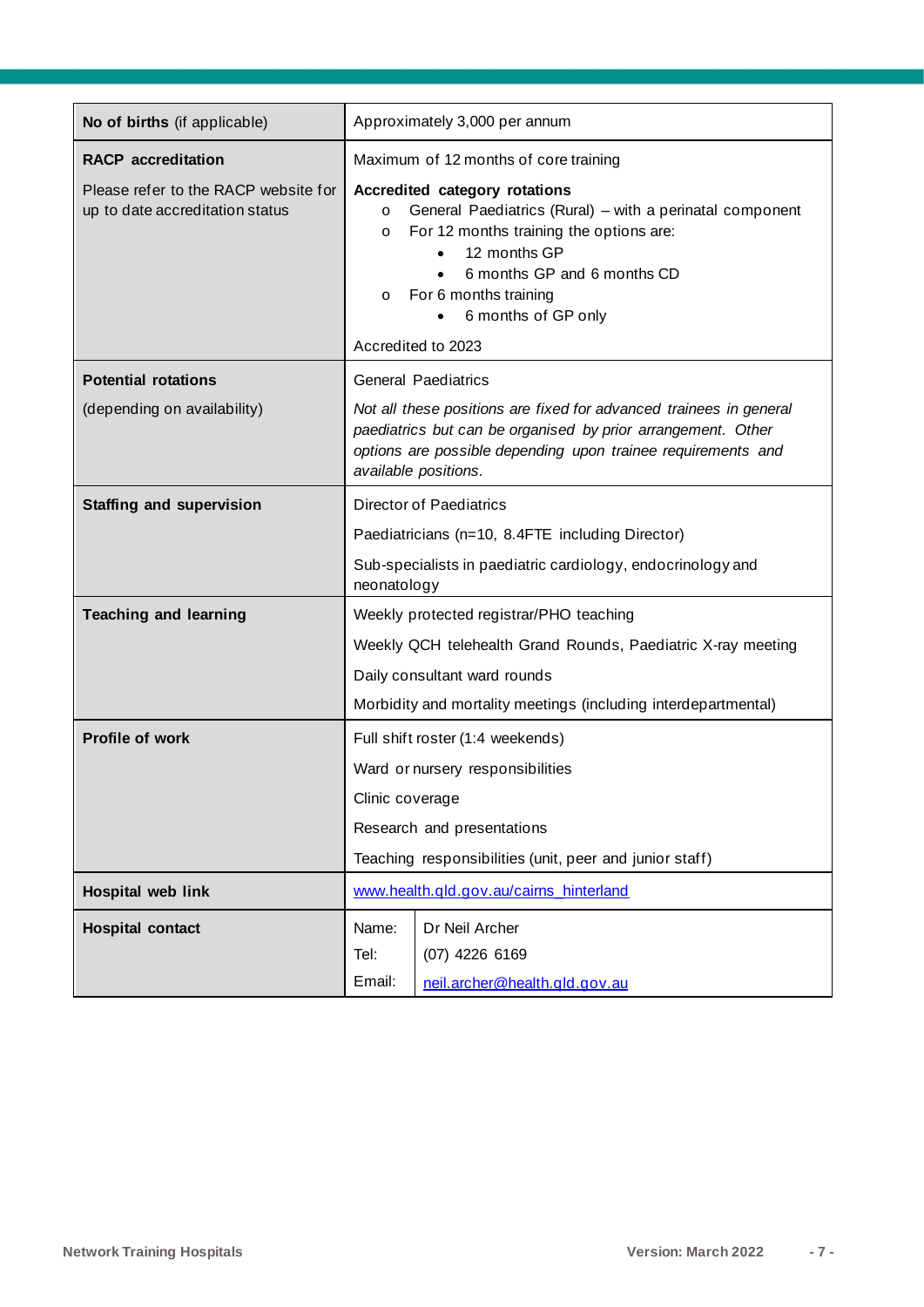# <span id="page-7-0"></span>**Gold Coast University Hospital**

| Hospital information and<br>highlights                                                               | The GCUH is the 6th largest paediatric unit in Australia and looks after<br>12% of the Queensland childhood population. It is in a large tertiary<br>adult hospital. Some paediatric subspecialty support is available<br>locally                                                                                                                                             |  |  |
|------------------------------------------------------------------------------------------------------|-------------------------------------------------------------------------------------------------------------------------------------------------------------------------------------------------------------------------------------------------------------------------------------------------------------------------------------------------------------------------------|--|--|
| <b>Service type</b><br>(inpatient/outpatient/community)                                              | Inpatient and outpatient services<br>General Paediatric and subspecialty clinics<br>Paediatric Surgical service<br><b>Community Developmental Service</b><br><b>Child Protection Unit</b><br>Adolescent and Young Adult Service<br>Child and Youth Mental Health Service<br><b>Tertiary Neonatal Unit</b><br>Children's Critical Care Unit<br>Children's Emergency Department |  |  |
| No. of beds<br>Annual paediatric admissions                                                          | Children's inpatient unit 36 beds<br>Children's Day stay 6 beds<br>Children's Hospital in the Home $4 - 10$ beds<br>Children's Critical Care 4 beds<br>NICU 15 cots<br>SCN 24 cots<br>Children's Short Stay 6 beds                                                                                                                                                            |  |  |
| No of births (if applicable)                                                                         | 5,500 per annum                                                                                                                                                                                                                                                                                                                                                               |  |  |
| <b>RACP</b> accreditation<br>Please refer to the RACP website<br>for up to date accreditation status | <b>Advanced trainees</b><br>Maximum of 24 months of core training<br>Advanced Training Network positions<br>Accredited category rotations<br>General Paediatrics without a perinatal component-GCUH,<br>$\circ$<br><b>Leading Steps</b><br>Children's Emergency Department - acute care<br>$\circ$<br>Children's Critical Care Unit - acute care<br>$\circ$                   |  |  |
|                                                                                                      | Neonatal<br>O<br>Community/Developmental<br>O<br><b>Child Protection</b><br>O<br>General Paediatric with perinatal component - Tweed Heads<br>O<br>Hospital<br>Rural - Lismore Base Hospital<br>O<br>Adolescent and Young Adult Medicine                                                                                                                                      |  |  |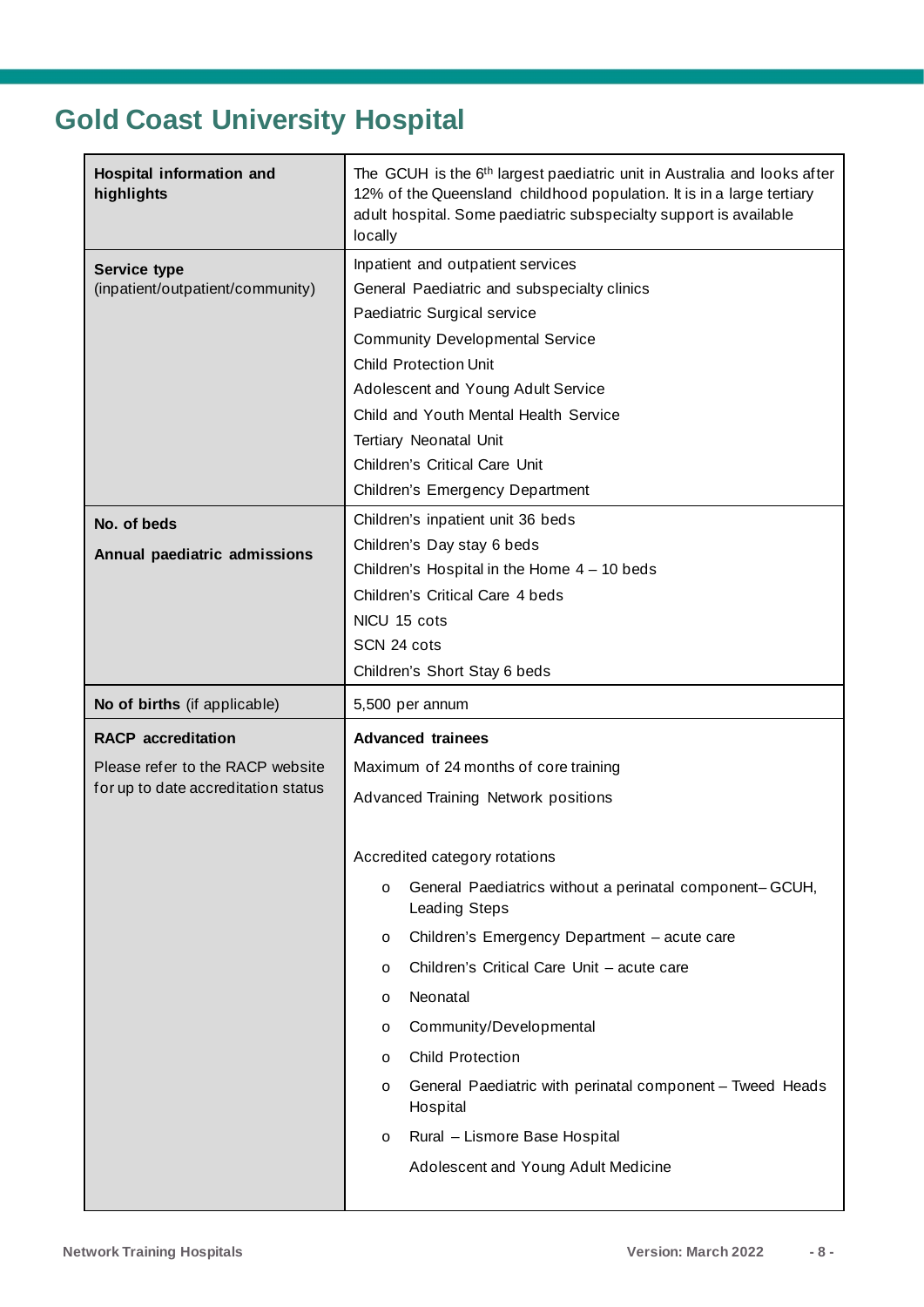|                                 | <b>Basic trainees</b>                                                                                   |  |
|---------------------------------|---------------------------------------------------------------------------------------------------------|--|
|                                 | Level 2 Teaching Hospital for Paediatric Basic Training                                                 |  |
|                                 | <b>Basic Training Network</b>                                                                           |  |
|                                 | GCUH accredited to February 2024                                                                        |  |
| <b>Potential rotations</b>      | <b>General Paediatrics</b>                                                                              |  |
| (depending on availability)     | Newborn Care - SCN/NICU                                                                                 |  |
|                                 | <b>Children's Critical Care</b>                                                                         |  |
|                                 | Children's Emergency Department                                                                         |  |
|                                 | <b>Community Paediatrics</b>                                                                            |  |
|                                 | <b>Child Protection</b>                                                                                 |  |
|                                 | Adolescent and Young Adult Medicine                                                                     |  |
|                                 | Private Practice Paediatrics - Leading Steps/Pindara (Advanced<br>Training)                             |  |
|                                 | Tweed Heads General Hospital (Advanced Training)                                                        |  |
|                                 | Lismore Base Hospital (Advanced Training)                                                               |  |
|                                 | Not all of these positions are fixed for advanced trainees in general                                   |  |
|                                 | paediatrics. Other options are possible depending upon trainee<br>requirements and available positions. |  |
| <b>Staffing and supervision</b> | <b>Director of Paediatrics</b>                                                                          |  |
|                                 | Paediatricians x 5.3 FTE including Director<br>$\circ$                                                  |  |
|                                 | Director of Newborn Care                                                                                |  |
|                                 | Neonatologists x 5 including Director<br>O                                                              |  |
|                                 | Director of Community Child Health                                                                      |  |
|                                 | Community Paediatricians x 2.4 including Director<br>O                                                  |  |
|                                 | Director of Children's Critical Care                                                                    |  |
|                                 | Intensivists 3.5 including Director<br>O                                                                |  |
|                                 | Sub-specialists in Child Protection, Neurology, Infectious Diseases,                                    |  |
|                                 | Cardiology, Respiratory, Endocrine, Rheumatology                                                        |  |
|                                 |                                                                                                         |  |
| <b>Teaching and learning</b>    | Weekly lectures                                                                                         |  |
|                                 | <b>Weekly POLIE</b>                                                                                     |  |
|                                 | Weekly case base and bed side teaching                                                                  |  |
|                                 | Weekly paediatric grand rounds / journal review                                                         |  |
|                                 | Monthly neonatal grand rounds                                                                           |  |
|                                 | Daily consultant rounds                                                                                 |  |
|                                 | Monthly Quality and safety meetings                                                                     |  |
|                                 | Quarterly Children's Morbidity and Mortality meetings                                                   |  |
|                                 | Weekly radiology meeting                                                                                |  |
|                                 | Weekly Infectious diseases meeting                                                                      |  |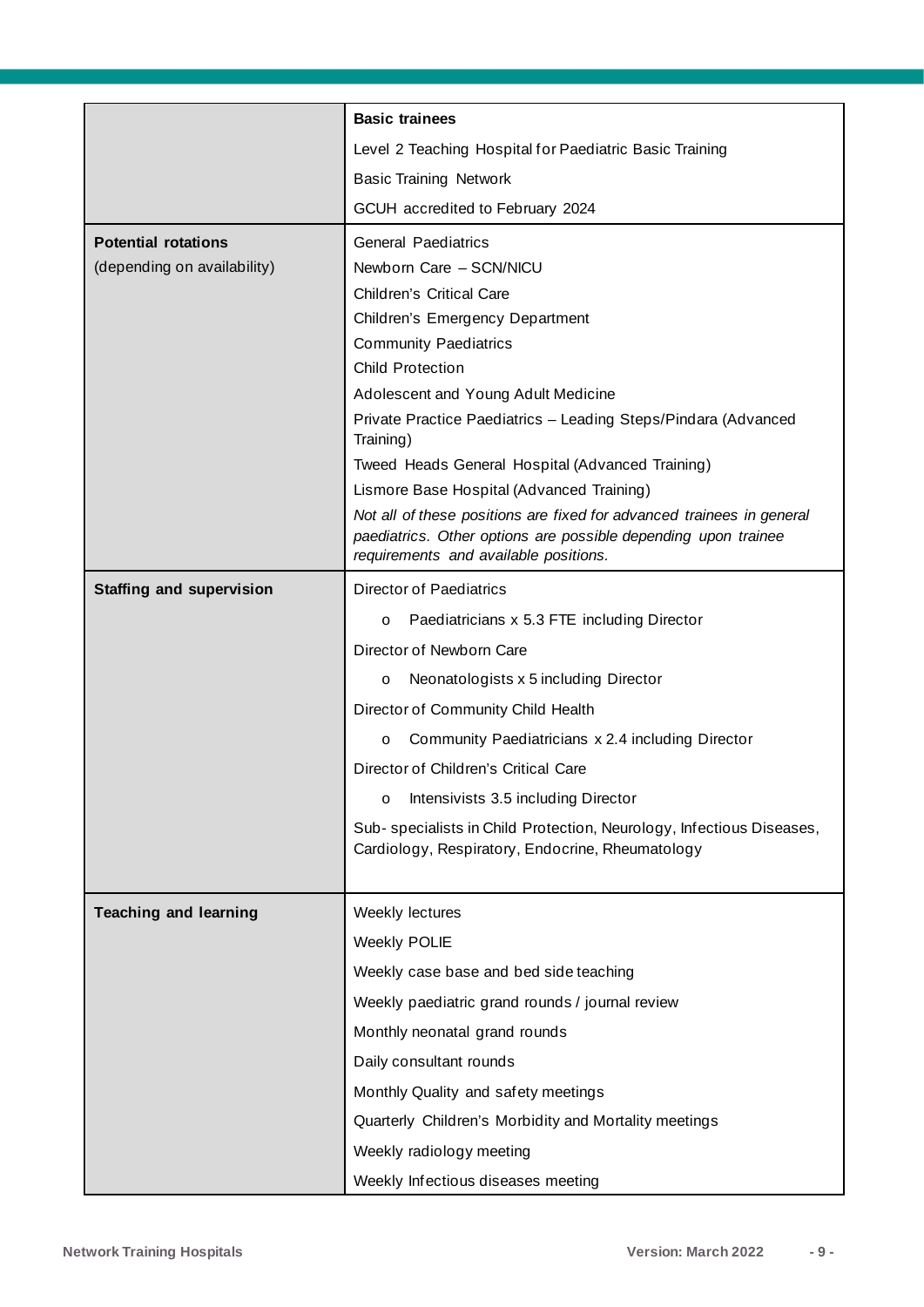| Dependant on rotation, no on call                                                        |                                                                           |
|------------------------------------------------------------------------------------------|---------------------------------------------------------------------------|
| www.goldcoast.health.gld.gov.au/hospitals-and-centres/gold-coast-<br>university-hospital |                                                                           |
| Name:<br>Tel:<br>Email:                                                                  | Dr Susan Moloney<br>$(07)$ 5687 1237<br>Susan. Moloney @health.gld.gov.au |
| Name:                                                                                    | Dr Tung Vu                                                                |
| Email:                                                                                   | $(07)$ 5687 1236<br>Tung. Vu@health.gld.gov.au                            |
|                                                                                          | Tel:                                                                      |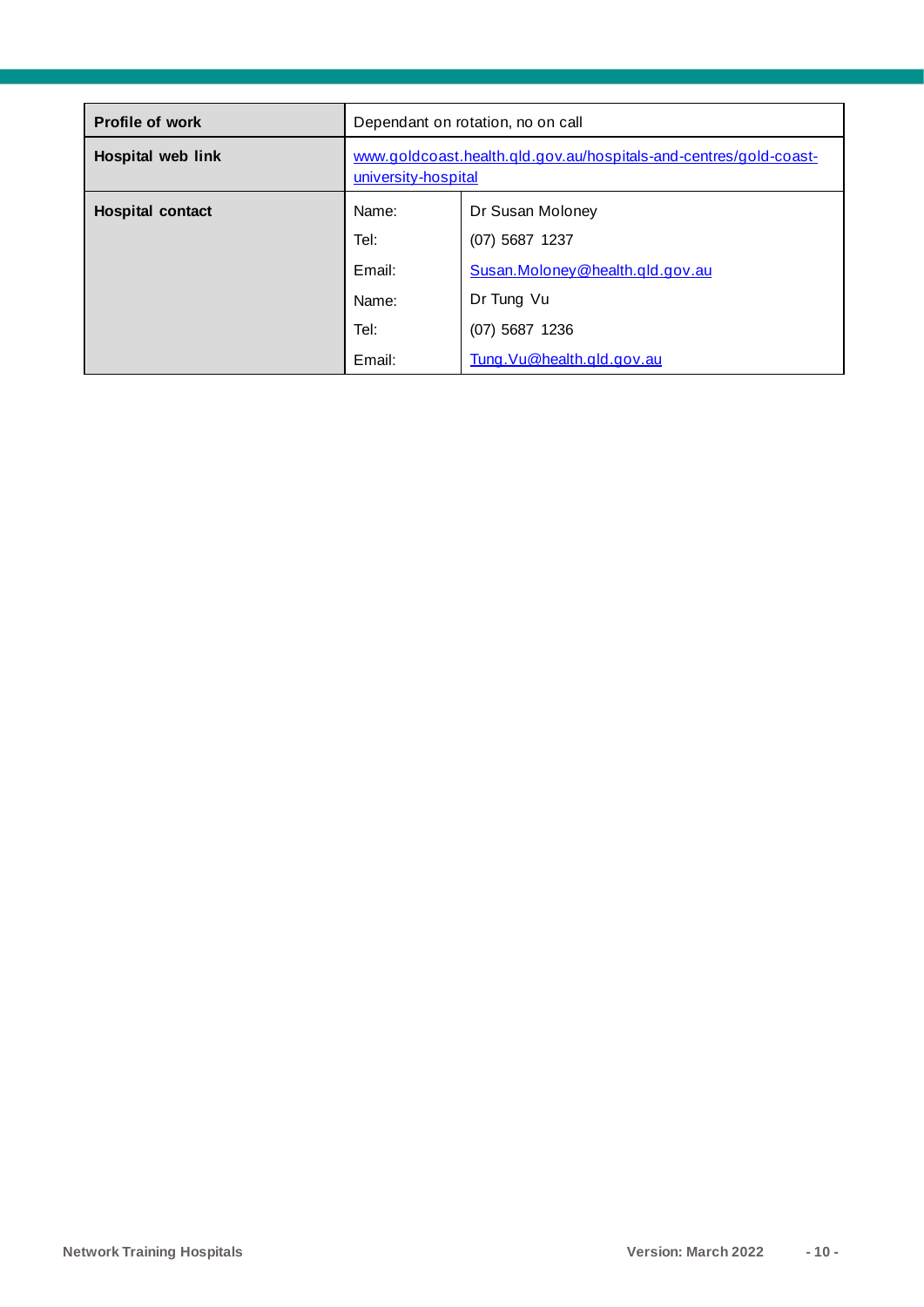### <span id="page-10-0"></span>**Hervey Bay Hospital**

| <b>Hospital information and</b><br>highlights    | Hervey Bay is a coastal town with a population of approximately<br>60,000 but also services several other regional and rural<br>communities, including Maryborough, Tiaro and Howard.                                                                                     |  |
|--------------------------------------------------|---------------------------------------------------------------------------------------------------------------------------------------------------------------------------------------------------------------------------------------------------------------------------|--|
|                                                  | The Hervey Bay Hospital Paediatric unit provides a generalist model<br>of care for children 0-16 years of age, including care of complex<br>patients.                                                                                                                     |  |
|                                                  | Hervey Bay Special Care Nursery also provides neonatal care for<br>infants 32 weeks or greater including CPAP.                                                                                                                                                            |  |
|                                                  | Hervey Bay has out-reach clinics from QCH cardiac, respiratory, and<br>QPRS teams. The Paediatric unit supports telemedicine with a wide<br>range of subspecialties at the Queensland Children's Hospital<br>(QCH). QCH is the accepting tertiary service for Hervey Bay. |  |
| Service type<br>(inpatient/outpatient/community) | Inpatient, outpatient, out-reach clinics, telemedicine, developmental<br>paediatrics, Child Protection, Community, Complex care                                                                                                                                           |  |
| No. of beds                                      | 10 Paediatric beds                                                                                                                                                                                                                                                        |  |
| Annual paediatric admissions                     | Paediatric admissions 2021 - 1484                                                                                                                                                                                                                                         |  |
|                                                  | 6 SCN beds                                                                                                                                                                                                                                                                |  |
|                                                  | SCN admissions 2021 - 253                                                                                                                                                                                                                                                 |  |
| No of births (if applicable)                     | 800-900 year                                                                                                                                                                                                                                                              |  |
| <b>RACP</b> accreditation                        | <b>Advanced Training</b>                                                                                                                                                                                                                                                  |  |
| Please refer to the RACP website                 |                                                                                                                                                                                                                                                                           |  |
| for up to date accreditation status              | Maximum of 12 months of core training                                                                                                                                                                                                                                     |  |
|                                                  | Accredited category rotations                                                                                                                                                                                                                                             |  |
|                                                  | Rural Paediatrics - 12 months<br>$\Omega$                                                                                                                                                                                                                                 |  |
|                                                  | Community/Developmental - 6 months<br>$\circ$                                                                                                                                                                                                                             |  |
|                                                  | Secondment hospital for Basic Paediatric Training (Maximum 12<br>months rotation from primary hospital)                                                                                                                                                                   |  |
| <b>Potential rotations</b>                       | General regional Paediatrics.                                                                                                                                                                                                                                             |  |
|                                                  | Community/Developmental Paediatrics                                                                                                                                                                                                                                       |  |
| <b>Staffing and supervision</b>                  | <b>Director of Paediatrics</b>                                                                                                                                                                                                                                            |  |
|                                                  | Paediatricians x 4.5 FTE including Director                                                                                                                                                                                                                               |  |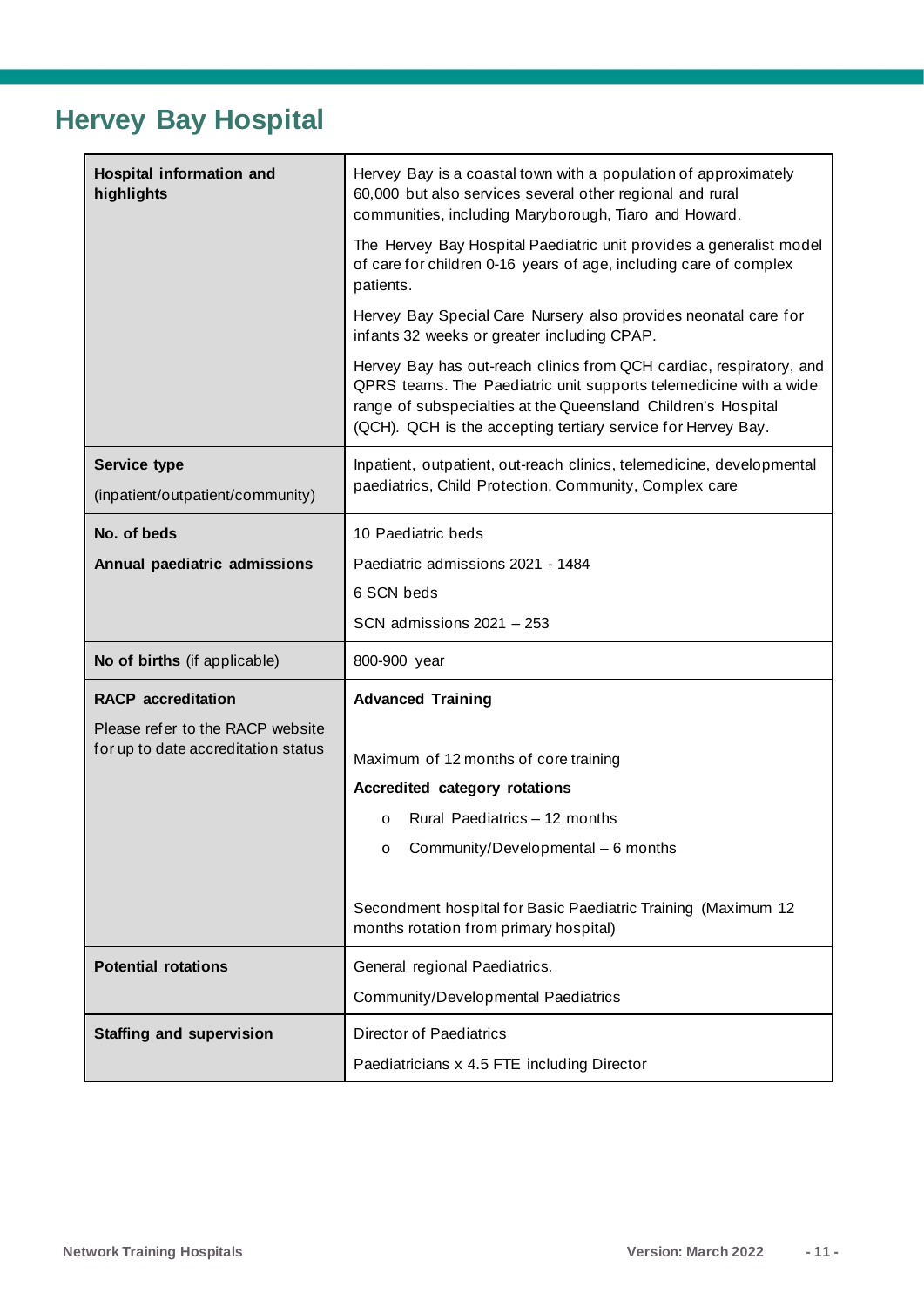| <b>Teaching and learning</b> |                                                                                       | Weekly dedicated teaching session |
|------------------------------|---------------------------------------------------------------------------------------|-----------------------------------|
|                              | Weekly Grand rounds, teleconferenced QCH                                              |                                   |
|                              |                                                                                       | Daily ward rounds with Consultant |
|                              | Bedside teaching                                                                      |                                   |
|                              | Monthly Hospital grand rounds                                                         |                                   |
|                              | Monthly Perinatal M&M                                                                 |                                   |
|                              | Monthly Paediatric M&M                                                                |                                   |
| <b>Profile of work</b>       | Coverage roster $-24 \times 7$ rosters. Requires night shift and weekend<br>cover     |                                   |
|                              | Ward responsibilities for SCN and Paediatric unit                                     |                                   |
|                              | General Paediatric clinic coverage                                                    |                                   |
|                              | Teaching responsibilities - UQ medical students, prevocational<br>doctors             |                                   |
|                              | Responsibility for a service delivery portfolio e.g. allocation of audits,<br>rosters |                                   |
|                              | Presentation of audit or research                                                     |                                   |
| Hospital web link            | <b>Hervey Bay Hospital   Queensland Health</b>                                        |                                   |
| <b>Hospital contact</b>      | Name:                                                                                 | A/Prof Penelope Prasad            |
|                              | Tel:                                                                                  | 4325 6666                         |
|                              | Email:                                                                                | penelope.prasad@health.qld.gov.au |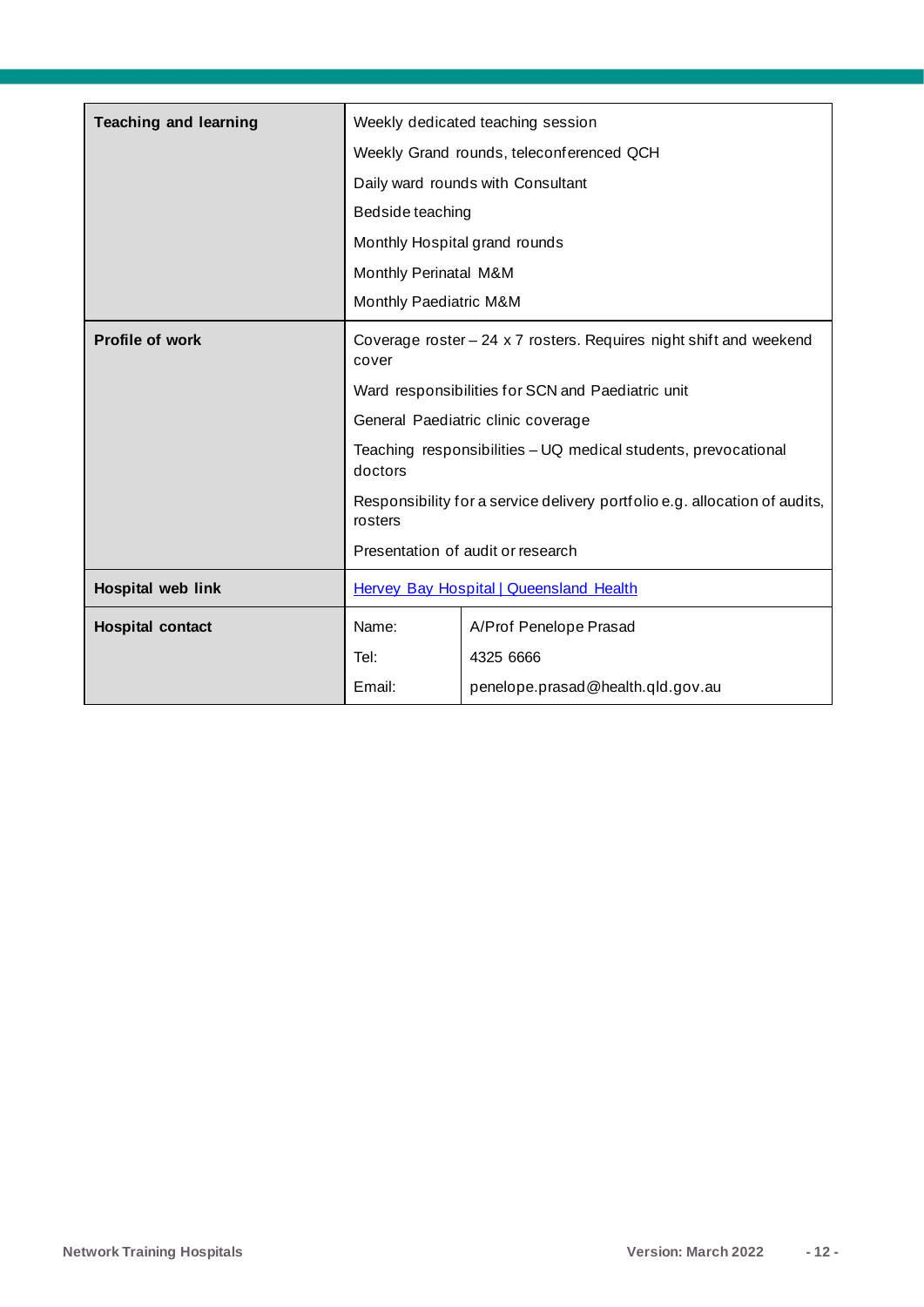# <span id="page-12-0"></span>**Ipswich Hospital**

| Hospital information and<br>highlights | Ipswich region covers Ipswich Hospital and four small rural hospitals<br>(Boonah, Esk, Gatton and Laidley) where children are seen and<br>admitted. The population in the region is approx. 325,000 and is the<br>most rapidly growing area in the state with population projected to<br>grow 51% by 2026. |
|----------------------------------------|------------------------------------------------------------------------------------------------------------------------------------------------------------------------------------------------------------------------------------------------------------------------------------------------------------|
|                                        | Ipswich Hospital has a separate 4 bed paediatric emergency unit and<br>waiting room, dedicated paediatric inpatient unit, Lv4 Special Care<br>Nursery and Child Protection Unit.                                                                                                                           |
|                                        | The volume and scope of patients makes for an excellent general<br>paediatric experience for both inpatient and outpatient care.                                                                                                                                                                           |
| <b>Service type</b>                    | General Paediatric clinics                                                                                                                                                                                                                                                                                 |
| (inpatient/outpatient/community)       | Paediatric Inpatient Unit                                                                                                                                                                                                                                                                                  |
|                                        | <b>Special Care Nursery</b>                                                                                                                                                                                                                                                                                |
|                                        | Paediatric Emergency Department (4 bed)                                                                                                                                                                                                                                                                    |
| No. of beds                            | 19 bed Children's Ward                                                                                                                                                                                                                                                                                     |
| Annual paediatric admissions           | 1,957 medical admissions (2017)                                                                                                                                                                                                                                                                            |
| No of births (if applicable)           | 16 bed Special Care Nursery (Lv4)                                                                                                                                                                                                                                                                          |
|                                        | 210 births/month (2017)                                                                                                                                                                                                                                                                                    |
|                                        | 764 SCN admissions (2017)                                                                                                                                                                                                                                                                                  |
| <b>RACP</b> accreditation              | Maximum of 12 months of core training                                                                                                                                                                                                                                                                      |
|                                        | General Paediatrics with a perinatal component                                                                                                                                                                                                                                                             |
|                                        | Accredited to 2021                                                                                                                                                                                                                                                                                         |
| <b>Potential rotations</b>             | Inpatient and outpatient paediatrics, including neonates                                                                                                                                                                                                                                                   |
| <b>Staffing and supervision</b>        | <b>Director of Paediatrics</b>                                                                                                                                                                                                                                                                             |
|                                        | Paediatricians x 6.7 FTE (including Director and P/T Community<br>Paediatrician and 0.5 Paediatric Endocrinologist)                                                                                                                                                                                        |
|                                        | 10 x paediatric registrar/PHO positions (including 3 RACP basic<br>trainee rotations and 2 FACEM trainees)                                                                                                                                                                                                 |
|                                        | 6 x RMO positions (including x 1 SHO position)                                                                                                                                                                                                                                                             |
| <b>Teaching and learning</b>           | Weekly registrar teaching                                                                                                                                                                                                                                                                                  |
|                                        | Weekly paediatric grand rounds (QCH)                                                                                                                                                                                                                                                                       |
|                                        | Daily consultant rounds with bedside teaching                                                                                                                                                                                                                                                              |
|                                        | Bi-monthly Perinatal Morbidity and Mortality meetings                                                                                                                                                                                                                                                      |
|                                        | Monthly Paediatric Morbidity and Mortality meetings                                                                                                                                                                                                                                                        |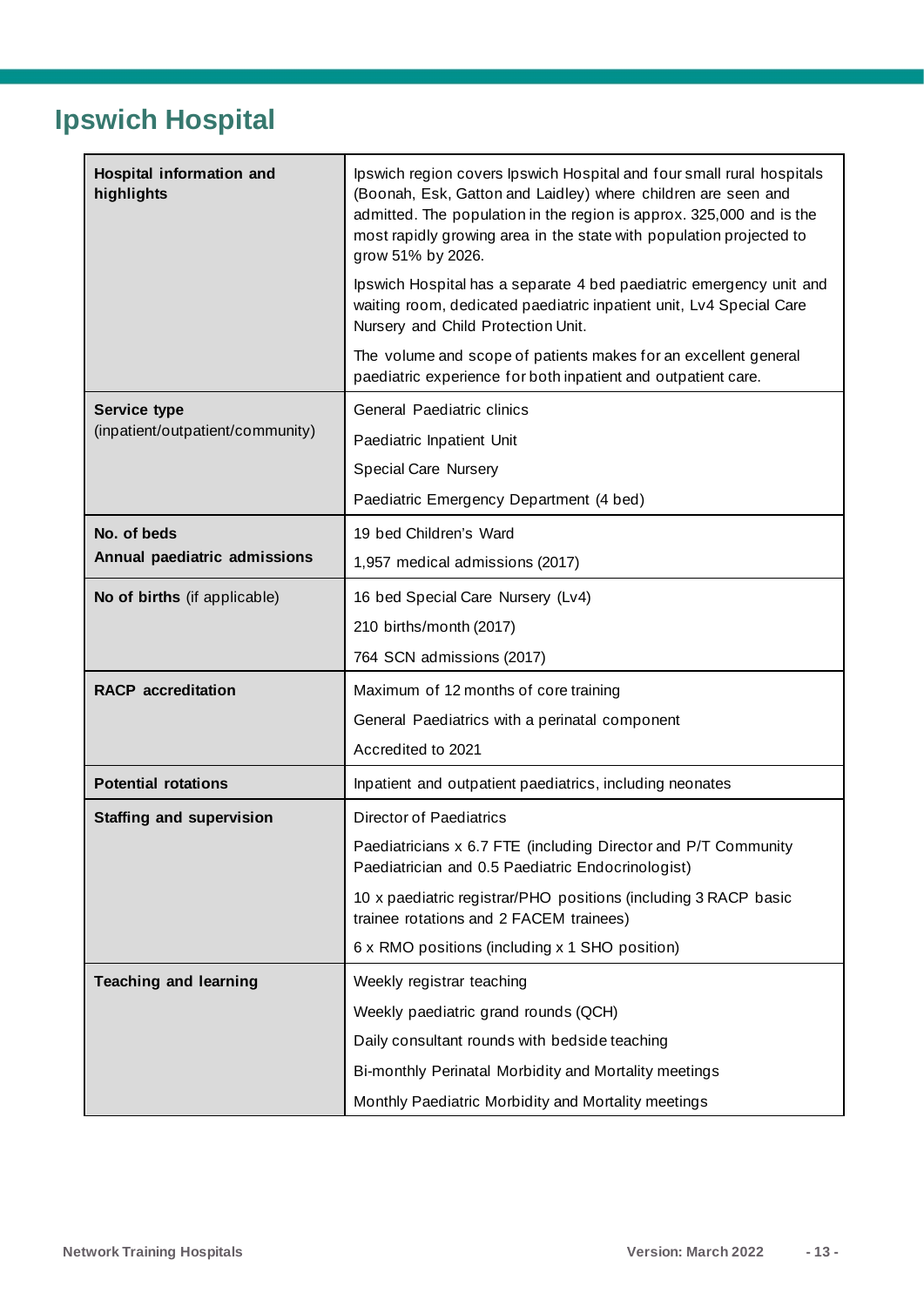| <b>Profile of work</b>  | Rolling roster – days, evenings, nights and weekends<br>Outpatient clinics each afternoon - participate 1 week in 6 according<br>to roster |                                                                                                    |
|-------------------------|--------------------------------------------------------------------------------------------------------------------------------------------|----------------------------------------------------------------------------------------------------|
|                         |                                                                                                                                            | Teaching/supervision responsibilities<br>Ipswich Clinical School - medical students (x 3 per term) |
| Hospital web link       | www.westmoreton.health.qld.gov.au/                                                                                                         |                                                                                                    |
| <b>Hospital contact</b> | Name:<br>Tel:<br>Email:                                                                                                                    | Dr John Waugh<br>$(07)$ 3413 7183<br>John. Waugh@health.gld.gov.au                                 |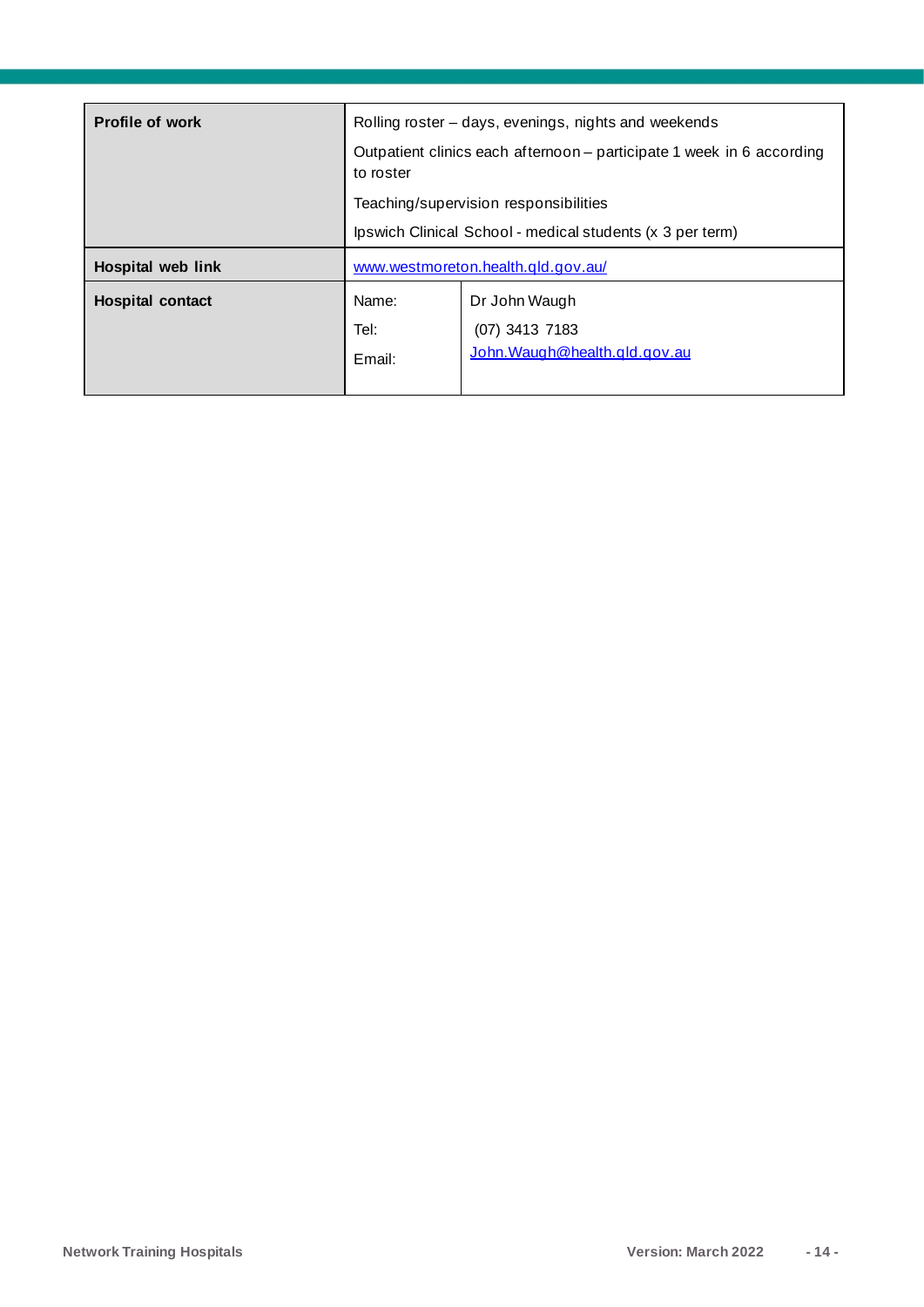# <span id="page-14-0"></span>**Logan Hospital**

| Hospital information and<br>highlights                                                               | Logan Hospital paediatric service is part of the Metro South Hospital<br>and Health Service. Children aged 0 to 16 years from Underwood in<br>the north, Beaudesert and beyond in the south, Greenbank in the<br>west and Cornubia in the east receive paediatric health services from<br>Logan Hospital.<br>The hospital provides trainees with excellent training in the generalist<br>model of paediatric services including both acute and ambulatory<br>care. |
|------------------------------------------------------------------------------------------------------|--------------------------------------------------------------------------------------------------------------------------------------------------------------------------------------------------------------------------------------------------------------------------------------------------------------------------------------------------------------------------------------------------------------------------------------------------------------------|
| Service type                                                                                         | Inpatient, outpatient and community services                                                                                                                                                                                                                                                                                                                                                                                                                       |
| (inpatient/outpatient/community)                                                                     | Special Care Nursery Level 4                                                                                                                                                                                                                                                                                                                                                                                                                                       |
|                                                                                                      | <b>Child Protection Unit</b>                                                                                                                                                                                                                                                                                                                                                                                                                                       |
|                                                                                                      | Paediatric Emergency Department                                                                                                                                                                                                                                                                                                                                                                                                                                    |
| No. of beds                                                                                          | 20 General paediatrics beds                                                                                                                                                                                                                                                                                                                                                                                                                                        |
|                                                                                                      | 4 Day stay beds                                                                                                                                                                                                                                                                                                                                                                                                                                                    |
|                                                                                                      | 16 Special care beds                                                                                                                                                                                                                                                                                                                                                                                                                                               |
| Annual paediatric admissions                                                                         | Annual paediatric admission: 5285 (2021)<br>Annual Paediatric Day Stay: 702 (2021)                                                                                                                                                                                                                                                                                                                                                                                 |
|                                                                                                      | Annual special care admission: 1309 (2021)                                                                                                                                                                                                                                                                                                                                                                                                                         |
|                                                                                                      | Annual paediatric emergency presentations 27450 (2021)                                                                                                                                                                                                                                                                                                                                                                                                             |
| No of births (if applicable)                                                                         | 4000 per annum                                                                                                                                                                                                                                                                                                                                                                                                                                                     |
| <b>RACP</b> accreditation<br>Please refer to the RACP website<br>for up to date accreditation status | Accredited category rotations<br>General paediatrics Advanced Training 2022<br>$\circ$<br>Basic training Accreditation visit Sept 2021 results not yet<br>O<br>available.<br>Acute care (paediatric emergency)<br>$\circ$<br>Community 2022<br>O                                                                                                                                                                                                                   |
| <b>Potential rotations</b><br>(depending on availability)                                            | Advanced trainee may rotate to Paediatric Emergency Department to<br>meet Acute Care requirements                                                                                                                                                                                                                                                                                                                                                                  |
| <b>Staffing and supervision</b>                                                                      | <b>Director of Paediatrics</b>                                                                                                                                                                                                                                                                                                                                                                                                                                     |
|                                                                                                      | Deputy Director of Paediatrics                                                                                                                                                                                                                                                                                                                                                                                                                                     |
|                                                                                                      | Paediatricians x 6 FTE including above positions                                                                                                                                                                                                                                                                                                                                                                                                                   |
|                                                                                                      | 14 Registrars (including 4 Advanced Trainees, 4 Basic Trainees) First<br>year basic trainee may be appointed as a Paediatric Dedicated<br>trainee                                                                                                                                                                                                                                                                                                                  |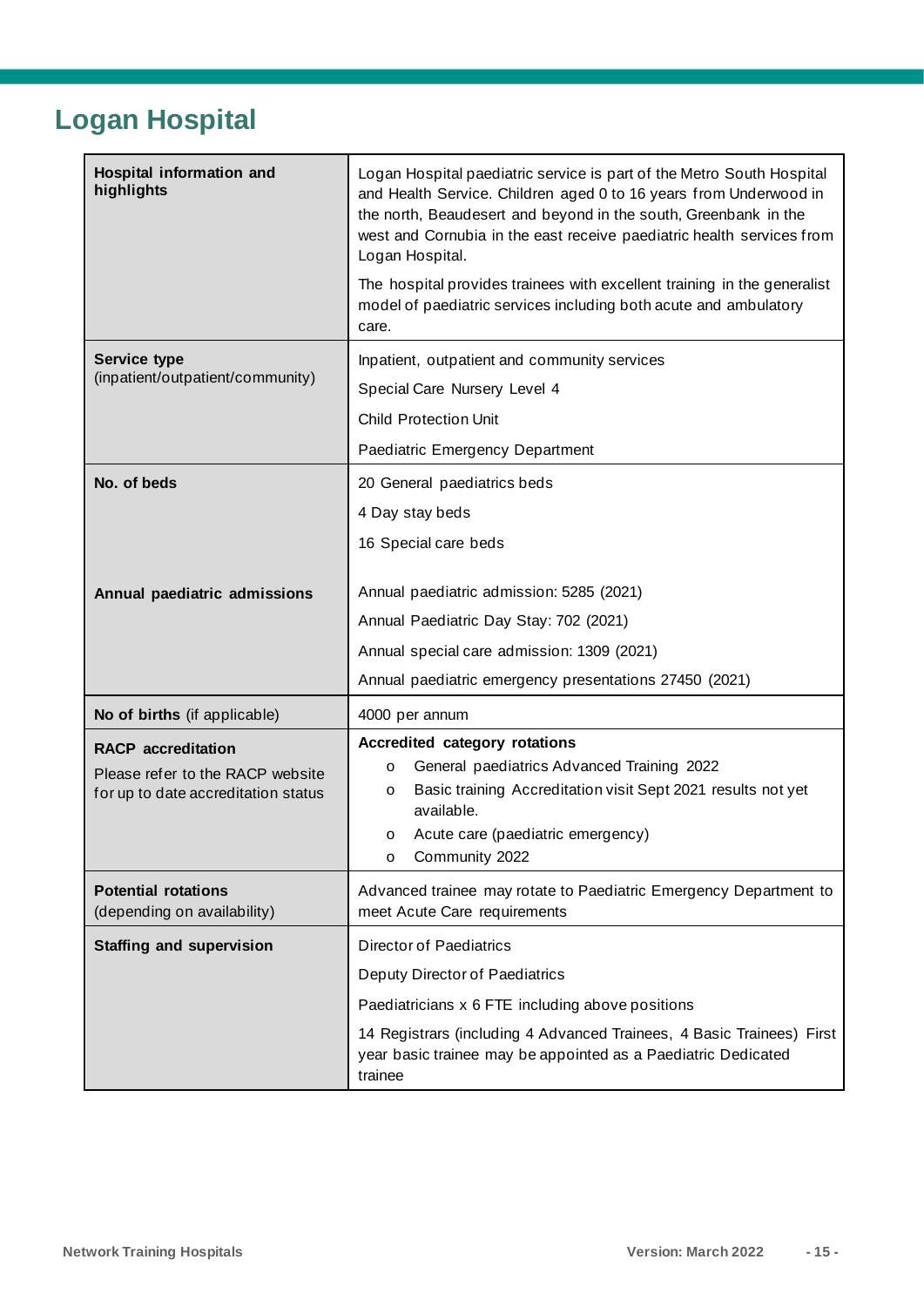| <b>Teaching and learning</b> |                                                                                                                                                      | Weekly paediatrics presentation                     |  |
|------------------------------|------------------------------------------------------------------------------------------------------------------------------------------------------|-----------------------------------------------------|--|
|                              | Monthly Paediatric Simulation                                                                                                                        |                                                     |  |
|                              |                                                                                                                                                      | Mandatory NeoResus and Optimus Prime courses        |  |
|                              |                                                                                                                                                      |                                                     |  |
|                              | Weekly Paediatric Grand Rounds                                                                                                                       |                                                     |  |
|                              | Weekly Community Child Health Teaching (QCH Video Conference)                                                                                        |                                                     |  |
|                              | Weekly Journal Club                                                                                                                                  |                                                     |  |
|                              |                                                                                                                                                      | <b>Weekly Basic Training Tutorials</b>              |  |
|                              | Consultant for Children's Inpatient Unit, Special Care Nursery and<br>Paediatric Emergency Department                                                |                                                     |  |
|                              | Daily ward rounds                                                                                                                                    |                                                     |  |
|                              |                                                                                                                                                      | Quarterly Morbidity and Mortality review meetings   |  |
|                              |                                                                                                                                                      | Monthly Radiology review meeting                    |  |
| <b>Profile of work</b>       | Rostering 24hr day/7 days a week.                                                                                                                    |                                                     |  |
|                              |                                                                                                                                                      | 9.5 hour shift - weekdays                           |  |
|                              |                                                                                                                                                      | 12 hour shifts - weekends                           |  |
|                              | Weekend coverage 1 in 3                                                                                                                              |                                                     |  |
|                              | Ward responsibilities/workload                                                                                                                       |                                                     |  |
|                              | Specialist clinic coverage - 10 clinic sessions per week (General<br>Paediatric, Developmental Clinic, and Child and Youth Mental Health<br>Clinics) |                                                     |  |
|                              |                                                                                                                                                      | Community registrar - Developmental Clinics x 2     |  |
|                              | Child protection Report triage physical and sexual abuse<br>examinations, SCAN meetings                                                              |                                                     |  |
|                              | Child Youth and Mental Health x1 day/week                                                                                                            |                                                     |  |
|                              | Presentations/ Audits/ Research activities/ Attendance of SCAN<br>meetings                                                                           |                                                     |  |
|                              | Teaching responsibilities - Junior Medical Staff (8) + 10 Medical<br>Students for 7 weeks x 6 per year                                               |                                                     |  |
| Hospital web link            |                                                                                                                                                      | https://metrosouth.health.qld.gov.au/logan-hospital |  |
| <b>Hospital contact</b>      | Name:                                                                                                                                                | Dr Jan Cullen                                       |  |
|                              | Tel:                                                                                                                                                 | $(07)$ 3299 8561                                    |  |
|                              | Email:                                                                                                                                               | Jan.Cullen@health.qld.gov.au                        |  |
|                              |                                                                                                                                                      |                                                     |  |
|                              |                                                                                                                                                      |                                                     |  |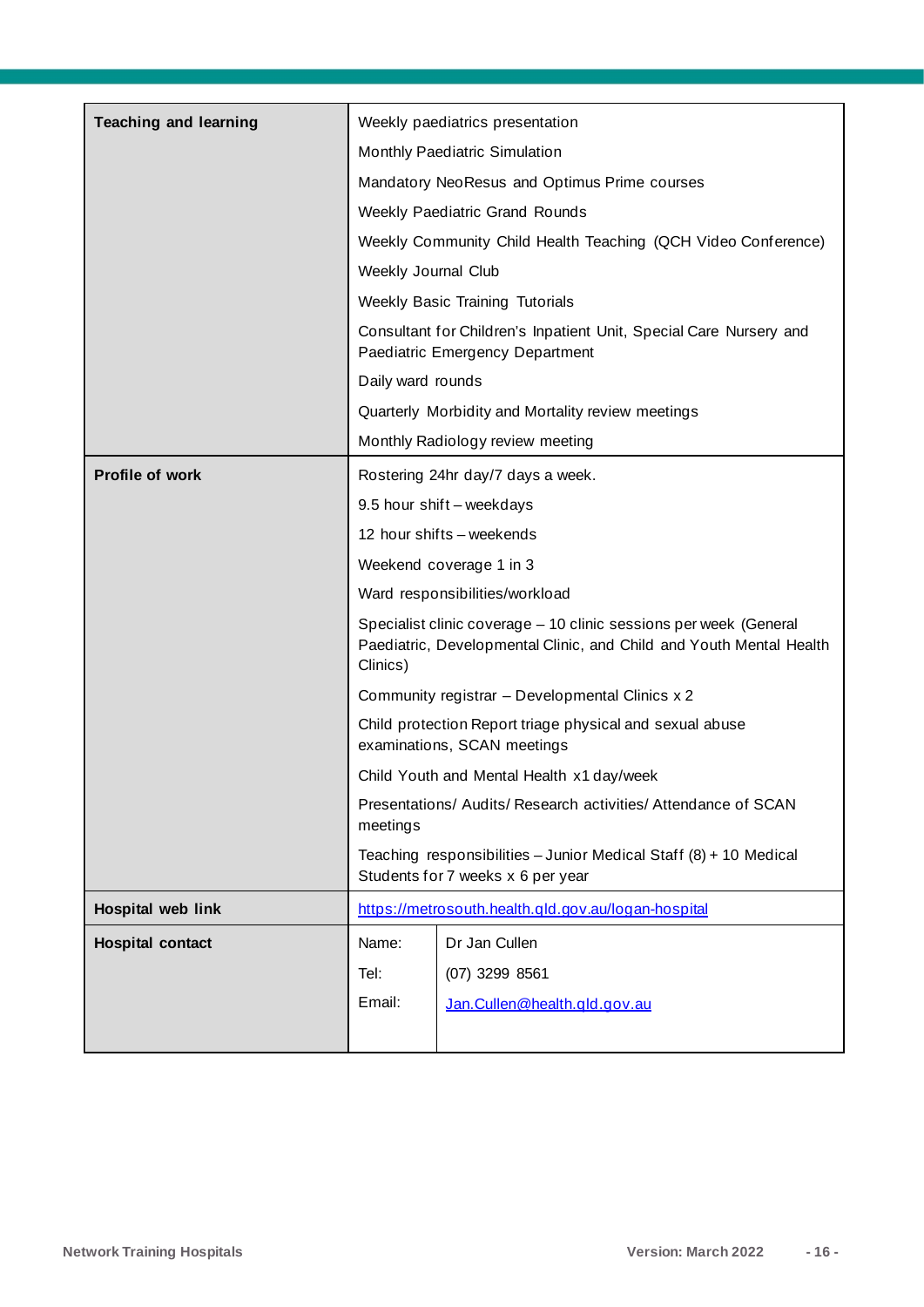### <span id="page-16-0"></span>**Mackay Base Hospital**

| <b>Hospital information and</b><br>highlights | The Mackay region has been firmly fixed in a long-term cycle of positive<br>economic and population growth and is the largest regional economy in<br>Queensland. The region covers Sarina in the south, Clermont in the<br>west, and Bowen and the Whitsunday Islands in the northeast. It<br>services approximately 182,000 people in an area of approximately<br>90,000km2. Mackay Hospital and Health Service has eight hospitals,<br>two Multi-Purpose Health Services and two additional community health<br>services that employ more than 2,000 staff. The Mackay Base Hospital<br>where the paediatric department is located is the referral hospital for<br>smaller facilities at Bowen, Dysart, Clermont, Collinsville, Moranbah and<br>Sarina, Proserpine Hospital and Bowen, (located in the Whitsundays)<br>Mackay Base Hospital has been redeveloped, at a cost of \$408 million<br>(2014) The redeveloped hospital is equipped with leading edge<br>technology with specialist services in Paediatrics, as well as obstetrics,<br>gynaecology, surgery, orthopaedics, psychiatry, urology and oncology<br>and many other specialty areas. Visiting Paediatric surgeon, Cardiology,<br>Respiratory, Haematology-Oncology, Genetics, QPRS, Orthopaedic,<br>Diabetes Telehealth. In house Paediatric Gastroenterologist,<br>Neonatologist, Paediatric Emergency Specialist, Child Protection, and<br>specialist Nurses: Chronic Illness, Oncology, Burns-5 EFT consultants, 2<br>interns, 4 JHOs. Teaching and Research support. |  |
|-----------------------------------------------|----------------------------------------------------------------------------------------------------------------------------------------------------------------------------------------------------------------------------------------------------------------------------------------------------------------------------------------------------------------------------------------------------------------------------------------------------------------------------------------------------------------------------------------------------------------------------------------------------------------------------------------------------------------------------------------------------------------------------------------------------------------------------------------------------------------------------------------------------------------------------------------------------------------------------------------------------------------------------------------------------------------------------------------------------------------------------------------------------------------------------------------------------------------------------------------------------------------------------------------------------------------------------------------------------------------------------------------------------------------------------------------------------------------------------------------------------------------------------------------------------------------------------------------------|--|
| <b>Service type</b>                           | Inpatient (Child and Adolescent UNIT)                                                                                                                                                                                                                                                                                                                                                                                                                                                                                                                                                                                                                                                                                                                                                                                                                                                                                                                                                                                                                                                                                                                                                                                                                                                                                                                                                                                                                                                                                                        |  |
| (inpatient/outpatient/community)              | Community, Outreach and Telehealth clinics                                                                                                                                                                                                                                                                                                                                                                                                                                                                                                                                                                                                                                                                                                                                                                                                                                                                                                                                                                                                                                                                                                                                                                                                                                                                                                                                                                                                                                                                                                   |  |
|                                               | General paediatric clinics                                                                                                                                                                                                                                                                                                                                                                                                                                                                                                                                                                                                                                                                                                                                                                                                                                                                                                                                                                                                                                                                                                                                                                                                                                                                                                                                                                                                                                                                                                                   |  |
|                                               | Neonatal Unit (Level 4) Senior Staff Specialist Neonatologist and                                                                                                                                                                                                                                                                                                                                                                                                                                                                                                                                                                                                                                                                                                                                                                                                                                                                                                                                                                                                                                                                                                                                                                                                                                                                                                                                                                                                                                                                            |  |
| No. of beds                                   | Number of Paediatric Beds - 11+                                                                                                                                                                                                                                                                                                                                                                                                                                                                                                                                                                                                                                                                                                                                                                                                                                                                                                                                                                                                                                                                                                                                                                                                                                                                                                                                                                                                                                                                                                              |  |
| Annual paediatric admissions                  | Average number of Paediatric ED admissions - 10,871                                                                                                                                                                                                                                                                                                                                                                                                                                                                                                                                                                                                                                                                                                                                                                                                                                                                                                                                                                                                                                                                                                                                                                                                                                                                                                                                                                                                                                                                                          |  |
|                                               | Paediatric Hospital Admissions - 4,050 (2020)                                                                                                                                                                                                                                                                                                                                                                                                                                                                                                                                                                                                                                                                                                                                                                                                                                                                                                                                                                                                                                                                                                                                                                                                                                                                                                                                                                                                                                                                                                |  |
|                                               | Special Care Nursery beds - 8 +                                                                                                                                                                                                                                                                                                                                                                                                                                                                                                                                                                                                                                                                                                                                                                                                                                                                                                                                                                                                                                                                                                                                                                                                                                                                                                                                                                                                                                                                                                              |  |
| No of births                                  | 1,400 (annual average)                                                                                                                                                                                                                                                                                                                                                                                                                                                                                                                                                                                                                                                                                                                                                                                                                                                                                                                                                                                                                                                                                                                                                                                                                                                                                                                                                                                                                                                                                                                       |  |
| <b>RACP</b> accreditation                     | Maximum of 12 months of core training                                                                                                                                                                                                                                                                                                                                                                                                                                                                                                                                                                                                                                                                                                                                                                                                                                                                                                                                                                                                                                                                                                                                                                                                                                                                                                                                                                                                                                                                                                        |  |
|                                               | Accredited category rotations                                                                                                                                                                                                                                                                                                                                                                                                                                                                                                                                                                                                                                                                                                                                                                                                                                                                                                                                                                                                                                                                                                                                                                                                                                                                                                                                                                                                                                                                                                                |  |
|                                               | General Paediatrics (Rural)<br>$\circ$                                                                                                                                                                                                                                                                                                                                                                                                                                                                                                                                                                                                                                                                                                                                                                                                                                                                                                                                                                                                                                                                                                                                                                                                                                                                                                                                                                                                                                                                                                       |  |
|                                               | Community / Developmental<br>O                                                                                                                                                                                                                                                                                                                                                                                                                                                                                                                                                                                                                                                                                                                                                                                                                                                                                                                                                                                                                                                                                                                                                                                                                                                                                                                                                                                                                                                                                                               |  |
|                                               | Integrated Rural Training Pipeline (IRTP) rural program approved (Have<br>to spend up to 24 months in Rural area)                                                                                                                                                                                                                                                                                                                                                                                                                                                                                                                                                                                                                                                                                                                                                                                                                                                                                                                                                                                                                                                                                                                                                                                                                                                                                                                                                                                                                            |  |
| <b>Potential rotations</b>                    | Community / Developmental / Child Protection                                                                                                                                                                                                                                                                                                                                                                                                                                                                                                                                                                                                                                                                                                                                                                                                                                                                                                                                                                                                                                                                                                                                                                                                                                                                                                                                                                                                                                                                                                 |  |
| (depending on availability)                   | General Paediatrics (Rural)                                                                                                                                                                                                                                                                                                                                                                                                                                                                                                                                                                                                                                                                                                                                                                                                                                                                                                                                                                                                                                                                                                                                                                                                                                                                                                                                                                                                                                                                                                                  |  |
|                                               | Not all these positions are fixed for advanced trainees in general<br>paediatrics but can be organised by prior arrangement. Other options<br>are possible depending upon trainee requirements and available<br>positions.                                                                                                                                                                                                                                                                                                                                                                                                                                                                                                                                                                                                                                                                                                                                                                                                                                                                                                                                                                                                                                                                                                                                                                                                                                                                                                                   |  |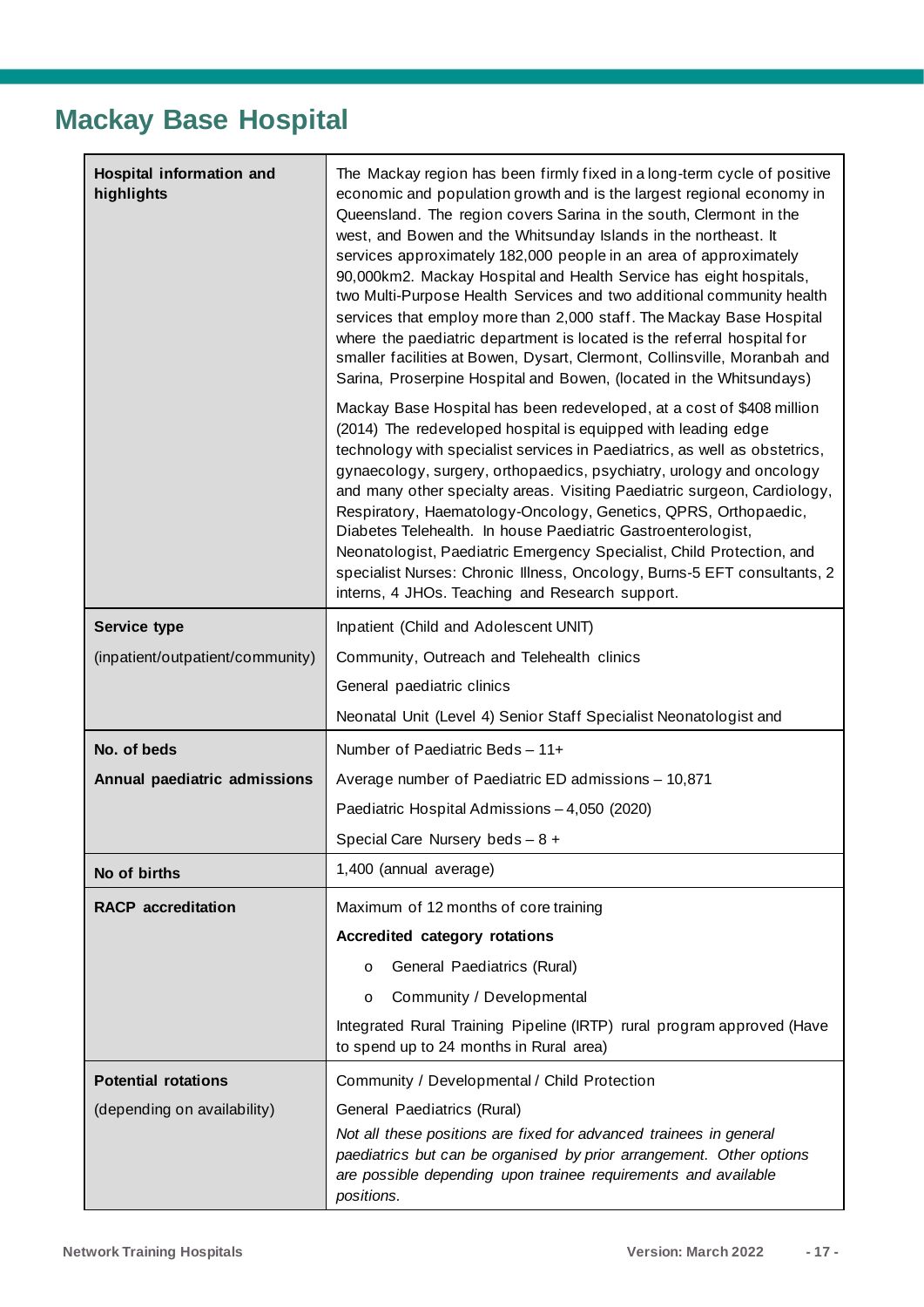| <b>Staffing and supervision</b> | <b>Director of Paediatrics</b>                                                                                                                 |                                                                                                                                            |  |
|---------------------------------|------------------------------------------------------------------------------------------------------------------------------------------------|--------------------------------------------------------------------------------------------------------------------------------------------|--|
|                                 | Director of Paediatric Education                                                                                                               |                                                                                                                                            |  |
|                                 | Paediatricians 3 x 1 FTE, including Director                                                                                                   |                                                                                                                                            |  |
|                                 | Paediatrician 1 x 0.6 FTE                                                                                                                      |                                                                                                                                            |  |
|                                 | Paediatrician 1 x 0.5 FTE                                                                                                                      |                                                                                                                                            |  |
|                                 | Paediatrician 1 x 0.2 FTE                                                                                                                      |                                                                                                                                            |  |
| <b>Teaching and learning</b>    |                                                                                                                                                | Daily consultant teaching ward rounds                                                                                                      |  |
|                                 |                                                                                                                                                | Weekly registrar led teaching sessions                                                                                                     |  |
|                                 |                                                                                                                                                | Weekly consultant led teaching sessions                                                                                                    |  |
|                                 |                                                                                                                                                | Weekly paediatric grand rounds QCH                                                                                                         |  |
|                                 | Weekly hospital grand rounds                                                                                                                   |                                                                                                                                            |  |
|                                 |                                                                                                                                                | Weekly neonatal / paediatric simulation                                                                                                    |  |
|                                 |                                                                                                                                                | Monthly Morbidity and Mortality meetings                                                                                                   |  |
|                                 | Monthly radiology meeting                                                                                                                      |                                                                                                                                            |  |
|                                 | projects                                                                                                                                       | 4 hours protected time for management and quality improvement                                                                              |  |
|                                 | become faculty)                                                                                                                                | Monthly paediatric and neonatal resuscitation courses (AT invited to                                                                       |  |
| Profile of work                 |                                                                                                                                                | Coverage roster - weekend unit cover 1 in 5                                                                                                |  |
|                                 |                                                                                                                                                | Ward responsibilities- Paediatrics and Special Care nursery                                                                                |  |
|                                 |                                                                                                                                                | Emergency support to Emergency Department and Labour suite.                                                                                |  |
|                                 |                                                                                                                                                | General and Community Paediatric Clinics                                                                                                   |  |
|                                 | Attendance at SCAN                                                                                                                             |                                                                                                                                            |  |
|                                 | Local Specialist clinic coverage (Diabetes, CF, Gastroenterology clinics,<br>Haematology oncology clinic)                                      |                                                                                                                                            |  |
|                                 | Outreach clinic support (Paediatric Surgery, Cardiology, QPRS,<br>Genetics, Orthopaedics, Spinal, ENT)                                         |                                                                                                                                            |  |
|                                 | Telehealth Specialist coverage (Neurology, Endocrinology, Renal,<br>Dermatology, Oncology, Haematology)                                        |                                                                                                                                            |  |
|                                 | Research/presentations - Trainees are encouraged to participate in<br>audit and research projects in the department                            |                                                                                                                                            |  |
|                                 | Teaching responsibilities - contribution to weekly teaching schedule as<br>well as contribution to local resuscitation and simulation courses. |                                                                                                                                            |  |
|                                 |                                                                                                                                                | Management responsibilities - including roster management, junior<br>doctors' forum, quality improvement and service development projects. |  |
| Hospital web link               | www.mackay.health.qld.gov.au                                                                                                                   |                                                                                                                                            |  |
| <b>Hospital contact</b>         | Name:                                                                                                                                          | Dr Vasan Selvarajah (Director of Paediatrics)                                                                                              |  |
|                                 | Tel:                                                                                                                                           | (07) 4885 7278                                                                                                                             |  |
|                                 | Email:                                                                                                                                         | Vasanthakumar.SSelvarajah@health.qld.gov.au                                                                                                |  |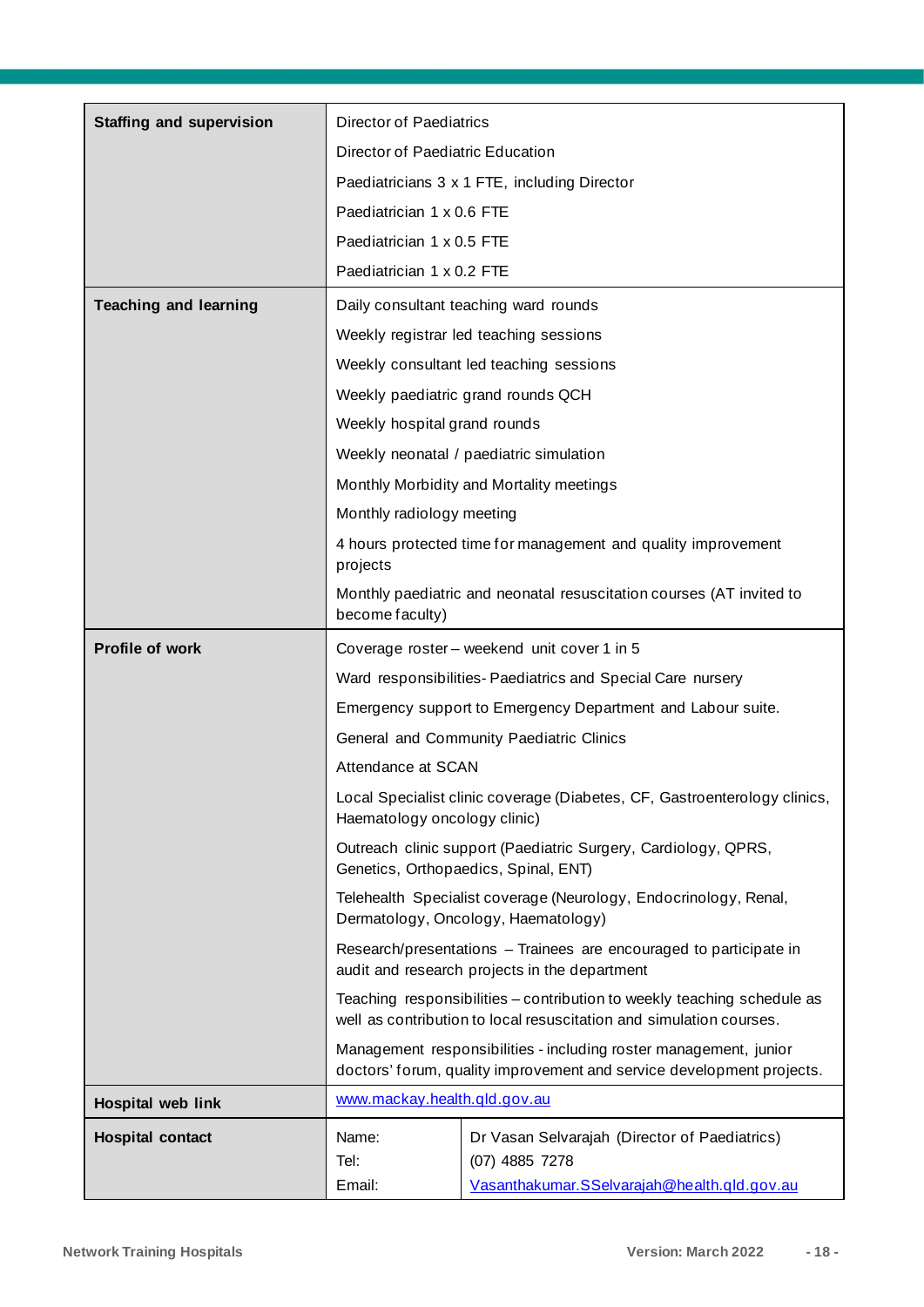# <span id="page-18-0"></span>**Queensland Children's Hospital**

| Hospital information and<br>highlights | Queensland Children's Hospital (QCH) is a tertiary Paediatric Hospital<br>offering state-wide subspeciality services and local General Paediatric<br>services. There are about 65000 Emergency Department<br>presentations, about 200,000 OPD appointments and 20,000<br>operations. There are about 5,000 General Paediatric admissions and<br>many more consultations to the total 60,000 admissions across all<br>areas of the hospital |  |  |
|----------------------------------------|--------------------------------------------------------------------------------------------------------------------------------------------------------------------------------------------------------------------------------------------------------------------------------------------------------------------------------------------------------------------------------------------------------------------------------------------|--|--|
| Service type                           | Inpatient and outpatient services                                                                                                                                                                                                                                                                                                                                                                                                          |  |  |
| (inpatient/outpatient/community)       | Full array of subspecialty service - medical and surgical                                                                                                                                                                                                                                                                                                                                                                                  |  |  |
|                                        | Paediatric Intensive Care Unit                                                                                                                                                                                                                                                                                                                                                                                                             |  |  |
|                                        | Paediatric Emergency Department                                                                                                                                                                                                                                                                                                                                                                                                            |  |  |
|                                        | Retrieval services                                                                                                                                                                                                                                                                                                                                                                                                                         |  |  |
| No. of beds                            | 360 beds in total                                                                                                                                                                                                                                                                                                                                                                                                                          |  |  |
| Annual paediatric admissions           | 5,000 General Paediatric admissions (average 40-60 at any time)                                                                                                                                                                                                                                                                                                                                                                            |  |  |
| No of births (if applicable)           | N/A                                                                                                                                                                                                                                                                                                                                                                                                                                        |  |  |
| <b>RACP</b> accreditation              | Up to 36 months of basic training                                                                                                                                                                                                                                                                                                                                                                                                          |  |  |
| Please refer to the RACP website       | Accredited category rotations                                                                                                                                                                                                                                                                                                                                                                                                              |  |  |
| for up to date accreditation status    | <b>General Paediatrics</b><br>$\circ$                                                                                                                                                                                                                                                                                                                                                                                                      |  |  |
|                                        | Paediatric Emergency<br>O                                                                                                                                                                                                                                                                                                                                                                                                                  |  |  |
|                                        | Subspecialties<br>$\circ$                                                                                                                                                                                                                                                                                                                                                                                                                  |  |  |
|                                        | Accredited to 2023                                                                                                                                                                                                                                                                                                                                                                                                                         |  |  |
|                                        | <b>Advanced Training:</b>                                                                                                                                                                                                                                                                                                                                                                                                                  |  |  |
|                                        | Maximum of 24 months of core training                                                                                                                                                                                                                                                                                                                                                                                                      |  |  |
|                                        | Accredited category rotations                                                                                                                                                                                                                                                                                                                                                                                                              |  |  |
|                                        | o General Paediatrics without perinatal care                                                                                                                                                                                                                                                                                                                                                                                               |  |  |
|                                        | Acute care (PICU, NICU, ED)<br>$\circ$                                                                                                                                                                                                                                                                                                                                                                                                     |  |  |
|                                        | Community/developmental<br>$\circ$                                                                                                                                                                                                                                                                                                                                                                                                         |  |  |
|                                        | Child protection<br>$\circ$                                                                                                                                                                                                                                                                                                                                                                                                                |  |  |
|                                        | Subspecialties<br>$\circ$                                                                                                                                                                                                                                                                                                                                                                                                                  |  |  |
|                                        | <b>CYMHS</b><br>$\circ$                                                                                                                                                                                                                                                                                                                                                                                                                    |  |  |
|                                        |                                                                                                                                                                                                                                                                                                                                                                                                                                            |  |  |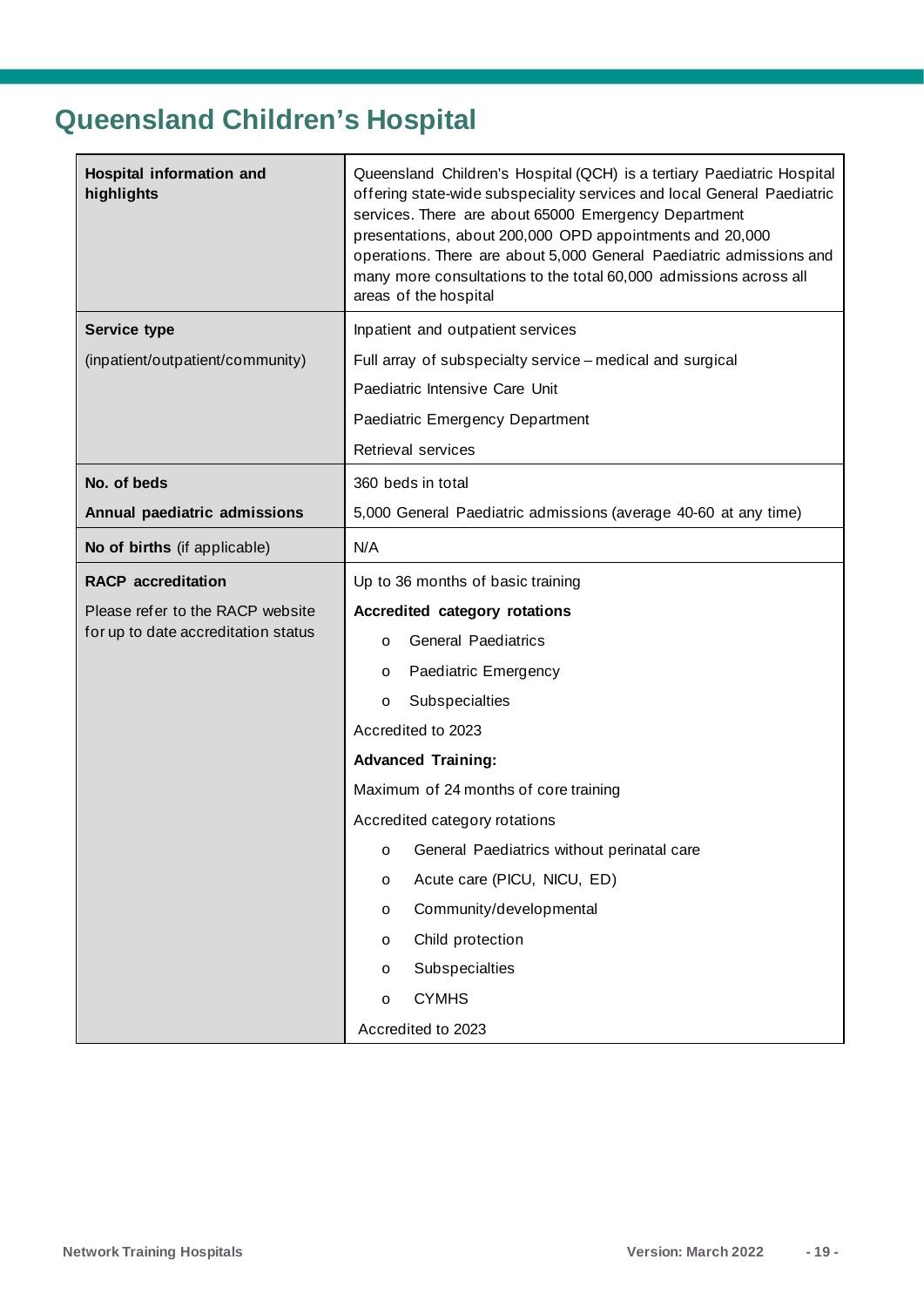| <b>Potential rotations</b>      | Multiple rural rotations                                                                 |                                                                      |  |  |
|---------------------------------|------------------------------------------------------------------------------------------|----------------------------------------------------------------------|--|--|
| (depending on availability)     | Multiple General Paediatric rotations with perinatal care in outer<br>metropolitan sites |                                                                      |  |  |
|                                 | Paediatric subspeciality                                                                 |                                                                      |  |  |
|                                 | Paediatric ED                                                                            |                                                                      |  |  |
|                                 | <b>Mater Mothers</b>                                                                     | NICU: tertiary NICU with perinatal component via rotation to RBWH or |  |  |
| <b>Staffing and supervision</b> | <b>Director of Paediatrics</b>                                                           |                                                                      |  |  |
|                                 |                                                                                          | General Paediatricians 9 FTE including Director                      |  |  |
|                                 |                                                                                          | Sub-specialists in multiple areas (surgical and medical)             |  |  |
| <b>Teaching and learning</b>    | Weekly lecture series                                                                    |                                                                      |  |  |
|                                 | Grand rounds                                                                             |                                                                      |  |  |
|                                 | Super Thursday teaching (2 hours protected teaching time)                                |                                                                      |  |  |
|                                 | Advanced training afternoon Fridays                                                      |                                                                      |  |  |
|                                 | Monthly morbidity/mortality meetings                                                     |                                                                      |  |  |
|                                 | Consultant to assist with research/RACP projects                                         |                                                                      |  |  |
|                                 |                                                                                          | Multiple individual department teaching programs                     |  |  |
| <b>Profile of work</b>          | Coverage roster - some rotation through nights and relief                                |                                                                      |  |  |
|                                 | Ward responsibilities                                                                    |                                                                      |  |  |
|                                 | General Paediatric clinic coverage                                                       |                                                                      |  |  |
|                                 | Research/presentations                                                                   |                                                                      |  |  |
|                                 | Teaching responsibilities - UQ 4th year students                                         |                                                                      |  |  |
| Hospital web link               |                                                                                          | www.childrens.health.qld.gov.au/                                     |  |  |
| <b>Hospital contact</b>         |                                                                                          | Drs David Levitt and Nitin Kapur                                     |  |  |
|                                 | Name:<br>Tel:<br>Email:                                                                  | $(07)$ 3068 1111                                                     |  |  |
|                                 |                                                                                          | David.Levitt@health.gld.gov.au                                       |  |  |
|                                 |                                                                                          | Nitin.Kapur@health.qld.gov.au                                        |  |  |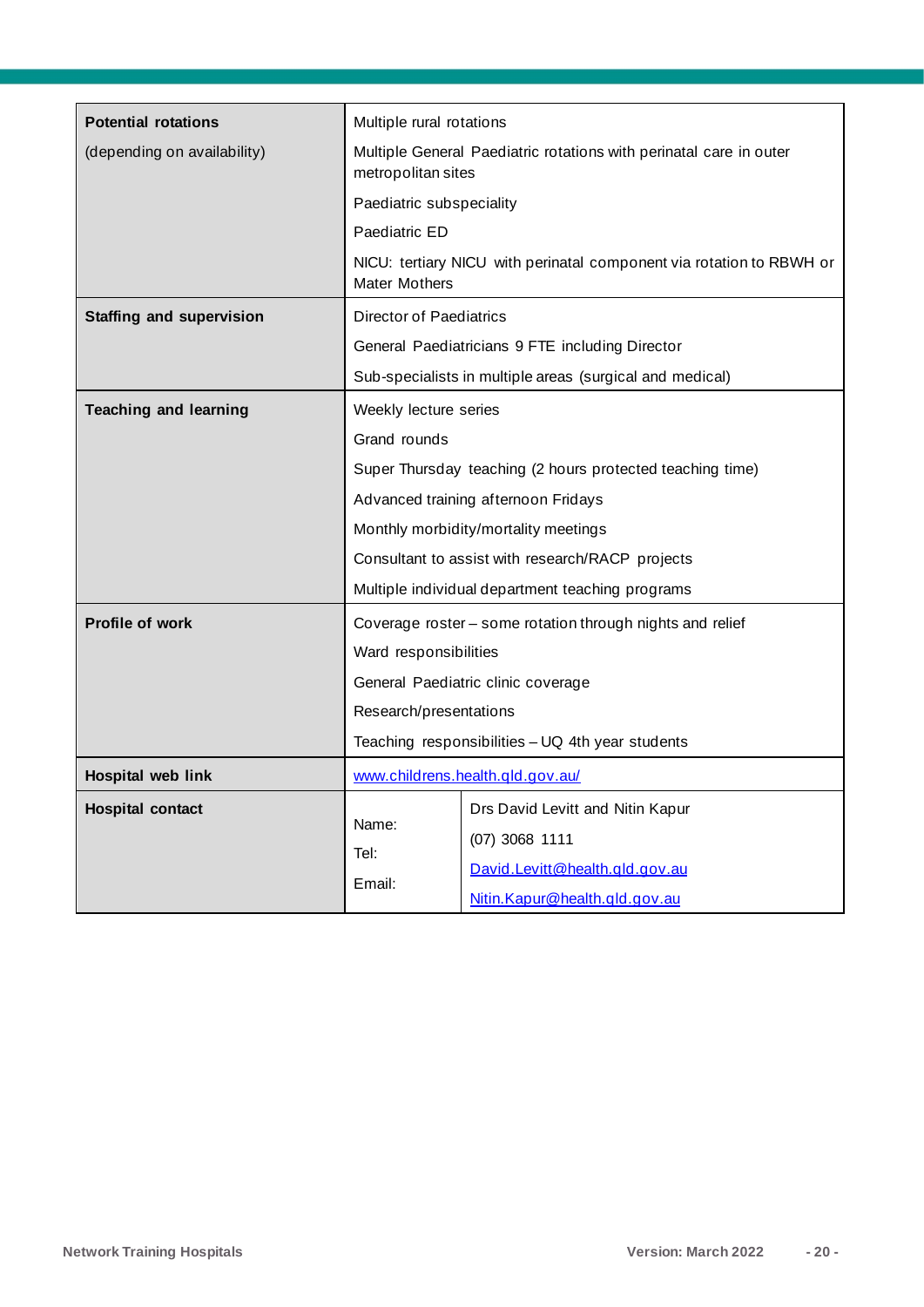# <span id="page-20-0"></span>**Redcliffe Hospital - last updated 2021**

| <b>Hospital information and</b><br>highlights                              | The Redcliffe Hospital Paediatric Unit is a busy service, managing<br>approximately 2,500 separations per year with an average length of<br>patient stay of approximately 1 day. The Paediatric Unit is made up of<br>multiple outpatient clinics, a children's ward and a special care nursery<br>(SCN).                                                                                                                                                                                                                                                                                                                                                                                                                                                                  |  |
|----------------------------------------------------------------------------|----------------------------------------------------------------------------------------------------------------------------------------------------------------------------------------------------------------------------------------------------------------------------------------------------------------------------------------------------------------------------------------------------------------------------------------------------------------------------------------------------------------------------------------------------------------------------------------------------------------------------------------------------------------------------------------------------------------------------------------------------------------------------|--|
|                                                                            | Moderately sick neonates are cared for in the SCN, a level 4 nursery<br>equipped with 10 cots and facilities to undertake continuous positive<br>airway pressure for infants greater than 1,500 grams and/or 32 weeks<br>gestation as well as short term assisted ventilation for infants prior to<br>their transfer. Neonates requiring intensive care are stabilised in the<br>SCN prior to transfer to the Royal Brisbane and Women's Hospital<br>(RBWH).                                                                                                                                                                                                                                                                                                               |  |
|                                                                            | The children's ward at Redcliffe Hospital is funded for 10-14 beds (with<br>16 beds physically present). Medical and surgical patients are admitted<br>to the children's ward. Selected orthopaedic cases are currently<br>managed at Redcliffe hospital.                                                                                                                                                                                                                                                                                                                                                                                                                                                                                                                  |  |
|                                                                            | The Paediatric Unit sees a broad mix of inpatient and outpatient general<br>paediatric conditions. Most paediatric admissions are for the<br>management of acute illness and hospital stay is very short, usually less<br>than 2 days. Inpatients are predominantly of preschool age, with the<br>most common diagnoses being bronchiolitis, chest infection (including<br>pneumonia), urinary tract infection, gastroenteritis and other viral<br>infections. Serious bacterial infections such as meningitis may also be<br>managed. Young children with feeding and growth problems are often<br>admitted. Endocrine conditions including diabetes mellitus as well as<br>neurological conditions such as epilepsy and developmental delay are<br>seen less frequently. |  |
| Service type                                                               | Inpatient, outpatient and community                                                                                                                                                                                                                                                                                                                                                                                                                                                                                                                                                                                                                                                                                                                                        |  |
| No. of beds<br>Annual paediatric admissions                                | 10-16 paediatric beds and 10 neonatal beds<br>2,291                                                                                                                                                                                                                                                                                                                                                                                                                                                                                                                                                                                                                                                                                                                        |  |
| No of births (if applicable)                                               | Approximately 1,700 per annum                                                                                                                                                                                                                                                                                                                                                                                                                                                                                                                                                                                                                                                                                                                                              |  |
| <b>RACP</b> accreditation                                                  | Maximum of 12 months of core training                                                                                                                                                                                                                                                                                                                                                                                                                                                                                                                                                                                                                                                                                                                                      |  |
| Please refer to the RACP<br>website for up to date<br>accreditation status | Accredited category rotations                                                                                                                                                                                                                                                                                                                                                                                                                                                                                                                                                                                                                                                                                                                                              |  |
|                                                                            | General paediatrics with perinatal component<br>O                                                                                                                                                                                                                                                                                                                                                                                                                                                                                                                                                                                                                                                                                                                          |  |
|                                                                            | Accredited to 2024                                                                                                                                                                                                                                                                                                                                                                                                                                                                                                                                                                                                                                                                                                                                                         |  |
| <b>Potential rotations</b><br>(depending on availability)                  | <b>General Paediatrics</b>                                                                                                                                                                                                                                                                                                                                                                                                                                                                                                                                                                                                                                                                                                                                                 |  |
|                                                                            | Not all these positions are fixed for advanced trainees in general<br>paediatrics but can be organised by prior arrangement. Other options<br>are possible depending upon trainee requirements and available<br>positions.                                                                                                                                                                                                                                                                                                                                                                                                                                                                                                                                                 |  |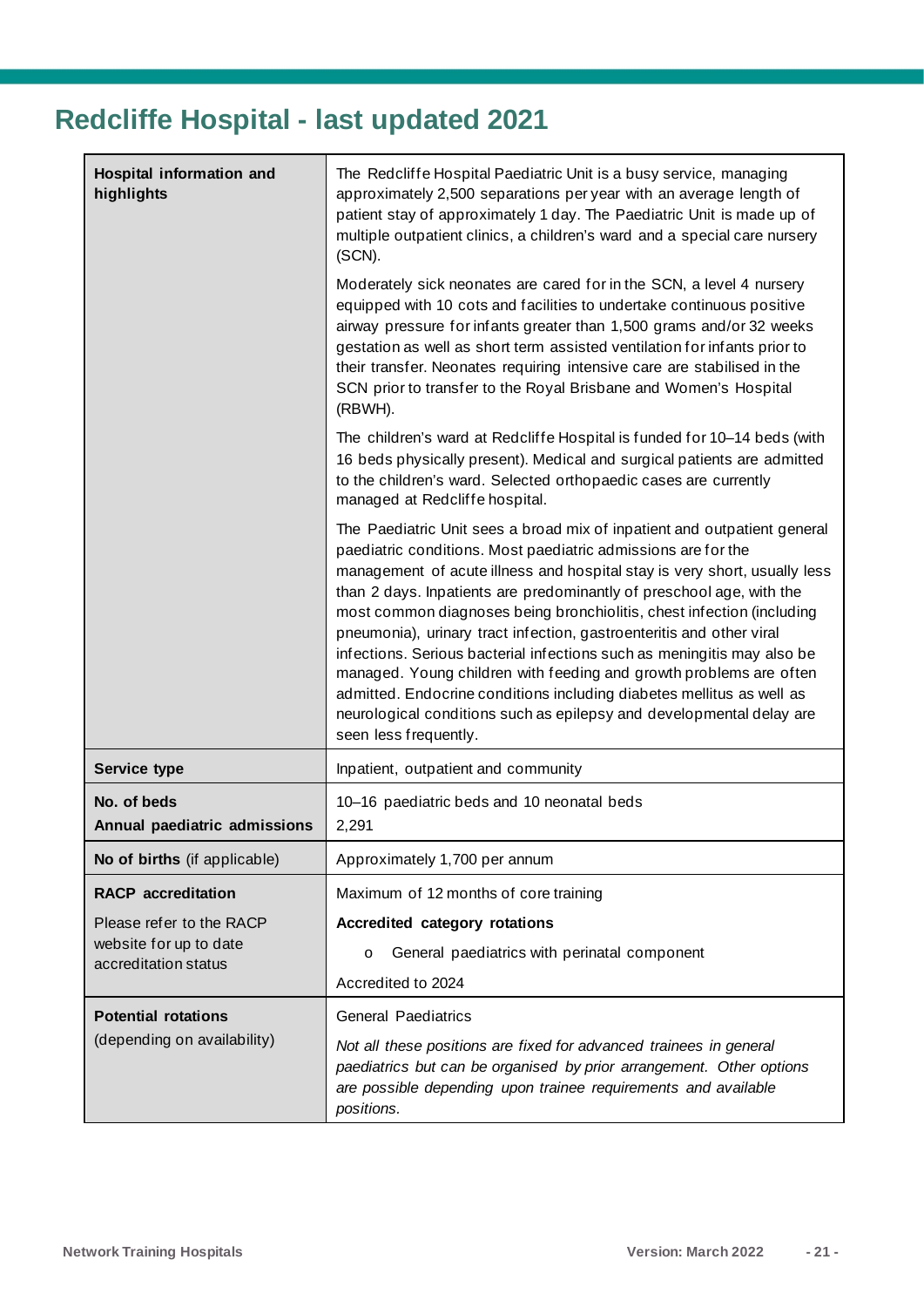| <b>Staffing and supervision</b> | Director of Paediatrics                                                                                             |                                                      |
|---------------------------------|---------------------------------------------------------------------------------------------------------------------|------------------------------------------------------|
|                                 | Paediatricians x 4.3 FTE including Director                                                                         |                                                      |
|                                 | No. of Basic Trainees: 3                                                                                            |                                                      |
|                                 | No. of Advanced Trainees: Up to 3                                                                                   |                                                      |
| <b>Teaching and learning</b>    | Weekly lectures, grand rounds and journal club                                                                      |                                                      |
|                                 | Monthly radiology meeting                                                                                           |                                                      |
|                                 | Monthly paediatric surgical lecture                                                                                 |                                                      |
|                                 |                                                                                                                     | Quarterly paediatric morbidity and mortality meeting |
|                                 | Quarterly obstetric/neonatal morbidity and mortality meeting                                                        |                                                      |
|                                 | Teaching of medical students and junior medical staff                                                               |                                                      |
| <b>Profile of work</b>          | Partake in a general paediatric registrar roster including after-hours work<br>(maximum of 76 hours per fortnight). |                                                      |
|                                 | Daily ward rounds                                                                                                   |                                                      |
|                                 | Outpatient clinics                                                                                                  |                                                      |
|                                 | Weekly community based diabetic clinic                                                                              |                                                      |
| Hospital web link               | https://metronorth.health.qld.gov.au/redcliffe/                                                                     |                                                      |
| <b>Hospital contact</b>         | Name:                                                                                                               | Simon Grew                                           |
|                                 | Tel:                                                                                                                | (07) 3883 7040                                       |
|                                 | Email:                                                                                                              | Simon.Grew@health.gld.gov.au                         |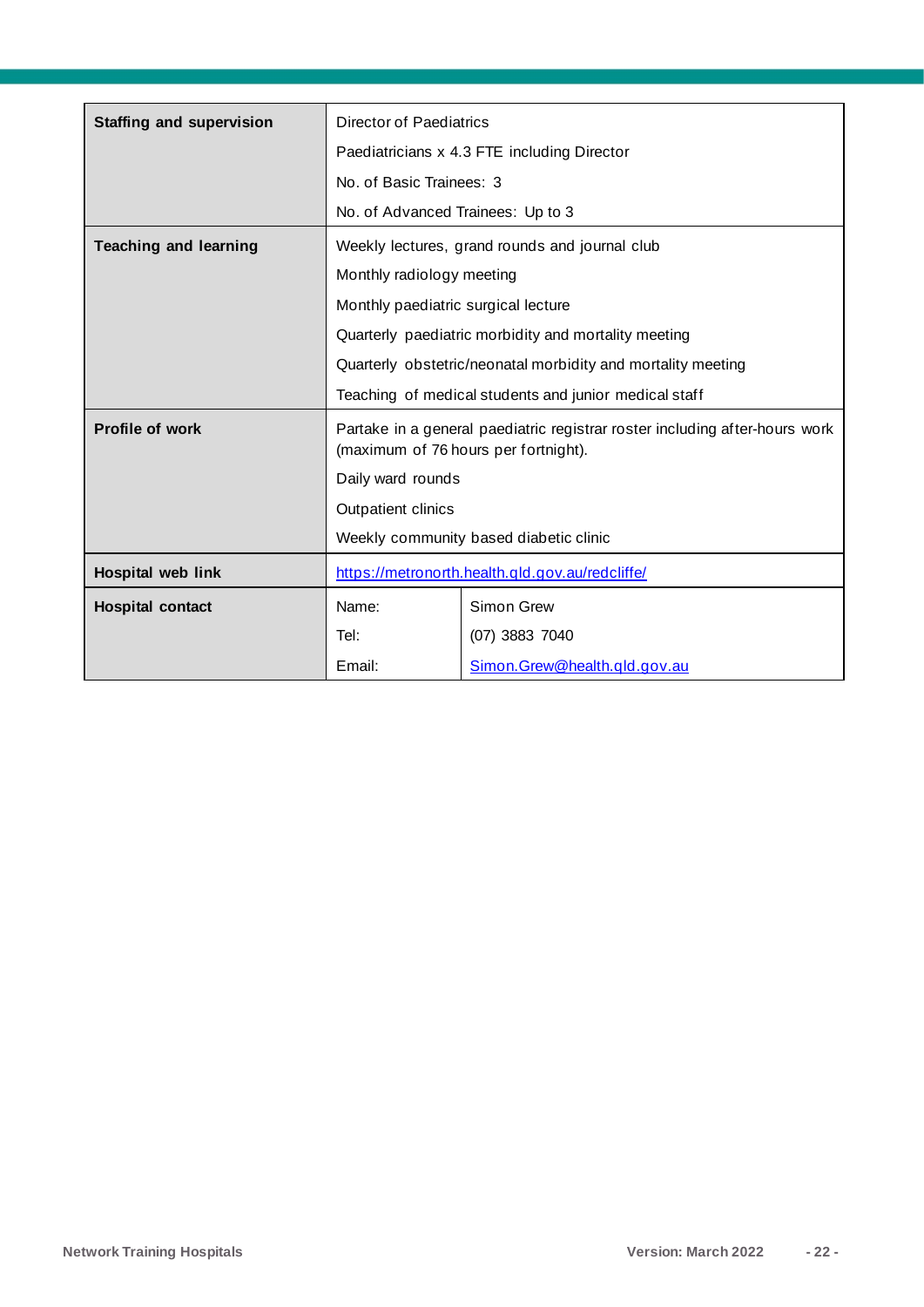# <span id="page-22-0"></span>**Redland Hospital - last updated 2021**

| <b>Hospital</b>                                         | Bayside Health Services Redland Hospital, Cleveland, Qld and<br>Wynnum-Manly Community Health Centre, Gundu Pa, Qld                                                                                                                                                                                                                                                                                                                                                                                                                                                                                                                                                                                                                                                                                                                                                                                                                                                                                                                                                                                                                                                                                                                                                                                                                                                                                                                                                                                                                                                                                                                                                                                                                                                                                                                                                                                                                                                                                                 |
|---------------------------------------------------------|---------------------------------------------------------------------------------------------------------------------------------------------------------------------------------------------------------------------------------------------------------------------------------------------------------------------------------------------------------------------------------------------------------------------------------------------------------------------------------------------------------------------------------------------------------------------------------------------------------------------------------------------------------------------------------------------------------------------------------------------------------------------------------------------------------------------------------------------------------------------------------------------------------------------------------------------------------------------------------------------------------------------------------------------------------------------------------------------------------------------------------------------------------------------------------------------------------------------------------------------------------------------------------------------------------------------------------------------------------------------------------------------------------------------------------------------------------------------------------------------------------------------------------------------------------------------------------------------------------------------------------------------------------------------------------------------------------------------------------------------------------------------------------------------------------------------------------------------------------------------------------------------------------------------------------------------------------------------------------------------------------------------|
| Hospital information and<br>highlights                  | Redland Hospital is a non-tertiary district hospital located in the Bayside<br>suburb of Cleveland in outer Metropolitan Brisbane. It services a<br>population of over 150,000 people. The Paediatric Department at<br>Redland Hospital looks after a divergent community with a wide range of<br>patients. Our services include a Paediatric Emergency Department<br>seeing nearly 15,000 paediatric patients annually, inpatient children's<br>ward with short stay unit, a level 4 Special care Nursery, busy birth<br>service and outpatients. We also care for children and family's resident<br>on the Islands of the Moreton Bay being North Stradbroke, Macleay,<br>Russell, Lamb and Coochiemudlo which are classified as remote and<br>rural. The Islands have a large aboriginal and Torres strait islander<br>community, a significant proportion of the community is at risk with lower<br>socioeconomic status with child development needs. We are involved in<br>the holistic management of children with acute and chronic neonatal and<br>paediatric conditions. Clients may access the service from birth to the<br>completion of high school. Redland hospital does not have any<br>paediatric subspecialists, we co-ordinate care of complex subspecialist<br>cases with tertiary children's hospital Queensland Children's Hospital<br>(QCH). Wynnum-Manly Community Health Centre, Gundu Pa is the new<br>state-of-the-art outreach public health facility located 15km from Redland<br>Hospital. A range of services are available under one roof, including a<br>24-hour Primary Care Centre, Addiction and Mental Health, Allied<br>Health, Child Development, Chronic Disease, Oral Health and Specialist<br>Outpatients. The 24-hour Primary Care Centre us a walk-in service and<br>designed to treat less urgent/minor injuries and illnesses.<br>We also provide acute care services to newborn babies born at the<br>Redland Mater Private Hospital which is located on the campus. |
|                                                         |                                                                                                                                                                                                                                                                                                                                                                                                                                                                                                                                                                                                                                                                                                                                                                                                                                                                                                                                                                                                                                                                                                                                                                                                                                                                                                                                                                                                                                                                                                                                                                                                                                                                                                                                                                                                                                                                                                                                                                                                                     |
| <b>Service type</b><br>(inpatient/outpatient/community) | Inpatient and outpatient services:<br>Day Case: Rheumatology, Endocrine Testing, Gastrostomy,<br>Haematology/Oncology                                                                                                                                                                                                                                                                                                                                                                                                                                                                                                                                                                                                                                                                                                                                                                                                                                                                                                                                                                                                                                                                                                                                                                                                                                                                                                                                                                                                                                                                                                                                                                                                                                                                                                                                                                                                                                                                                               |
|                                                         | Paediatric emergency services                                                                                                                                                                                                                                                                                                                                                                                                                                                                                                                                                                                                                                                                                                                                                                                                                                                                                                                                                                                                                                                                                                                                                                                                                                                                                                                                                                                                                                                                                                                                                                                                                                                                                                                                                                                                                                                                                                                                                                                       |
|                                                         | Outreach community health clinics                                                                                                                                                                                                                                                                                                                                                                                                                                                                                                                                                                                                                                                                                                                                                                                                                                                                                                                                                                                                                                                                                                                                                                                                                                                                                                                                                                                                                                                                                                                                                                                                                                                                                                                                                                                                                                                                                                                                                                                   |
|                                                         | General Paediatric Clinics, Neonatal follow-up clinics, Growth and<br>Developmental Clinics, Diabetes Clinic, Surgical Clinics, Dental Lists                                                                                                                                                                                                                                                                                                                                                                                                                                                                                                                                                                                                                                                                                                                                                                                                                                                                                                                                                                                                                                                                                                                                                                                                                                                                                                                                                                                                                                                                                                                                                                                                                                                                                                                                                                                                                                                                        |
|                                                         | Level 4 Neonatal Service                                                                                                                                                                                                                                                                                                                                                                                                                                                                                                                                                                                                                                                                                                                                                                                                                                                                                                                                                                                                                                                                                                                                                                                                                                                                                                                                                                                                                                                                                                                                                                                                                                                                                                                                                                                                                                                                                                                                                                                            |
| No. of beds                                             | General Paediatric Beds: capacity 11, including 4 short stay beds                                                                                                                                                                                                                                                                                                                                                                                                                                                                                                                                                                                                                                                                                                                                                                                                                                                                                                                                                                                                                                                                                                                                                                                                                                                                                                                                                                                                                                                                                                                                                                                                                                                                                                                                                                                                                                                                                                                                                   |
| Annual paediatric admissions                            | SCN Beds: 10 with 2 emergency admission cots                                                                                                                                                                                                                                                                                                                                                                                                                                                                                                                                                                                                                                                                                                                                                                                                                                                                                                                                                                                                                                                                                                                                                                                                                                                                                                                                                                                                                                                                                                                                                                                                                                                                                                                                                                                                                                                                                                                                                                        |
|                                                         | Annual Paediatric Admissions: 1,800                                                                                                                                                                                                                                                                                                                                                                                                                                                                                                                                                                                                                                                                                                                                                                                                                                                                                                                                                                                                                                                                                                                                                                                                                                                                                                                                                                                                                                                                                                                                                                                                                                                                                                                                                                                                                                                                                                                                                                                 |
| No of births (if applicable)                            | Redland Hospital: approximately 2,000 births                                                                                                                                                                                                                                                                                                                                                                                                                                                                                                                                                                                                                                                                                                                                                                                                                                                                                                                                                                                                                                                                                                                                                                                                                                                                                                                                                                                                                                                                                                                                                                                                                                                                                                                                                                                                                                                                                                                                                                        |
|                                                         | Mater Private Hospital Redland: approximately 340 births                                                                                                                                                                                                                                                                                                                                                                                                                                                                                                                                                                                                                                                                                                                                                                                                                                                                                                                                                                                                                                                                                                                                                                                                                                                                                                                                                                                                                                                                                                                                                                                                                                                                                                                                                                                                                                                                                                                                                            |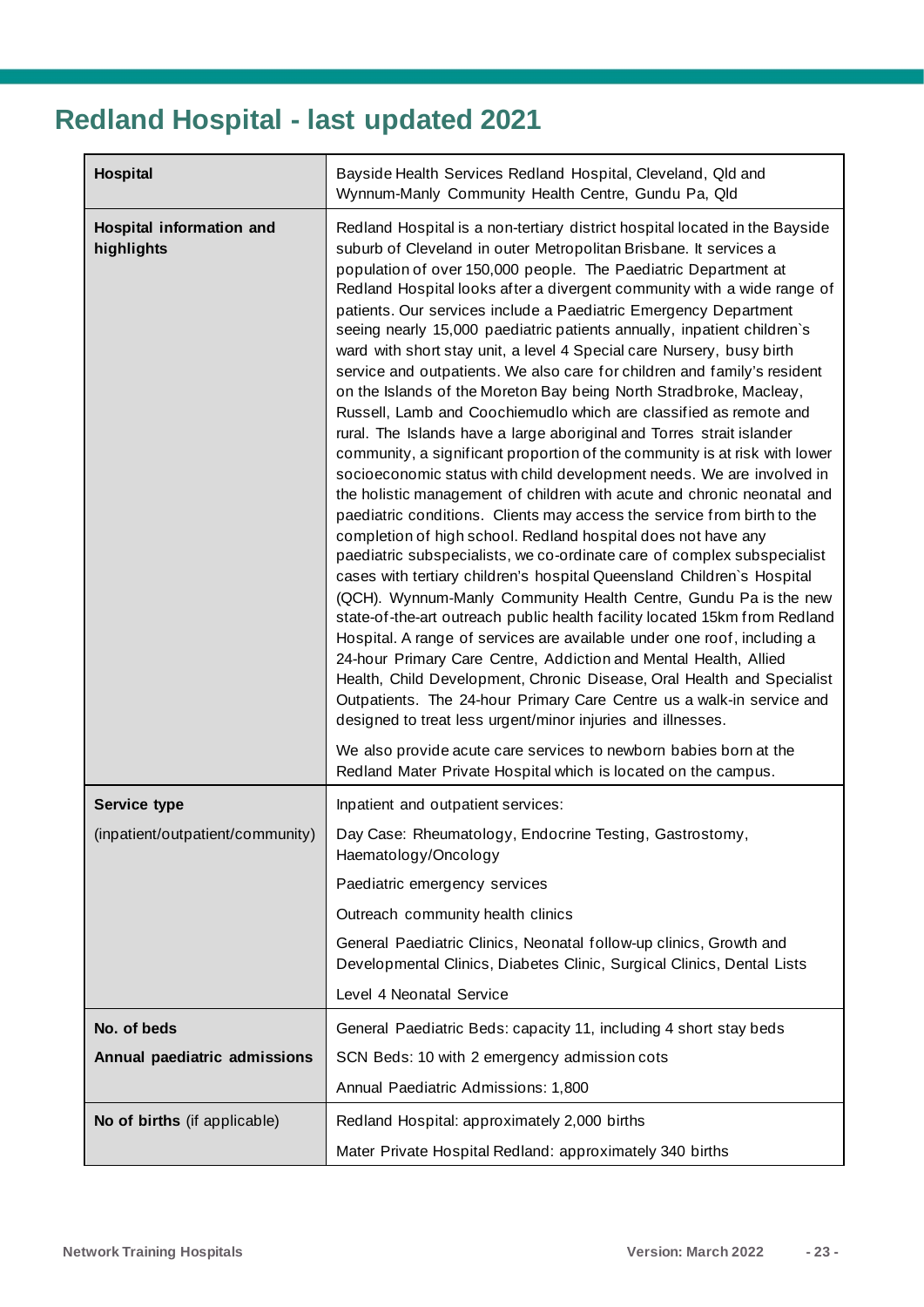| <b>RACP</b> accreditation                                                  | Maximum of 12 months of core training                                                                                                                                                                                         |  |  |
|----------------------------------------------------------------------------|-------------------------------------------------------------------------------------------------------------------------------------------------------------------------------------------------------------------------------|--|--|
| Please refer to the RACP<br>website for up to date<br>accreditation status | <b>Accredited category rotations</b>                                                                                                                                                                                          |  |  |
|                                                                            | General Paediatrics with a perinatal component<br>$\circ$                                                                                                                                                                     |  |  |
|                                                                            | Accredited to 2022                                                                                                                                                                                                            |  |  |
|                                                                            |                                                                                                                                                                                                                               |  |  |
| <b>Potential rotations</b>                                                 | Acute Care - NICU                                                                                                                                                                                                             |  |  |
| (depending on availability)                                                | Community/Developmental - e.g. Child Protection, Rehabilitation,<br>Outreach clinics                                                                                                                                          |  |  |
|                                                                            | Not all of these positions are fixed for advanced trainees in general<br>paediatrics but can be organised by prior arrangement. Other options<br>are possible depending upon trainee requirements and available<br>positions. |  |  |
| <b>Staffing and supervision</b>                                            | <b>Director of Paediatrics</b>                                                                                                                                                                                                |  |  |
|                                                                            | Paediatricians x 4.25FTE including Director                                                                                                                                                                                   |  |  |
|                                                                            | VMO: Development and Surgery                                                                                                                                                                                                  |  |  |
|                                                                            | No. of Advanced Trainees: Up to 3                                                                                                                                                                                             |  |  |
| <b>Teaching and learning</b>                                               | <b>Clinical Bedside Teaching</b>                                                                                                                                                                                              |  |  |
|                                                                            | Dedicated Bedside Teaching - daily ward rounds with bedside teaching<br>and teaching on the run. Mini CEX, Case based discussions, LNA.                                                                                       |  |  |
|                                                                            | <b>Regular Teaching Sessions</b>                                                                                                                                                                                              |  |  |
|                                                                            | Daily morning Hand Over SBAR Teaching Sessions                                                                                                                                                                                |  |  |
|                                                                            | Monday to Friday - Bedside Teaching Rounds                                                                                                                                                                                    |  |  |
|                                                                            | Monday 12-1pm child protection video-conference educational meetings                                                                                                                                                          |  |  |
|                                                                            | Tuesday 14.00-16.00 POLIE (UQ medical student teaching) sessions                                                                                                                                                              |  |  |
|                                                                            | Tuesday 13.00-14.00 Radiology Meeting - monthly                                                                                                                                                                               |  |  |
|                                                                            | Wednesday 07.45-08.45 QCH Grand Rounds video-conference                                                                                                                                                                       |  |  |
|                                                                            | Wednesday 12.00-13.00 Registrars Teaching sessions/journal club<br>Thursday 12.00-13.00 Gold Coast University Hospital Grand Rounds                                                                                           |  |  |
|                                                                            | video-conference                                                                                                                                                                                                              |  |  |
|                                                                            | Friday 15.15-17.00 Community Child Health teaching videoconference<br>from QCH                                                                                                                                                |  |  |
|                                                                            | RACP PG Lecture series weekly 17.00-18.15 videoconference                                                                                                                                                                     |  |  |
|                                                                            | Vic FEAT: Further Education and Training (once per 3 months) via                                                                                                                                                              |  |  |
|                                                                            | videoconference                                                                                                                                                                                                               |  |  |
|                                                                            | <b>Clinical Governance</b>                                                                                                                                                                                                    |  |  |
|                                                                            | ED-Paediatrics Combined Mortality and Morbidity Meeting once every 2-<br>3 months                                                                                                                                             |  |  |
|                                                                            | Perinatal Morbidity and Mortality meeting - every month                                                                                                                                                                       |  |  |
|                                                                            | Paediatric Morbidity and Mortality meeting - every month                                                                                                                                                                      |  |  |
|                                                                            | Quality assurance activities-Audits, protocol development, basic<br>research                                                                                                                                                  |  |  |
|                                                                            |                                                                                                                                                                                                                               |  |  |
|                                                                            | <b>Workshops and Mandatory Training</b>                                                                                                                                                                                       |  |  |
|                                                                            | Neo Resus: Locally Run                                                                                                                                                                                                        |  |  |
|                                                                            | Optimus Core: Locally Run                                                                                                                                                                                                     |  |  |
|                                                                            | Optimus Prime: Locally Run                                                                                                                                                                                                    |  |  |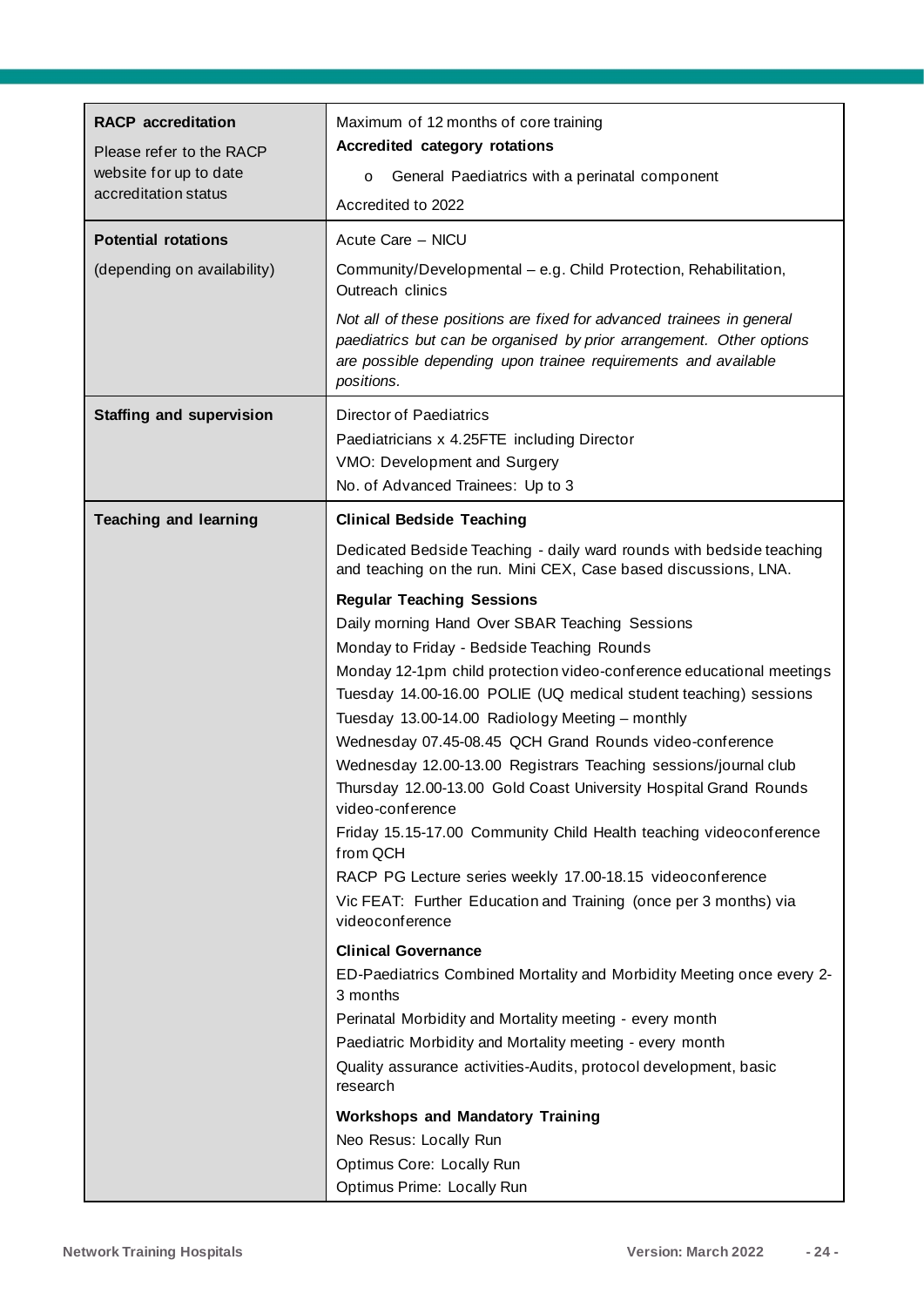|                         | Basic and Advance Life Support                                                                                                                                                                                                                                                                                                                                                                                                                                                           |                                                                                                                                                                                                  |
|-------------------------|------------------------------------------------------------------------------------------------------------------------------------------------------------------------------------------------------------------------------------------------------------------------------------------------------------------------------------------------------------------------------------------------------------------------------------------------------------------------------------------|--------------------------------------------------------------------------------------------------------------------------------------------------------------------------------------------------|
|                         |                                                                                                                                                                                                                                                                                                                                                                                                                                                                                          | CAPS training/ Communication Training                                                                                                                                                            |
|                         | Fire and Patient Safety                                                                                                                                                                                                                                                                                                                                                                                                                                                                  |                                                                                                                                                                                                  |
|                         | <b>Breast Feeding Essentials</b>                                                                                                                                                                                                                                                                                                                                                                                                                                                         |                                                                                                                                                                                                  |
|                         | Infection Control Learning Module                                                                                                                                                                                                                                                                                                                                                                                                                                                        |                                                                                                                                                                                                  |
|                         | <b>Child Protection</b>                                                                                                                                                                                                                                                                                                                                                                                                                                                                  |                                                                                                                                                                                                  |
|                         | <b>RMDPP</b>                                                                                                                                                                                                                                                                                                                                                                                                                                                                             |                                                                                                                                                                                                  |
|                         |                                                                                                                                                                                                                                                                                                                                                                                                                                                                                          | <b>Community Child Health Education Meetings</b>                                                                                                                                                 |
|                         | 4pm once/fortnight)                                                                                                                                                                                                                                                                                                                                                                                                                                                                      | Multidisciplinary High Risk Antenatal Case Conference (Thursday 2pm-                                                                                                                             |
|                         | Tuesday monthly)                                                                                                                                                                                                                                                                                                                                                                                                                                                                         | Multidisciplinary Developmental Case Conference (11.00am-12.30pm                                                                                                                                 |
|                         |                                                                                                                                                                                                                                                                                                                                                                                                                                                                                          | SCAN (Suspected Child Abuse and Neglect) child protection case<br>discussion meetings (Wednesday 9am-3pm weekly)                                                                                 |
|                         | Thursday of each month 1pm-3pm)                                                                                                                                                                                                                                                                                                                                                                                                                                                          | Community Child Health Care co-ordination case conference (2nd                                                                                                                                   |
|                         | 15.15 -17.00pm weekly)                                                                                                                                                                                                                                                                                                                                                                                                                                                                   | Community Child Health Teaching, videoconference from QCH (Friday                                                                                                                                |
| Profile of work         |                                                                                                                                                                                                                                                                                                                                                                                                                                                                                          | The Paediatric training program at Redland Hospital is accredited by the<br>RACP in General Paediatrics for both basic and advanced training.                                                    |
|                         | Generalist Pathway in Paediatrics.                                                                                                                                                                                                                                                                                                                                                                                                                                                       | It is also accredited by RACGP for Queensland Rural Specialist and                                                                                                                               |
|                         |                                                                                                                                                                                                                                                                                                                                                                                                                                                                                          | It is also recognised by University of Queensland School of Medicine for<br>Undergraduate Medical student's rotation in paediatrics.                                                             |
|                         |                                                                                                                                                                                                                                                                                                                                                                                                                                                                                          | Our Paediatric Department has 3 advanced trainees and 3 basic<br>trainees in general paediatrics; in addition, we have 3 Principal House<br>Officers, 1 JHO/SHO, 1 Intern and rotating ED Doctor |
|                         | The Lamb Ward is the Paediatric ward at Redland Hospital. It currently<br>has total of 12 beds including 4 Short Stay unit beds situated on the<br>ward. We have a dedicated treatment room for procedures. There is an<br>extensive day case workload including Rheumatology infusions,<br>Gastroenterology infusions, Haematology Oncology patients Endocrine<br>Tests in addition to surgical, and dental lists. There is also a Hospital in<br>the home service from age 5 and above |                                                                                                                                                                                                  |
|                         | There is a Level 4 CSCF Special Care Nursery that is funded for 10<br>beds. There is a separate 4 bed children's assessment area in our<br>Emergency Department. Nearly 15,000 children are seen in our<br>Emergency department; more than 2,000 babies are born in our hospital<br>and nearly 4,000 patients are seen in our outpatient clinics every year.                                                                                                                             |                                                                                                                                                                                                  |
|                         | We have an excellent academic teaching program and are active in<br>basic research, our research papers have been presented at the<br>national and international conferences.                                                                                                                                                                                                                                                                                                            |                                                                                                                                                                                                  |
| Hospital web link       |                                                                                                                                                                                                                                                                                                                                                                                                                                                                                          | https://metrosouth.health.qld.gov.au/redland-hospital                                                                                                                                            |
|                         | Name:                                                                                                                                                                                                                                                                                                                                                                                                                                                                                    |                                                                                                                                                                                                  |
| <b>Hospital contact</b> | Tel:                                                                                                                                                                                                                                                                                                                                                                                                                                                                                     | Dr Dougie Thomas<br>(07) 3488 3111                                                                                                                                                               |
|                         | Email:                                                                                                                                                                                                                                                                                                                                                                                                                                                                                   | Dougie. Thomas @health.gld.gov.au                                                                                                                                                                |
|                         |                                                                                                                                                                                                                                                                                                                                                                                                                                                                                          |                                                                                                                                                                                                  |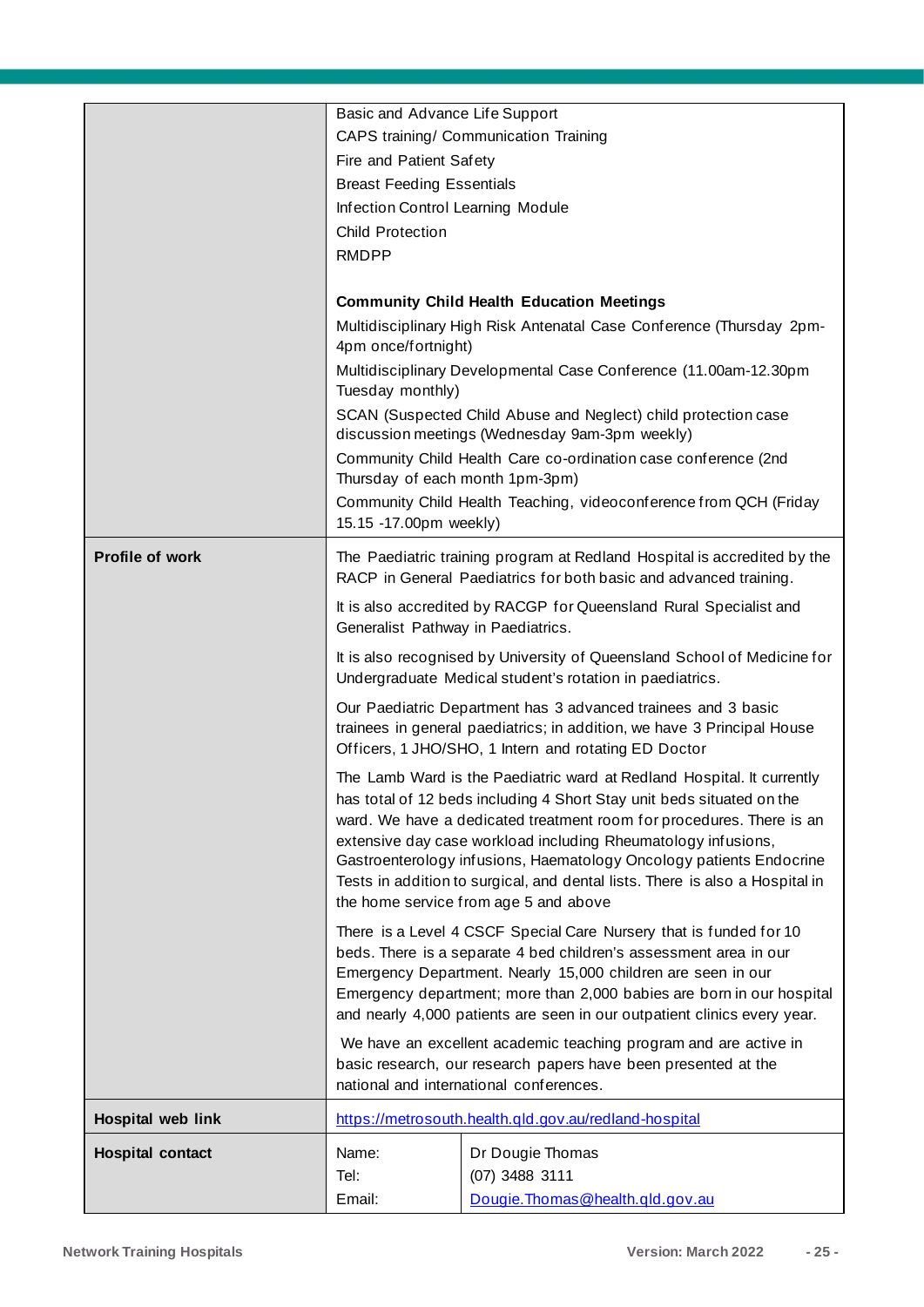### <span id="page-25-0"></span>**Rockhampton Hospital**

| Hospital information and<br>highlights         | Rockhampton Hospital paediatric service is the referral centre for<br>Central Queensland Hospital and Health Service. The CQHHS serves a<br>population of 230,000 people from Emerald in the West to Yeppoon on<br>the east and Gladstone in the South. We get patients from as far West<br>as Longreach. About 25% of all our ED presentations are children below<br>16 years. Gladstone Hospital (3 paediatricians and one advanced<br>trainee) takes some of our step-down patients.<br>The Hospital provides a General Paediatric service with support for more<br>complex cases from Queensland Children's Hospital (QCH) and RBWH<br>(for newborn) as the need arises. |
|------------------------------------------------|------------------------------------------------------------------------------------------------------------------------------------------------------------------------------------------------------------------------------------------------------------------------------------------------------------------------------------------------------------------------------------------------------------------------------------------------------------------------------------------------------------------------------------------------------------------------------------------------------------------------------------------------------------------------------|
| <b>Service type</b>                            | Inpatient and outpatient services                                                                                                                                                                                                                                                                                                                                                                                                                                                                                                                                                                                                                                            |
| (inpatient/outpatient/community)               | Special Care Nursery level 4 with capacity to ventilate                                                                                                                                                                                                                                                                                                                                                                                                                                                                                                                                                                                                                      |
|                                                |                                                                                                                                                                                                                                                                                                                                                                                                                                                                                                                                                                                                                                                                              |
|                                                | Emergency Department (Physical presence of Paediatrics in mixed ED)                                                                                                                                                                                                                                                                                                                                                                                                                                                                                                                                                                                                          |
|                                                | Outreach programs                                                                                                                                                                                                                                                                                                                                                                                                                                                                                                                                                                                                                                                            |
|                                                | Indigenous children                                                                                                                                                                                                                                                                                                                                                                                                                                                                                                                                                                                                                                                          |
|                                                | a. Woorabinda (178km west) and<br>$\circ$                                                                                                                                                                                                                                                                                                                                                                                                                                                                                                                                                                                                                                    |
|                                                | b. Indigenous Paeds Clinic Bolsover Street,<br>$\circ$<br>Rockhampton city                                                                                                                                                                                                                                                                                                                                                                                                                                                                                                                                                                                                   |
|                                                | Hinterland (Emerald 300km West)                                                                                                                                                                                                                                                                                                                                                                                                                                                                                                                                                                                                                                              |
|                                                | Capricorn Coast (Yeppoon 45 km East)                                                                                                                                                                                                                                                                                                                                                                                                                                                                                                                                                                                                                                         |
|                                                | General Paediatric clinics                                                                                                                                                                                                                                                                                                                                                                                                                                                                                                                                                                                                                                                   |
|                                                | Some Specialist Clinics as outreach from QCH (Cardiology, Respiratory,<br>Rehabilitation, Oncology)                                                                                                                                                                                                                                                                                                                                                                                                                                                                                                                                                                          |
|                                                | <b>Child Development Service</b>                                                                                                                                                                                                                                                                                                                                                                                                                                                                                                                                                                                                                                             |
|                                                | <b>Child Protection</b>                                                                                                                                                                                                                                                                                                                                                                                                                                                                                                                                                                                                                                                      |
| No. of beds                                    | 17 General Paediatric beds                                                                                                                                                                                                                                                                                                                                                                                                                                                                                                                                                                                                                                                   |
| Annual paediatric admissions                   | 2,179 admissions per annum                                                                                                                                                                                                                                                                                                                                                                                                                                                                                                                                                                                                                                                   |
|                                                | Additional SCN cots (8 funded, capacity 12). With Capacity to ventilate<br>and Bubble CPAP                                                                                                                                                                                                                                                                                                                                                                                                                                                                                                                                                                                   |
| No of births (if applicable)                   | 1400 per annum                                                                                                                                                                                                                                                                                                                                                                                                                                                                                                                                                                                                                                                               |
| <b>RACP</b> accreditation                      | Maximum of 24 months of core training at site                                                                                                                                                                                                                                                                                                                                                                                                                                                                                                                                                                                                                                |
| Please refer to the RACP                       | Accredited category rotations                                                                                                                                                                                                                                                                                                                                                                                                                                                                                                                                                                                                                                                |
| website for up to date<br>accreditation status | General Paediatrics (Rural) – with a perinatal component<br>$\circ$                                                                                                                                                                                                                                                                                                                                                                                                                                                                                                                                                                                                          |
|                                                | <b>Rural Training</b><br>O                                                                                                                                                                                                                                                                                                                                                                                                                                                                                                                                                                                                                                                   |
|                                                | Accredited to 2022 (Renewal in progress)                                                                                                                                                                                                                                                                                                                                                                                                                                                                                                                                                                                                                                     |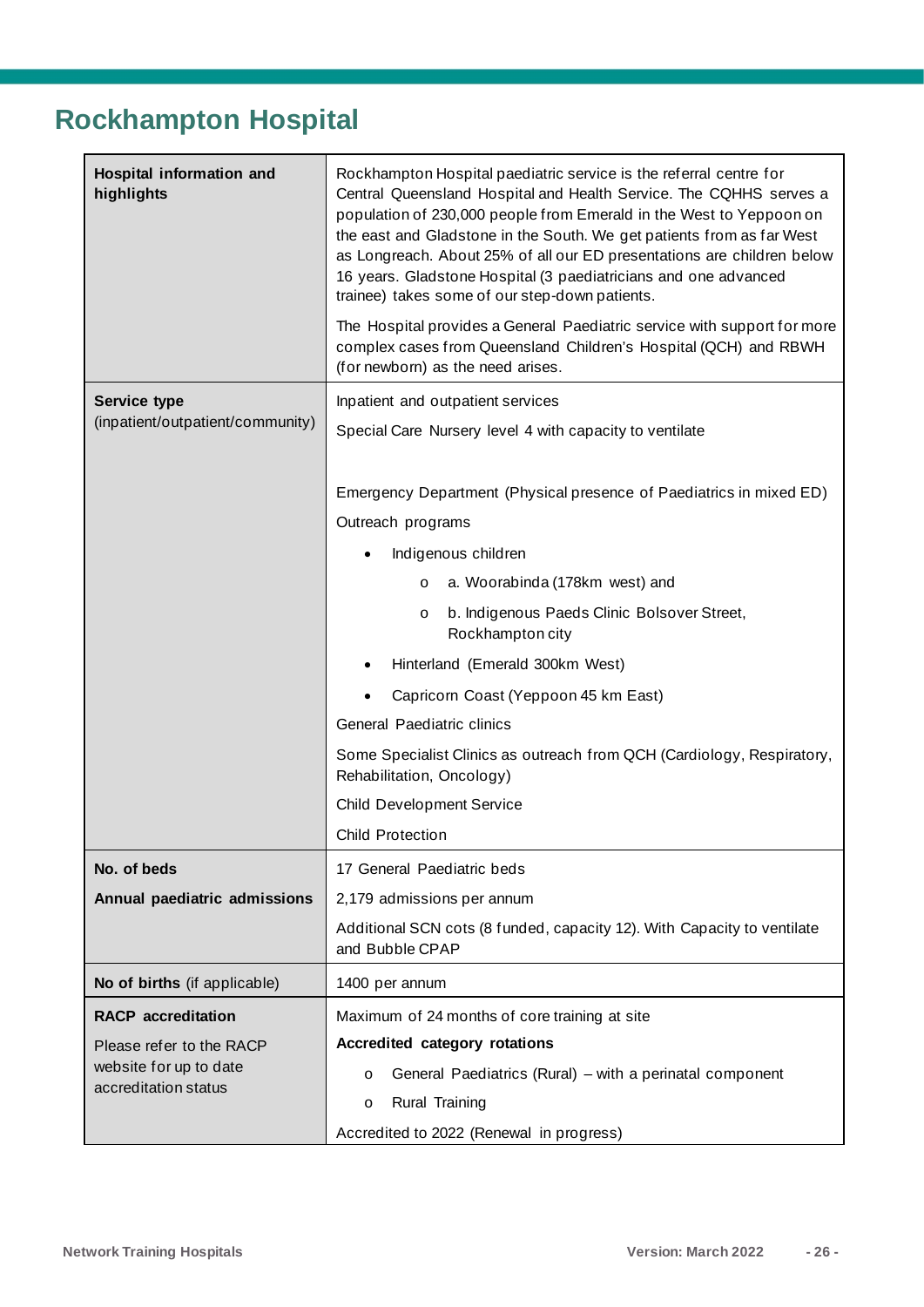| <b>Potential rotations</b>      | <b>General Paediatrics</b>                                                                                      |                                                                                                                                                                                                              |
|---------------------------------|-----------------------------------------------------------------------------------------------------------------|--------------------------------------------------------------------------------------------------------------------------------------------------------------------------------------------------------------|
| (depending on availability)     | positions.                                                                                                      | Not all these positions are fixed for advanced trainees in general<br>paediatrics but can be organised by prior arrangement. Other options<br>are possible depending upon trainee requirements and available |
| <b>Staffing and supervision</b> | Director of Paediatrics                                                                                         |                                                                                                                                                                                                              |
|                                 |                                                                                                                 | 3 Paediatric Educational Supervisors                                                                                                                                                                         |
|                                 |                                                                                                                 | Paediatricians x 5.8 FTE (including Director and 0.2 FTE VMO)                                                                                                                                                |
|                                 | 2 Paediatric Fellows                                                                                            |                                                                                                                                                                                                              |
|                                 |                                                                                                                 |                                                                                                                                                                                                              |
| <b>Teaching and learning</b>    | Weekly lectures                                                                                                 |                                                                                                                                                                                                              |
|                                 | Weekly clinical scenarios with ED                                                                               |                                                                                                                                                                                                              |
|                                 |                                                                                                                 | Weekly paediatric grand rounds (from QCH by video linkage)                                                                                                                                                   |
|                                 | Daily consultant rounds                                                                                         |                                                                                                                                                                                                              |
|                                 | Medical student teaching bedside and tutorial setting using POLIE                                               |                                                                                                                                                                                                              |
|                                 |                                                                                                                 | Bi-monthly Morbidity and Mortality meetings                                                                                                                                                                  |
|                                 | Protected time for college projects or quality improvement activities to be<br>discussed on case-by-case basis. |                                                                                                                                                                                                              |
|                                 | Opportunities for audits and clinical research                                                                  |                                                                                                                                                                                                              |
| <b>Profile of work</b>          | Ward responsibilities                                                                                           |                                                                                                                                                                                                              |
|                                 | Specialist clinic coverage                                                                                      |                                                                                                                                                                                                              |
|                                 | Research/presentations                                                                                          |                                                                                                                                                                                                              |
|                                 | Teaching responsibilities                                                                                       |                                                                                                                                                                                                              |
| Hospital web link               | www.health.qld.gov.au/services/central-queensland/rockhampton                                                   |                                                                                                                                                                                                              |
| <b>Hospital contact</b>         | Name:                                                                                                           | A/Professor Sunday Pam                                                                                                                                                                                       |
|                                 | Tel:                                                                                                            | (07) 4920 6474                                                                                                                                                                                               |
|                                 | Email:                                                                                                          | Sunday.Pam@health.qld.gov.au                                                                                                                                                                                 |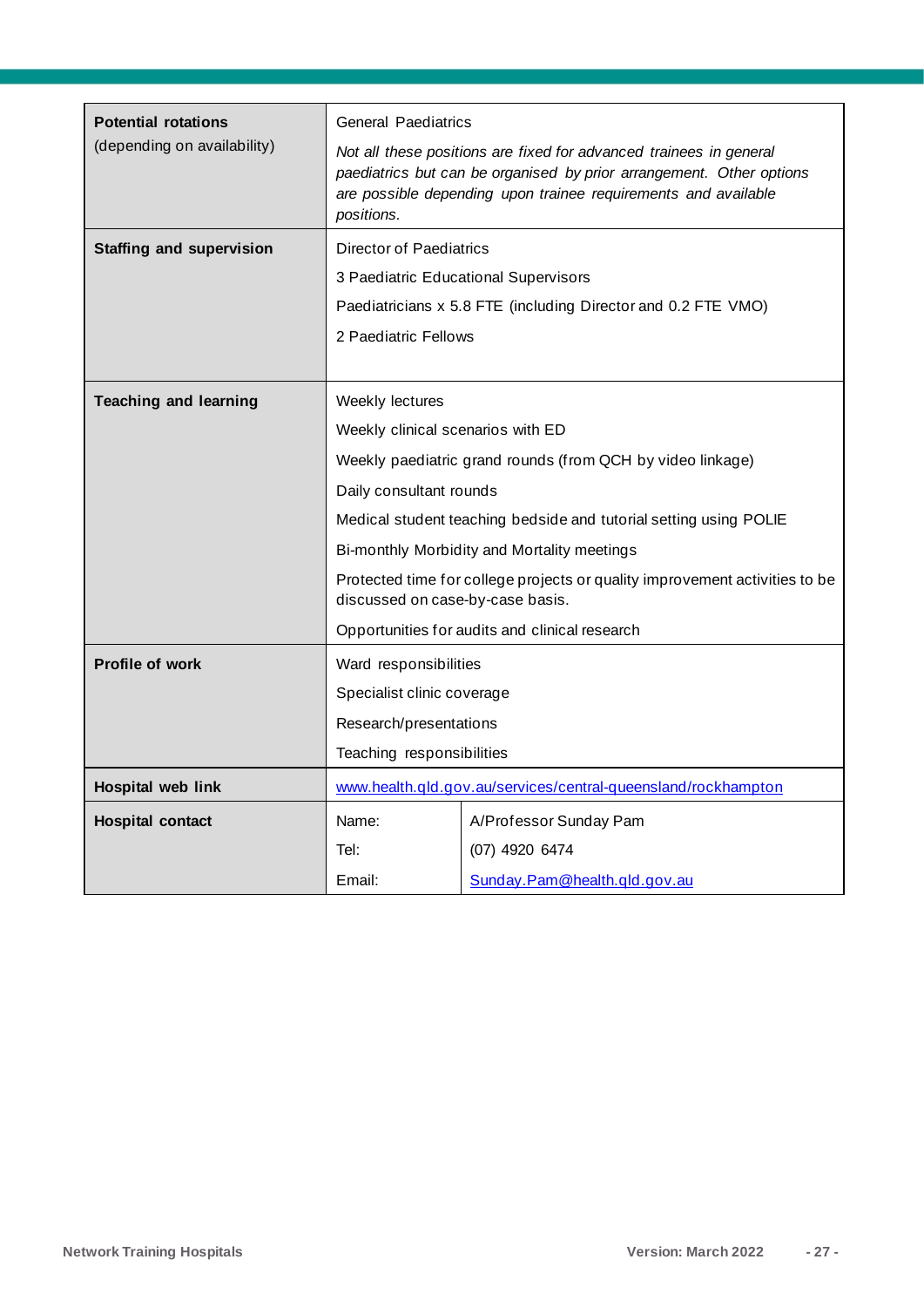# <span id="page-27-0"></span>**Sunshine Coast University Hospital**

| Hospital information and<br>highlights                  | The SCHHS covers about 8% QLD population with a growing young<br>population. In 2015 there were 92,737 children between 0-14 and<br>96,060 between 15-19 yrs. This is expected to increase by 29% in both<br>age groups by 2031.<br>Sunshine Coast University Hospital is the main hospital within the district<br>providing paediatric inpatient and outpatient care at CSCF level 4<br>(progressing to CSCF level 5 in next 5-10 years). There is a small<br>inpatient unit at Gympie hospital as well as outreach outpatients and<br>operates as CSCF level 3. There is also a separate Child Development |
|---------------------------------------------------------|--------------------------------------------------------------------------------------------------------------------------------------------------------------------------------------------------------------------------------------------------------------------------------------------------------------------------------------------------------------------------------------------------------------------------------------------------------------------------------------------------------------------------------------------------------------------------------------------------------------|
|                                                         | Service.                                                                                                                                                                                                                                                                                                                                                                                                                                                                                                                                                                                                     |
| <b>Service type</b><br>(inpatient/outpatient/community) | Paediatric inpatient and outpatient services including oncology, diabetes,<br>child protection, child development.                                                                                                                                                                                                                                                                                                                                                                                                                                                                                           |
|                                                         | <b>CSCF level 5 Neonatal Unit</b>                                                                                                                                                                                                                                                                                                                                                                                                                                                                                                                                                                            |
|                                                         | Paediatric Critical Care Unit                                                                                                                                                                                                                                                                                                                                                                                                                                                                                                                                                                                |
|                                                         | Paediatric Emergency Specialists, Paediatric ED.                                                                                                                                                                                                                                                                                                                                                                                                                                                                                                                                                             |
|                                                         | Visiting paediatric surgeons, cardiology, dermatology, haematology                                                                                                                                                                                                                                                                                                                                                                                                                                                                                                                                           |
| No. of beds                                             | 27 paediatric beds at SCUH (funded for 20) and 4 at Gympie                                                                                                                                                                                                                                                                                                                                                                                                                                                                                                                                                   |
| Annual paediatric admissions                            | 5,000 admissions per year.                                                                                                                                                                                                                                                                                                                                                                                                                                                                                                                                                                                   |
|                                                         | 12 funded cots on NNU. 27 commissioned cots                                                                                                                                                                                                                                                                                                                                                                                                                                                                                                                                                                  |
| No of births (if applicable)                            | 3,000 at SCUH, approx. 300 at Gympie                                                                                                                                                                                                                                                                                                                                                                                                                                                                                                                                                                         |
| <b>RACP</b> accreditation                               | Maximum of 18 months of core training                                                                                                                                                                                                                                                                                                                                                                                                                                                                                                                                                                        |
| Please refer to the RACP                                | Accredited category rotations                                                                                                                                                                                                                                                                                                                                                                                                                                                                                                                                                                                |
| website for up to date<br>accreditation status          | General Paediatrics with perinatal component<br>$\circ$                                                                                                                                                                                                                                                                                                                                                                                                                                                                                                                                                      |
|                                                         | Community/Development 12mth<br>$\circ$                                                                                                                                                                                                                                                                                                                                                                                                                                                                                                                                                                       |
|                                                         | Acute care 6mth<br>$\circ$                                                                                                                                                                                                                                                                                                                                                                                                                                                                                                                                                                                   |
|                                                         | Accredited to 2022                                                                                                                                                                                                                                                                                                                                                                                                                                                                                                                                                                                           |
| <b>Potential rotations</b>                              | Community/Development - for advanced training.                                                                                                                                                                                                                                                                                                                                                                                                                                                                                                                                                               |
| (depending on availability)                             | Acute Care - PCCU or PEM - advanced training                                                                                                                                                                                                                                                                                                                                                                                                                                                                                                                                                                 |
|                                                         | Not all these positions are fixed for advanced trainees in general<br>paediatrics but can be organised by prior arrangement. Other options<br>are possible depending upon trainee requirements and available<br>positions.                                                                                                                                                                                                                                                                                                                                                                                   |
| <b>Staffing and supervision</b>                         | Director of Paediatrics and Director of Neonatology                                                                                                                                                                                                                                                                                                                                                                                                                                                                                                                                                          |
|                                                         | 13.4 FTE including Directors, Neonatologist and Child Development<br><b>Specialists</b>                                                                                                                                                                                                                                                                                                                                                                                                                                                                                                                      |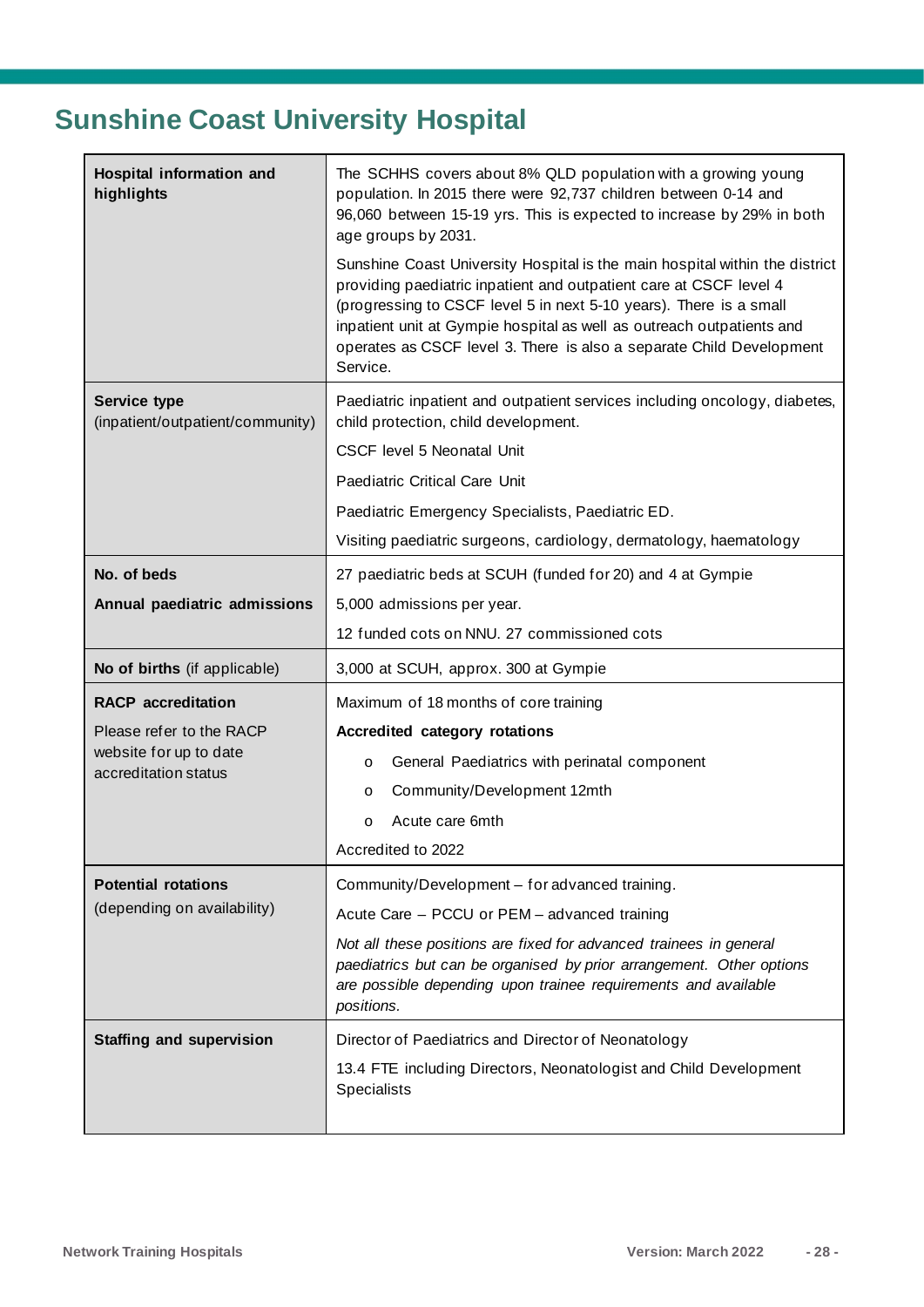| <b>Teaching and learning</b> |                                                                                                                                                                                                                                                             | Daily consultant presence at handovers and consultant led ward rounds                                                                   |
|------------------------------|-------------------------------------------------------------------------------------------------------------------------------------------------------------------------------------------------------------------------------------------------------------|-----------------------------------------------------------------------------------------------------------------------------------------|
|                              | Weekly simulation scenarios                                                                                                                                                                                                                                 |                                                                                                                                         |
|                              | Weekly grand rounds                                                                                                                                                                                                                                         |                                                                                                                                         |
|                              | Weekly journal club                                                                                                                                                                                                                                         |                                                                                                                                         |
|                              |                                                                                                                                                                                                                                                             | Weekly registrar led teaching sessions                                                                                                  |
|                              | Weekly radiology meetings                                                                                                                                                                                                                                   |                                                                                                                                         |
|                              |                                                                                                                                                                                                                                                             | Monthly mortality and morbidity meetings                                                                                                |
|                              |                                                                                                                                                                                                                                                             | Yearly audit/Quality improvement presentations                                                                                          |
| <b>Profile of work</b>       | <b>Advanced training:</b>                                                                                                                                                                                                                                   |                                                                                                                                         |
|                              |                                                                                                                                                                                                                                                             | General paediatric positions: 2 monthly rotations between paediatric<br>inpatients, neonatal unit and OPD including outreach to Gympie. |
|                              | consultant back up 1 in 5 weekends                                                                                                                                                                                                                          | Opportunity to be on consultant on call roster as first on call with                                                                    |
|                              |                                                                                                                                                                                                                                                             | Teaching basic trainees, residents, interns and medical students                                                                        |
|                              | Organising M&Ms, x-ray meetings, RACP local exam                                                                                                                                                                                                            |                                                                                                                                         |
|                              | Managing the junior staff roster                                                                                                                                                                                                                            |                                                                                                                                         |
|                              |                                                                                                                                                                                                                                                             | Opportunities to conduct Advanced training Project with supervision                                                                     |
|                              | For community positions: based at Child Development Service and in<br>Child Protection Unit.                                                                                                                                                                |                                                                                                                                         |
|                              | <b>Basic Training:</b>                                                                                                                                                                                                                                      |                                                                                                                                         |
|                              | 1 year as part of a 3 year basic training rotation. In this year there will be<br>1x 3mth rotation to Neonatal unit, rest of time spent on Gen paeds<br>roster, rotating through OPD clinic and rostered shifts for Child and<br>Adolescent inpatient unit. |                                                                                                                                         |
|                              | SCUH also welcomes 3rd year continuing trainees, we are actively<br>involved in RACP exam process, most of our paediatricians are local or<br>national examiners. SCUH is a host site for FRACP exam                                                        |                                                                                                                                         |
| <b>Hospital web link</b>     |                                                                                                                                                                                                                                                             | www.health.gld.gov.au/sunshinecoast                                                                                                     |
| <b>Hospital contact</b>      | Name:                                                                                                                                                                                                                                                       | Dr Sara Lucas                                                                                                                           |
|                              | Tel:                                                                                                                                                                                                                                                        | (07) 5202 3245                                                                                                                          |
|                              | Email:                                                                                                                                                                                                                                                      | Sara.lucas@health.gld.gov.au                                                                                                            |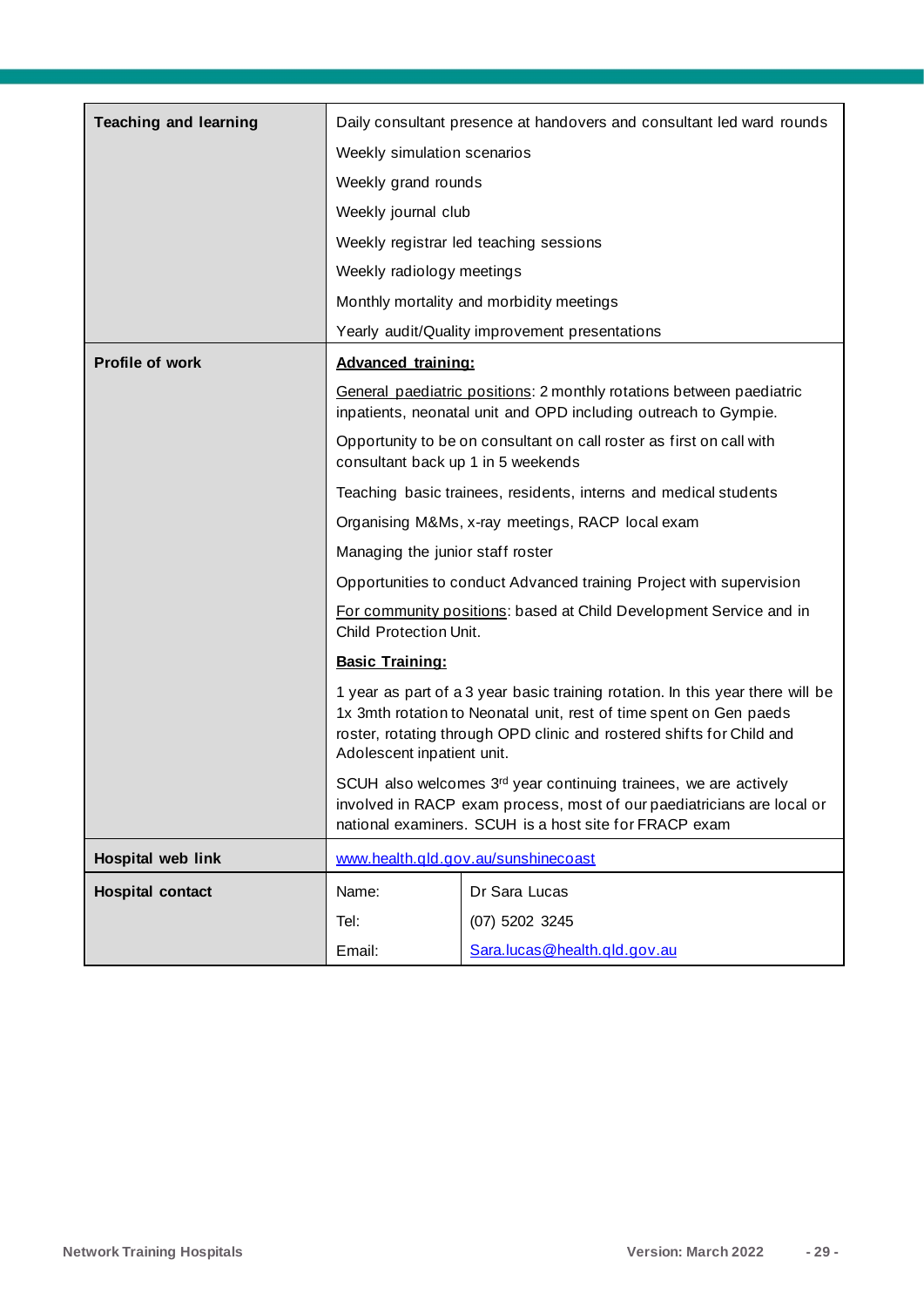### <span id="page-29-0"></span>**The Prince Charles Hospital**

| Hospital information and<br>highlights         | The Prince Charles Hospital (TPCH) within the Metro North HHS is a<br>major teaching hospital located on Brisbane's northside.<br>Originally<br>opened in 1954 as the Brisbane Chest Hospital, and developing as a<br>leader in cardiothoracic services, TPCH also offers emergency, general<br>surgical, medical and orthopaedic services.                                                                                                                                                                                                                                                                                                                                                                                |  |
|------------------------------------------------|----------------------------------------------------------------------------------------------------------------------------------------------------------------------------------------------------------------------------------------------------------------------------------------------------------------------------------------------------------------------------------------------------------------------------------------------------------------------------------------------------------------------------------------------------------------------------------------------------------------------------------------------------------------------------------------------------------------------------|--|
|                                                | In 2012, TPCH opened its new Children's Health Service which includes<br>an accredited paediatric Emergency Department, Short Stay Unit,<br>inpatient ward and outpatient service. The Hospital serves a population<br>of more than 75,000 children aged 0 to 16 years from Ocean View, near<br>Dayboro, north of Brisbane, to Gordon Park in Brisbane's inner northern<br>suburbs. There were 33,297 paediatric emergency presentations in<br>2021, and this number is increasing each year. Similarly, the Paediatric<br>inpatient and outpatient occasions of service have increased as demand<br>for local paediatric care grows. The Team works collaboratively with an<br>experienced paediatric allied health team. |  |
|                                                | The Hospital provides a generalist model of service with trainees<br>managing routine and complex cases in general paediatrics on the<br>Children's Ward, Children's Emergency Department and Paediatric<br>Outpatient Department.                                                                                                                                                                                                                                                                                                                                                                                                                                                                                         |  |
| <b>Service type</b>                            | Inpatient services                                                                                                                                                                                                                                                                                                                                                                                                                                                                                                                                                                                                                                                                                                         |  |
| (inpatient/outpatient/community)               | General Paediatric Outpatient and Allied Health Clinics                                                                                                                                                                                                                                                                                                                                                                                                                                                                                                                                                                                                                                                                    |  |
|                                                | Children's Emergency Department (CED)                                                                                                                                                                                                                                                                                                                                                                                                                                                                                                                                                                                                                                                                                      |  |
| No. of beds                                    | For 2021:                                                                                                                                                                                                                                                                                                                                                                                                                                                                                                                                                                                                                                                                                                                  |  |
| Annual paediatric admissions                   | 12 ward beds, 6 General Paediatric and 6 Short Stay Unit beds<br>(increasing to 16 beds when demand requires, with Executive approval)                                                                                                                                                                                                                                                                                                                                                                                                                                                                                                                                                                                     |  |
|                                                | 1376 paediatric inpatients                                                                                                                                                                                                                                                                                                                                                                                                                                                                                                                                                                                                                                                                                                 |  |
|                                                | 2764 Paediatric Short Stay Unit admissions (co-located in Children's<br>Ward but managed by Emergency Department staff)                                                                                                                                                                                                                                                                                                                                                                                                                                                                                                                                                                                                    |  |
|                                                | 4,693 Paediatric Outpatients Occasions of service (OOS) and 1600<br>Allied Health OOS.                                                                                                                                                                                                                                                                                                                                                                                                                                                                                                                                                                                                                                     |  |
| No of births (if applicable)                   | None (no Maternity Service or Neonatal Service)                                                                                                                                                                                                                                                                                                                                                                                                                                                                                                                                                                                                                                                                            |  |
| <b>RACP</b> accreditation                      | Maximum of 12 months of Basic Training                                                                                                                                                                                                                                                                                                                                                                                                                                                                                                                                                                                                                                                                                     |  |
| Please refer to the RACP                       | (due for review in 2025)                                                                                                                                                                                                                                                                                                                                                                                                                                                                                                                                                                                                                                                                                                   |  |
| website for up to date<br>accreditation status | Maximum of 12 months Advanced Training<br>(due for review in 2023)                                                                                                                                                                                                                                                                                                                                                                                                                                                                                                                                                                                                                                                         |  |
|                                                | Accredited: General Paediatrics without a perinatal component<br>$\circ$<br>(6 months)                                                                                                                                                                                                                                                                                                                                                                                                                                                                                                                                                                                                                                     |  |
|                                                | Acute care (Emergency) (6 months)<br>$\circ$                                                                                                                                                                                                                                                                                                                                                                                                                                                                                                                                                                                                                                                                               |  |
| <b>Potential rotations</b>                     | General Paediatrics (basic and advanced trainees)                                                                                                                                                                                                                                                                                                                                                                                                                                                                                                                                                                                                                                                                          |  |
| (depending on availability)                    | Emergency Medicine (basic and advanced trainees)                                                                                                                                                                                                                                                                                                                                                                                                                                                                                                                                                                                                                                                                           |  |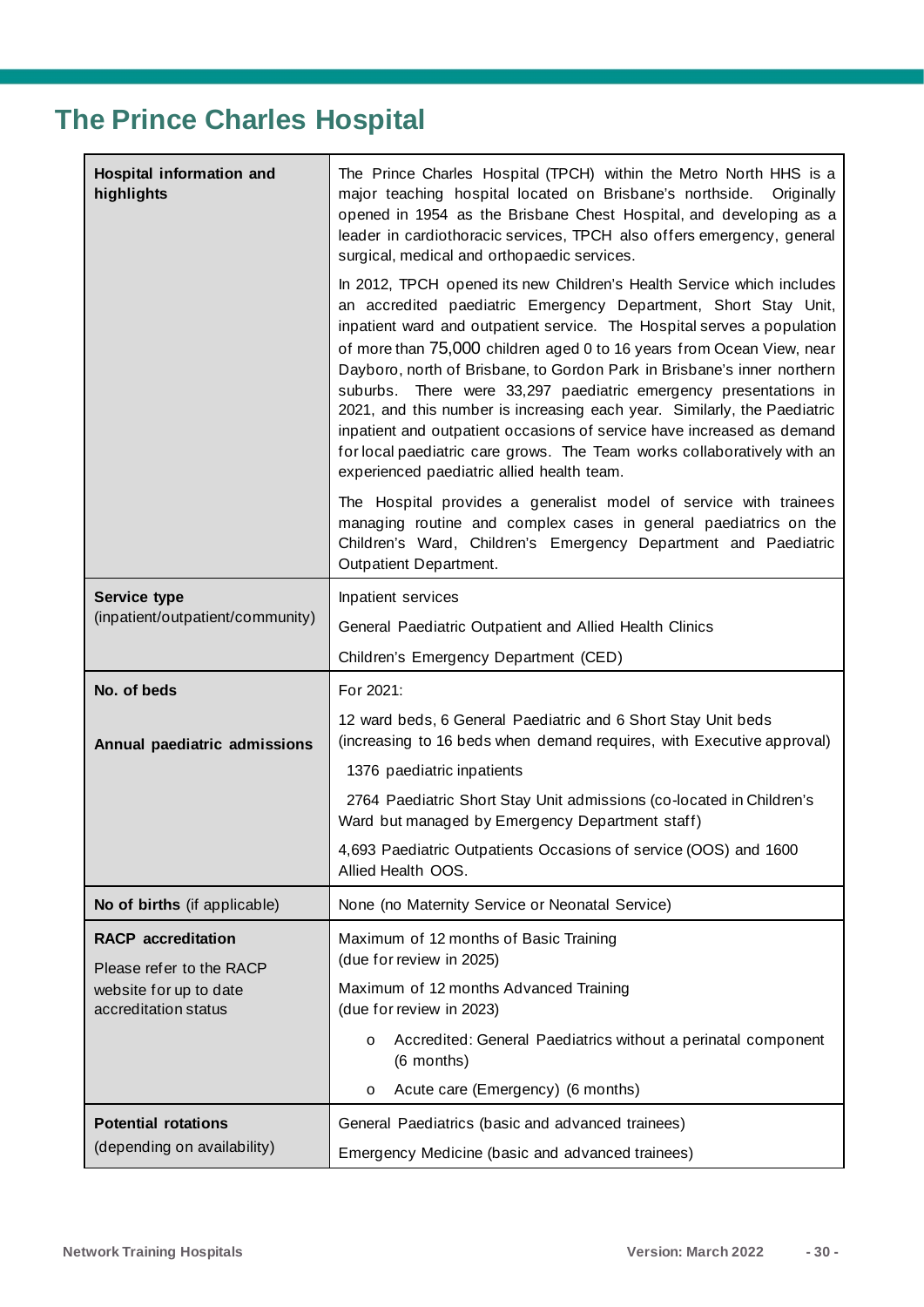| <b>Staffing and supervision</b> | Director of Paediatric Services 1 FTE                      |                                                                                                        |
|---------------------------------|------------------------------------------------------------|--------------------------------------------------------------------------------------------------------|
|                                 | Paediatricians x 4.5 FTE                                   |                                                                                                        |
|                                 |                                                            | Fully staffed CED with PEMs, experienced FACEMs, Advanced nurse<br>practitioners and paediatric nurses |
| <b>Teaching and learning</b>    | Weekly Registrar Teaching sessions                         |                                                                                                        |
|                                 |                                                            | Regular visiting specialty speakers                                                                    |
|                                 |                                                            | Weekly Paediatric Grand Rounds via videoconference                                                     |
|                                 | Access to PWEPP program                                    |                                                                                                        |
|                                 | WhatsApp group                                             | Collaborative teaching with Children's ED including educational                                        |
|                                 |                                                            | <b>Regular Simulation Scenarios</b>                                                                    |
|                                 |                                                            | Daily consultant ward rounds                                                                           |
|                                 |                                                            | 3 monthly Morbidity and Mortality meetings                                                             |
| Profile of work                 |                                                            | Coverage roster - weekend unit cover 1 in 3                                                            |
|                                 |                                                            | Ward responsibilities/workload                                                                         |
|                                 |                                                            | Children's Emergency Department consults and reviews                                                   |
|                                 | <b>Outpatient Clinics</b>                                  |                                                                                                        |
|                                 | Teaching responsibilities - residents and medical students |                                                                                                        |
|                                 | Audit topic to be completed during $6 - 12$ months         |                                                                                                        |
|                                 |                                                            | Non-clinical portfolio with training and consultant support                                            |
| Hospital web link               | https://gheps.health.gld.gov.au/tpch                       |                                                                                                        |
| <b>Hospital contact</b>         | Name:                                                      | Dr Lisa Gotley and Dr Ben Beckwith                                                                     |
|                                 | Tel:                                                       | (07) 3139 4000                                                                                         |
|                                 | Email:                                                     | lisa.gotley@health.gld.gov.au                                                                          |
|                                 |                                                            | benjamin.beckwith@health.gld.gov.au                                                                    |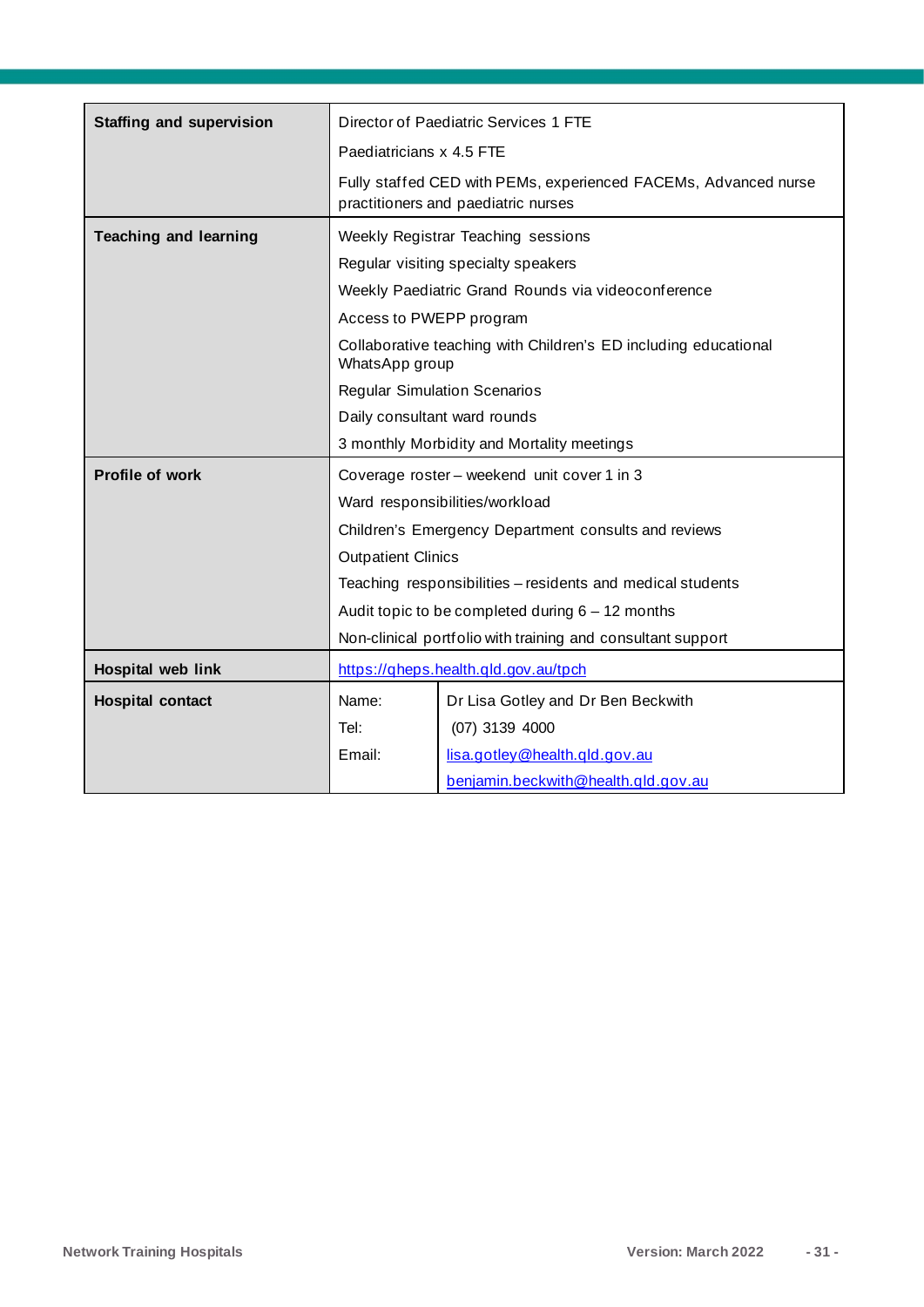### <span id="page-31-0"></span>**Toowoomba Hospital**

| Hospital information and<br>highlights                | Toowoomba Hospital is the major hospital of the Darling Downs Hospital<br>and Health Service. It services 300,000 people over an area of 90,000<br>square kilometres. Toowoomba is situated on the Great Dividing Range<br>100 km west of Brisbane. |  |
|-------------------------------------------------------|-----------------------------------------------------------------------------------------------------------------------------------------------------------------------------------------------------------------------------------------------------|--|
|                                                       | The paediatric service encompasses general paediatric inpatient and<br>outpatient care as well as neonatal care in a regional setting.                                                                                                              |  |
| Service type                                          | Inpatient and outpatient care                                                                                                                                                                                                                       |  |
| (inpatient/outpatient/community)                      | Outreach subspecialty and general paediatric clinics                                                                                                                                                                                                |  |
|                                                       | <b>Child Development Service</b>                                                                                                                                                                                                                    |  |
|                                                       | <b>Child Protection Unit</b>                                                                                                                                                                                                                        |  |
|                                                       | Level 4 Special Care Nursery                                                                                                                                                                                                                        |  |
| No. of beds                                           | 13 bed Children's Ward and 13 bed Special Care Nursery                                                                                                                                                                                              |  |
| Annual paediatric admissions                          | 1,500 admissions to Children's Ward                                                                                                                                                                                                                 |  |
| No of births (if applicable)                          | 2,000 births per annum                                                                                                                                                                                                                              |  |
| <b>RACP</b> accreditation<br>Please refer to the RACP | Toowoomba is a secondment hospital and is accredited for 12 months of<br>basic training in General Paediatrics.                                                                                                                                     |  |
| website for up to date                                | <b>Advanced Training:</b>                                                                                                                                                                                                                           |  |
| accreditation status                                  | Accredited category rotations                                                                                                                                                                                                                       |  |
|                                                       | General paediatrics (Rural) with a perinatal component                                                                                                                                                                                              |  |
|                                                       | Community/Developmental (6 months as part of a 12 month<br>rotation)                                                                                                                                                                                |  |
| <b>Potential rotations</b>                            | Community/Developmental including Child Protection                                                                                                                                                                                                  |  |
| (depending on availability)                           | Not all these positions are fixed for advanced trainees in general<br>paediatrics but can be organised by prior arrangement. Other options<br>are possible depending upon trainee requirements and available<br>positions.                          |  |
| <b>Staffing and supervision</b>                       | <b>Director of Paediatrics</b>                                                                                                                                                                                                                      |  |
|                                                       | Paediatricians x 5.0 FTE including Director                                                                                                                                                                                                         |  |
|                                                       | Visiting sub-specialists in Cardiology, Rehabilitation, Respiratory,<br>Haematology, Rheumatology and Endocrinology.                                                                                                                                |  |
|                                                       | No of Basic Trainees - 3                                                                                                                                                                                                                            |  |
| <b>Teaching and learning</b>                          | Weekly paediatric grand rounds                                                                                                                                                                                                                      |  |
|                                                       | Fortnightly journal club                                                                                                                                                                                                                            |  |
|                                                       | Weekly paediatric case conference                                                                                                                                                                                                                   |  |
|                                                       | Perinatal Mortality and Morbidity Meetings                                                                                                                                                                                                          |  |
|                                                       | Protected time for project work/local audits                                                                                                                                                                                                        |  |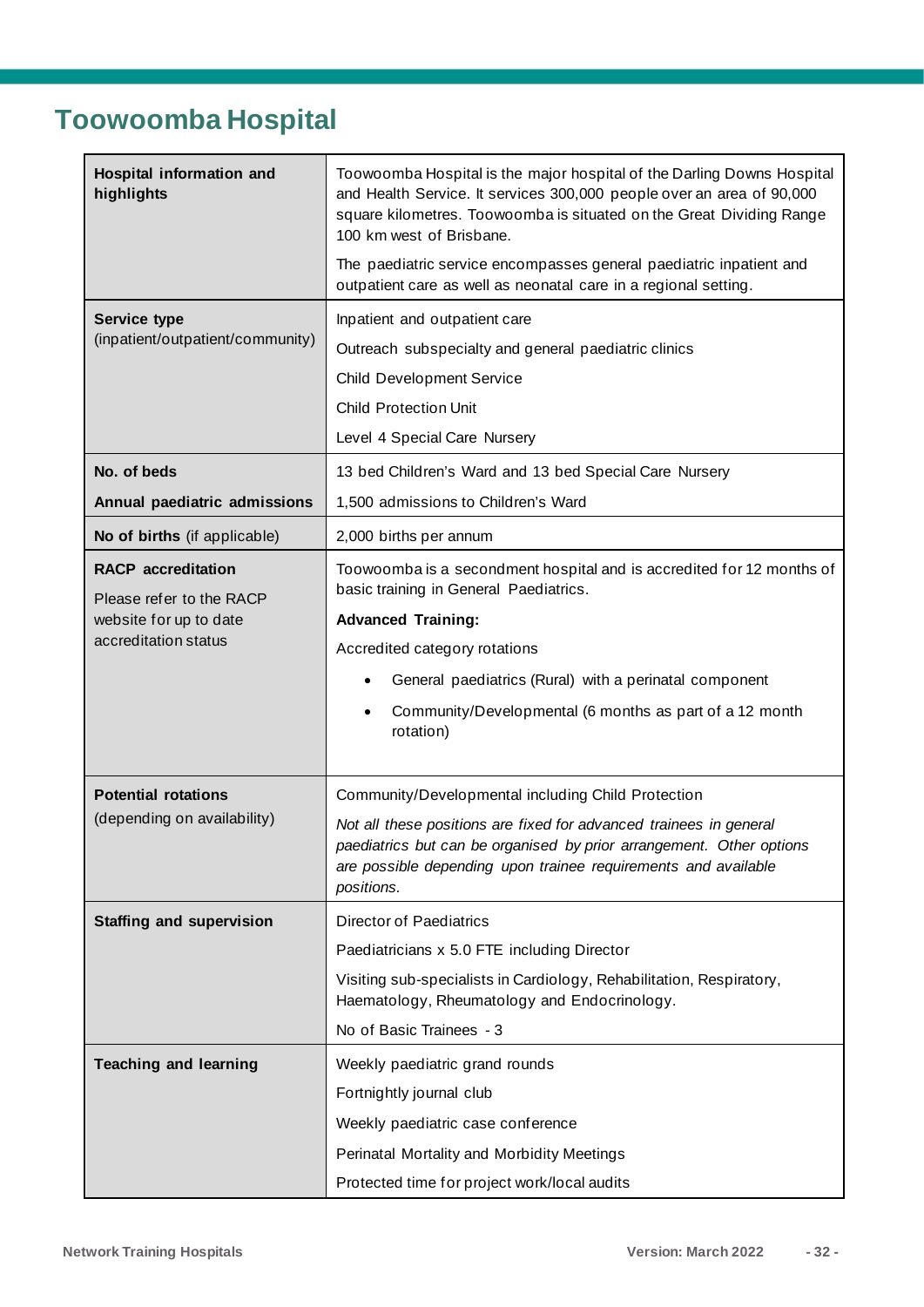| <b>Profile of work</b> | A rotating roster covering general paediatric inpatient, outpatient and<br>neonatal care with 6 colleagues. |
|------------------------|-------------------------------------------------------------------------------------------------------------|
|                        | Teaching and support of junior staff and medical students.                                                  |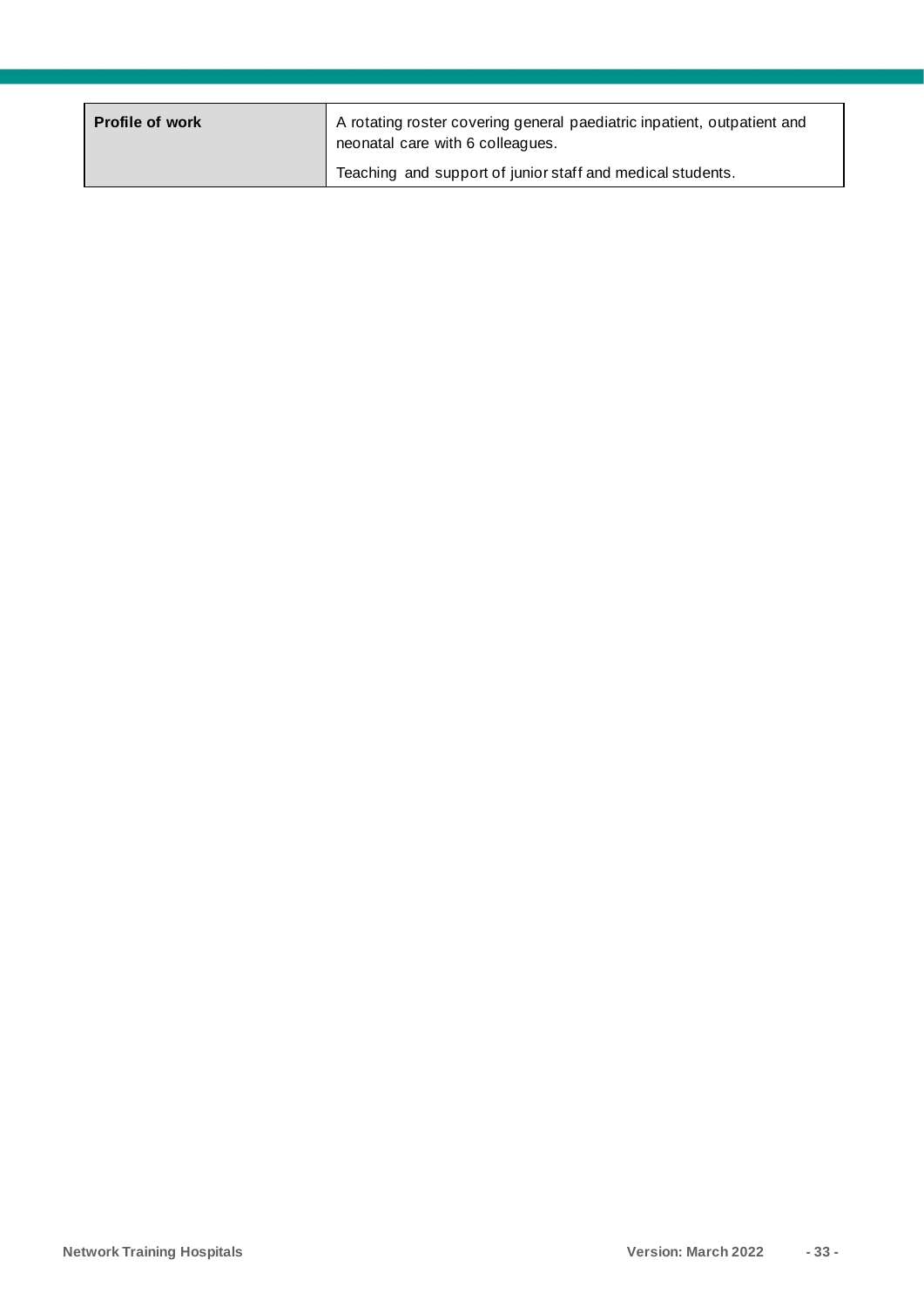| <b>Hospital web link</b> | www.health.qld.gov.au/darlingdowns |                                |
|--------------------------|------------------------------------|--------------------------------|
| <b>Hospital contact</b>  | Name:                              | Dr John Coghlan                |
|                          | Tel:                               | $(07)$ 4616 6383               |
|                          | Email:                             | john.coghlan@health.gld.gov.au |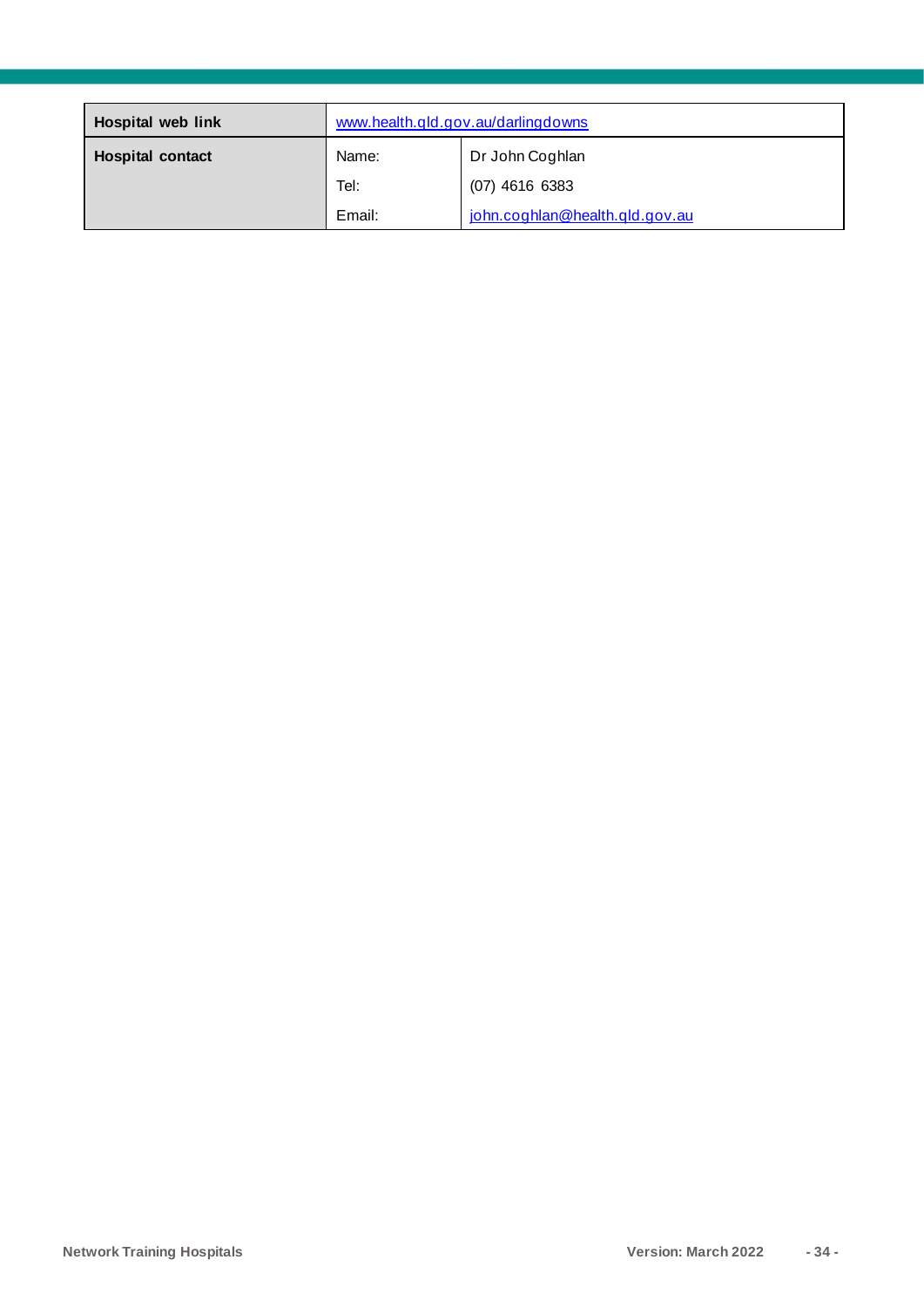### <span id="page-34-0"></span>**The Townsville University Hospital**

| Hospital information and<br>highlights | The Townsville University Hospital (TUH) is in the suburb of Douglas in<br>Townsville the largest City in the Tropical North of Australia and is<br>adjacent to James Cook University.                                                                                                                                                                                                                                                                                                                                                                                                                                                                                                                          |
|----------------------------------------|-----------------------------------------------------------------------------------------------------------------------------------------------------------------------------------------------------------------------------------------------------------------------------------------------------------------------------------------------------------------------------------------------------------------------------------------------------------------------------------------------------------------------------------------------------------------------------------------------------------------------------------------------------------------------------------------------------------------|
|                                        | As well as providing services to the local population TUH is a tertiary<br>referral hospital for North Queensland supporting the people who live in<br>the region from the Torres Strait Islands, and Cape York Peninsular in<br>the north, the Gulf of Carpentaria and Mt Isa to the West, to Coal mining<br>towns to the southwest and Mackay and the Whitsundays to the south.<br>The 3 large population centres on the east coast are Townsville, Cairns<br>and Mackay, and the total population in North Queensland is around<br>750,000.                                                                                                                                                                  |
|                                        | There are large urban Aboriginal and Torres Strait Islander populations<br>in the cities 8-10% and many small largely Aboriginal or Torres Strait<br>Islander populations in communities across the region. The paediatric<br>Inpatient unit at TUH has 30-40% Aboriginal or/and Torres Strait islander<br>separations.                                                                                                                                                                                                                                                                                                                                                                                         |
|                                        | TUH is the major teaching hospital for James Cook University's schools<br>of medicine, nursing, and allied health and for the Barrier Reef Institute<br>of TAFE. It is the only Trauma Centre and has the only Maternal Foetal<br>Medicine unit, Neonatal Intensive Care Unit and Paediatric Intensive<br>Care units in Australia North of Brisbane. Townsville University Hospital<br>provides the latest in cardiac, obstetric, gynaecological, paediatric,<br>neurosurgical, orthopaedic, cancer, mental health, neonatal, allied<br>health, anaesthetic and intensive care services to the community. The<br>Emergency Department has a dedicated paediatric area, and in-<br>department radiology service. |
|                                        | The TUH Paediatric Service serves a population of about 160,000<br>children aged 0 to 14 years in North Queensland. In the 2016 census<br>Townsville-Mackay and Cairns-Atherton Indigenous regions were both in<br>the top 10 most populous Indigenous regions throughout Australia. The<br>Indigenous median age was 22 years (compared to 38 in the non-<br>indigenous population with 1/3 aged less than 15 years.                                                                                                                                                                                                                                                                                           |
|                                        | The average number of admissions to the paediatric ward per year is<br>6000; the average number of paediatric presentations to the Emergency<br>department per year is 18,000, with 2,500 admissions occurring via the<br>emergency department per year. The number of deliveries per year is<br>2500-3000, with an average of 250 to 300 NICU admissions and 1093<br>special care admissions per year.                                                                                                                                                                                                                                                                                                         |
|                                        | The Townsville Hospital paediatric service is a unique service providing<br>tertiary level support in a regional setting.                                                                                                                                                                                                                                                                                                                                                                                                                                                                                                                                                                                       |
|                                        | The Hospital provides services with using a generalist model, with<br>subspecialty support. Trainees working in General Paediatrics care for<br>complex patients with diagnoses from all of the major medical<br>specialties. Subspecialty paediatric support is provided locally<br>(Respiratory, Endocrinology, Gastroenterology, Cardiology,<br>Rehabilitation, Community Paediatrics) and via telehealth and outreach<br>visits (Renal, Oncology, Haematology, Rehabilitation, Respiratory,<br>Metabolic, Neurology).                                                                                                                                                                                       |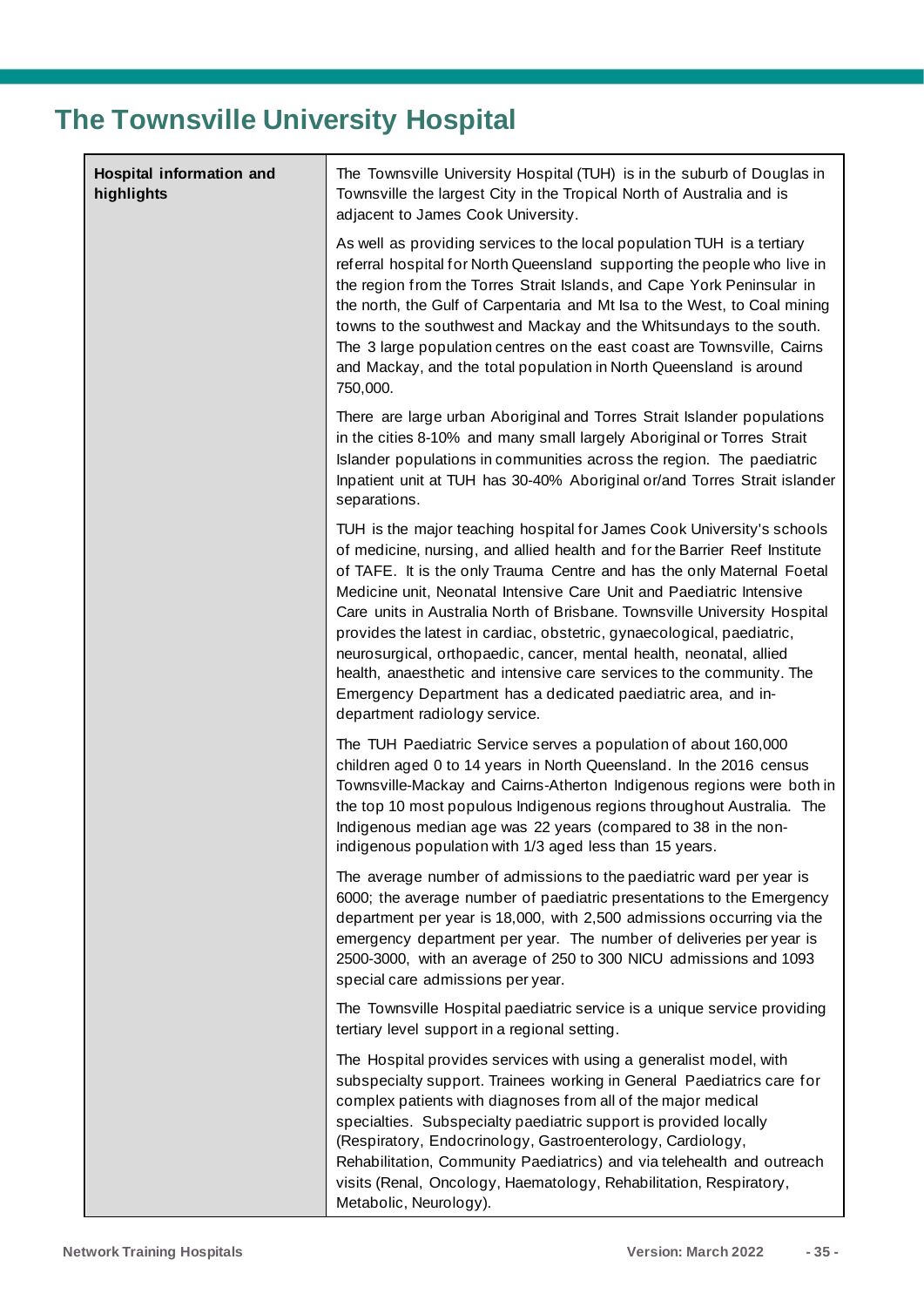|                                  | Townsville is a referral centre for North Queensland providing services<br>to children in Paediatric Surgery (general, urology and neonatal<br>surgery), ENT including cochlea implants, Neurosurgery, Orthopaedics,<br>and Paediatric and Neonatal Intensive Care. The medical needs of<br>these children are coordinated and provided by the General Paediatric<br>Service.<br>TUH has a dedicated Child Development, Community Paediatric and<br>Child Youth and Adolescent Mental Health Service.<br>TUH department of Paediatrics provides regular outreach services to<br>several rural communities, and has a dictated child development service,<br>across multiple sites. |
|----------------------------------|------------------------------------------------------------------------------------------------------------------------------------------------------------------------------------------------------------------------------------------------------------------------------------------------------------------------------------------------------------------------------------------------------------------------------------------------------------------------------------------------------------------------------------------------------------------------------------------------------------------------------------------------------------------------------------|
| <b>Service type</b>              | <b>Inpatient services</b>                                                                                                                                                                                                                                                                                                                                                                                                                                                                                                                                                                                                                                                          |
| (inpatient/outpatient/community) | General Paediatric Inpatient Unit. (age up to 16 years, 34 beds,<br>includes general and subspecialty paediatrics, paediatric<br>surgery, and other surgical disciplines. (patients are often<br>supported by general paediatrics as well as their primary<br>surgical service)                                                                                                                                                                                                                                                                                                                                                                                                    |
|                                  | Neonatal Intensive Care (22 beds) and Special Care Nursery<br>(28 beds). Includes neonatal surgical cases.                                                                                                                                                                                                                                                                                                                                                                                                                                                                                                                                                                         |
|                                  | Paediatric Intensive Care Unit (level 5) and High Dependency<br>Unit. (6 beds in total)                                                                                                                                                                                                                                                                                                                                                                                                                                                                                                                                                                                            |
|                                  | Adolescent Mental Health Inpatient Unit.                                                                                                                                                                                                                                                                                                                                                                                                                                                                                                                                                                                                                                           |
|                                  | Paediatric Emergency Department located within and as part of<br>the Adult Emergency Department. This unit is staffed by 4 SMOs<br>with PEM training and others.                                                                                                                                                                                                                                                                                                                                                                                                                                                                                                                   |
|                                  | <b>Ambulatory Care Services</b>                                                                                                                                                                                                                                                                                                                                                                                                                                                                                                                                                                                                                                                    |
|                                  | General Paediatric Outpatient services. (Daily clinics)                                                                                                                                                                                                                                                                                                                                                                                                                                                                                                                                                                                                                            |
|                                  | Specialist Outpatient clinics (weekly) - including cardiology,<br>respiratory and sleep medicine, endocrinology, diabetes,<br>paediatric rehabilitation, and rheumatology. Local clinics in<br>nephrology, haematology, oncology, neurology, epilepsy in<br>conjunction with visiting or telehealth service.                                                                                                                                                                                                                                                                                                                                                                       |
|                                  | Community Paediatric clinics (daily). Includes ADOS clinic.                                                                                                                                                                                                                                                                                                                                                                                                                                                                                                                                                                                                                        |
|                                  | Outreach General Paediatrics and Community Paediatric clinics<br>to 6 regional and remote rural towns and Indigenous community.                                                                                                                                                                                                                                                                                                                                                                                                                                                                                                                                                    |
|                                  | Child Mental Health Service.                                                                                                                                                                                                                                                                                                                                                                                                                                                                                                                                                                                                                                                       |
|                                  | Child protection service. (Generalist model)                                                                                                                                                                                                                                                                                                                                                                                                                                                                                                                                                                                                                                       |
|                                  | Local surgical outpatient clinics in Paediatric Surgery and<br>urology, burns, ENT, neurosurgery, ophthalmology and<br>orthopaedic surgery.                                                                                                                                                                                                                                                                                                                                                                                                                                                                                                                                        |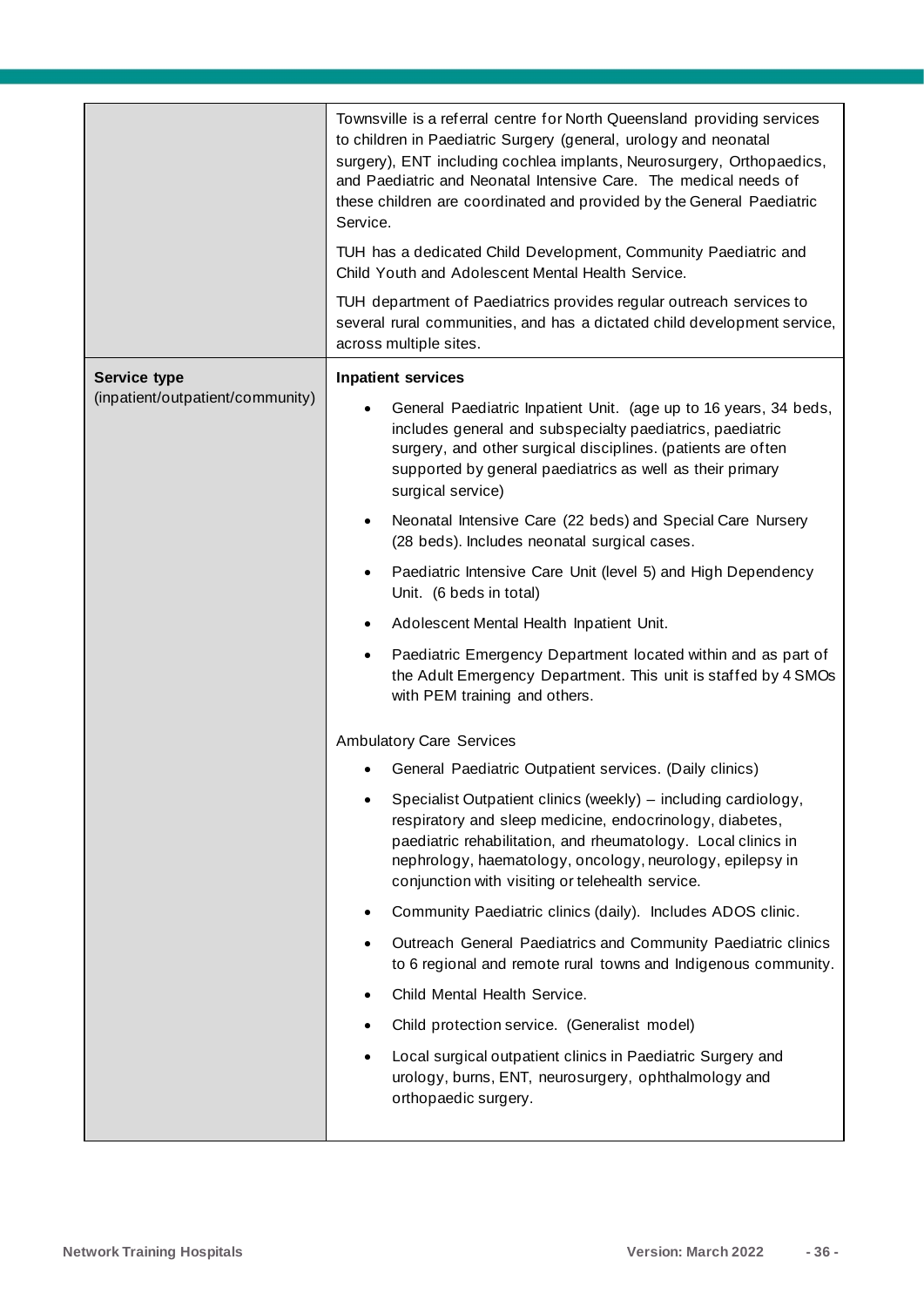| <b>Bed numbers</b>                             | 34 General Paediatric beds                                                                                                                                                                                                                                                                                                                                                                                                                                                                       |  |  |
|------------------------------------------------|--------------------------------------------------------------------------------------------------------------------------------------------------------------------------------------------------------------------------------------------------------------------------------------------------------------------------------------------------------------------------------------------------------------------------------------------------------------------------------------------------|--|--|
|                                                | 6 PICU beds                                                                                                                                                                                                                                                                                                                                                                                                                                                                                      |  |  |
|                                                | 22 NICU and 28 SCN beds (50 neonatal beds)                                                                                                                                                                                                                                                                                                                                                                                                                                                       |  |  |
|                                                | Adolescent Psych inpatient unit                                                                                                                                                                                                                                                                                                                                                                                                                                                                  |  |  |
| No of births (if applicable)                   | ~3,000 in Townsville                                                                                                                                                                                                                                                                                                                                                                                                                                                                             |  |  |
| <b>RACP</b> accreditation                      | TUH is also accredited for                                                                                                                                                                                                                                                                                                                                                                                                                                                                       |  |  |
| Please refer to the RACP                       | Paediatric Basic Training                                                                                                                                                                                                                                                                                                                                                                                                                                                                        |  |  |
| website for up-to-date<br>accreditation status | Neonatal and Perinatal Medicine Advanced Training<br>$\bullet$                                                                                                                                                                                                                                                                                                                                                                                                                                   |  |  |
|                                                | Community Child Health Training                                                                                                                                                                                                                                                                                                                                                                                                                                                                  |  |  |
|                                                | Paediatric Rehabilitation Training                                                                                                                                                                                                                                                                                                                                                                                                                                                               |  |  |
|                                                | General Paediatric Advanced Training                                                                                                                                                                                                                                                                                                                                                                                                                                                             |  |  |
|                                                | <b>Basic Training</b>                                                                                                                                                                                                                                                                                                                                                                                                                                                                            |  |  |
|                                                | TUH is a member of the Queensland Basic Training Network.                                                                                                                                                                                                                                                                                                                                                                                                                                        |  |  |
|                                                | Maximum of 24 months of basic training rotations general<br>$\bullet$<br>paediatrics, neonatal, child protection, emergency, intensive<br>care, cardiology.                                                                                                                                                                                                                                                                                                                                      |  |  |
|                                                | General Paediatric Advanced Training                                                                                                                                                                                                                                                                                                                                                                                                                                                             |  |  |
|                                                | Core terms accredited in General Paediatrics (without perinatal<br>component, not rural), Acute (NICU, PICU), Community and<br>Developmental.                                                                                                                                                                                                                                                                                                                                                    |  |  |
|                                                | Non-core training.                                                                                                                                                                                                                                                                                                                                                                                                                                                                               |  |  |
|                                                | Maximum 18 months of core training                                                                                                                                                                                                                                                                                                                                                                                                                                                               |  |  |
| <b>Potential rotations</b>                     | <b>Basic Training</b>                                                                                                                                                                                                                                                                                                                                                                                                                                                                            |  |  |
| (depending on availability)                    | <b>General Paediatrics</b><br>Neonatology<br>$\bullet$<br>Paediatric Emergency<br>Community/Developmental - Can include. Child Protection (BT<br>$\bullet$<br>Paediatric Cardiology<br>PICU for more senior BTs                                                                                                                                                                                                                                                                                  |  |  |
|                                                | <b>General Paediatric Advanced Training</b>                                                                                                                                                                                                                                                                                                                                                                                                                                                      |  |  |
|                                                | General Paediatrics, acute Care - NICU or PICU and<br>community/Developmental - Can include. Rehabilitation, Rheumatic<br>Heart Disease, Child Mental Health, Clinical Education etc. Paediatric<br>Rehabilitation accredited for community training in General Paediatric<br>AT or for paediatric rehabilitation training (supported by QCH rehab unit)<br>Neonatal unit provides AT training in neonatology and THHS also can<br>support dual training in General Paediatrics and Neonatology. |  |  |
|                                                | <b>NPM Advanced Training</b>                                                                                                                                                                                                                                                                                                                                                                                                                                                                     |  |  |
|                                                | Townsville is part of QLD NPM Network. Not all these positions are fixed<br>for advanced trainees in general paediatrics but can be organised by<br>prior arrangement. Other options are possible depending upon trainee<br>requirements and available positions                                                                                                                                                                                                                                 |  |  |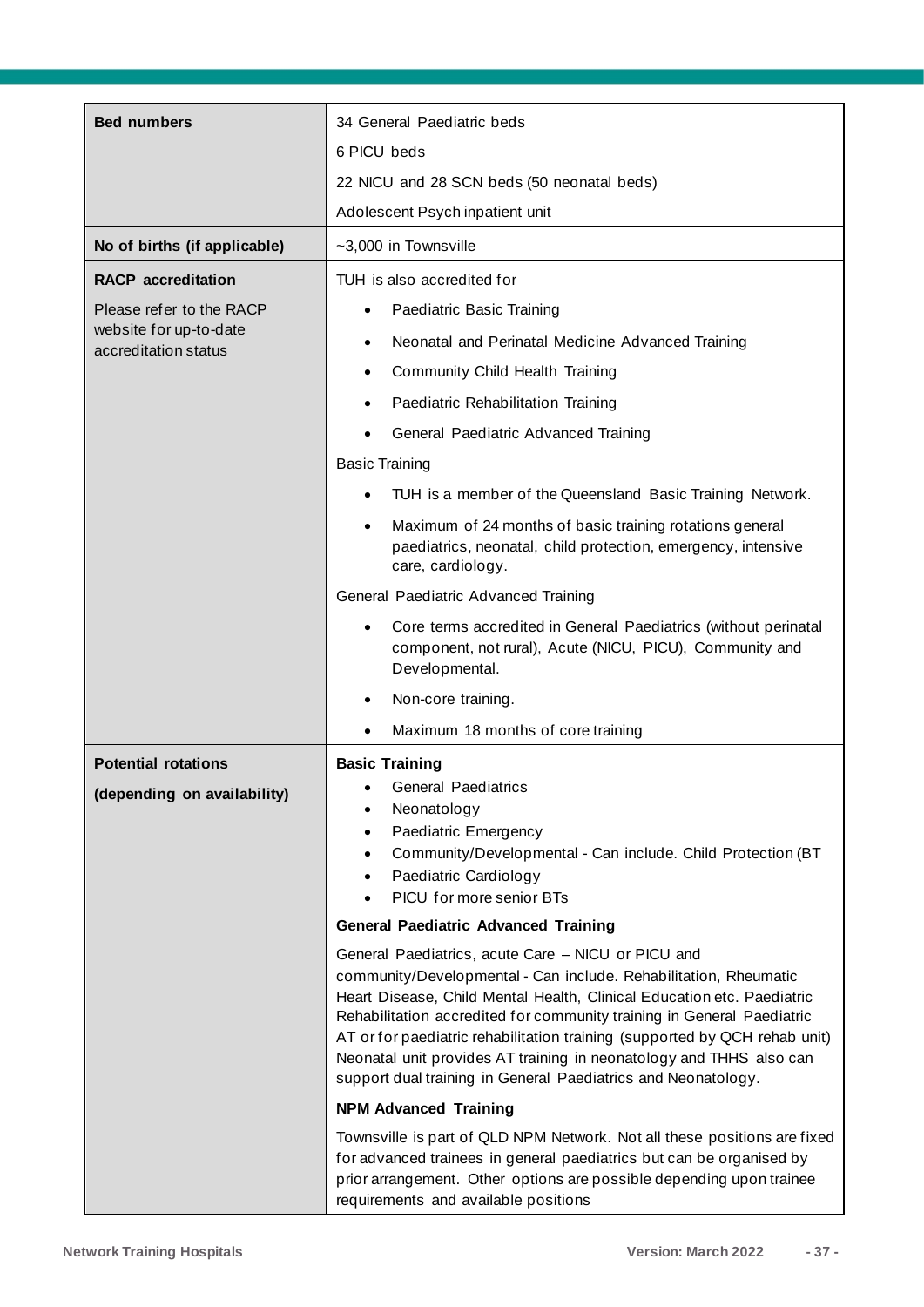| <b>Staffing and supervision</b> | <b>Director of Paediatrics</b>                                                                                                                                                                                                                                                                                                                                                                                                                                                                                                                                                                                                                                                                                                                                            |  |  |
|---------------------------------|---------------------------------------------------------------------------------------------------------------------------------------------------------------------------------------------------------------------------------------------------------------------------------------------------------------------------------------------------------------------------------------------------------------------------------------------------------------------------------------------------------------------------------------------------------------------------------------------------------------------------------------------------------------------------------------------------------------------------------------------------------------------------|--|--|
|                                 | Director of Paediatric Education                                                                                                                                                                                                                                                                                                                                                                                                                                                                                                                                                                                                                                                                                                                                          |  |  |
|                                 | Paediatricians x 8.8 FTEs including Directors                                                                                                                                                                                                                                                                                                                                                                                                                                                                                                                                                                                                                                                                                                                             |  |  |
|                                 | Neonatologists x 5 FTEs                                                                                                                                                                                                                                                                                                                                                                                                                                                                                                                                                                                                                                                                                                                                                   |  |  |
|                                 | Paediatric Intensive Care 4.5 FTEs                                                                                                                                                                                                                                                                                                                                                                                                                                                                                                                                                                                                                                                                                                                                        |  |  |
|                                 | Paediatric ED 3.0 FTEs                                                                                                                                                                                                                                                                                                                                                                                                                                                                                                                                                                                                                                                                                                                                                    |  |  |
|                                 | Sub-specialists in Paediatric Rehabilitation, Endocrine and Respiratory<br>and Sleep Medicine, Gastroenterology and Cardiology                                                                                                                                                                                                                                                                                                                                                                                                                                                                                                                                                                                                                                            |  |  |
| <b>Teaching and learning</b>    | Weekly Teaching sessions (protected)                                                                                                                                                                                                                                                                                                                                                                                                                                                                                                                                                                                                                                                                                                                                      |  |  |
|                                 | Weekly paediatric grand rounds                                                                                                                                                                                                                                                                                                                                                                                                                                                                                                                                                                                                                                                                                                                                            |  |  |
|                                 | Fortnightly journal clubs and simulation training                                                                                                                                                                                                                                                                                                                                                                                                                                                                                                                                                                                                                                                                                                                         |  |  |
|                                 | Daily consultant rounds                                                                                                                                                                                                                                                                                                                                                                                                                                                                                                                                                                                                                                                                                                                                                   |  |  |
|                                 | Monthly Morbidity and Mortality meetings                                                                                                                                                                                                                                                                                                                                                                                                                                                                                                                                                                                                                                                                                                                                  |  |  |
|                                 | 4 hours protected time for college projects or quality improvement<br>activities for ATs                                                                                                                                                                                                                                                                                                                                                                                                                                                                                                                                                                                                                                                                                  |  |  |
|                                 | Monthly AT support meeting with consultant paediatricians                                                                                                                                                                                                                                                                                                                                                                                                                                                                                                                                                                                                                                                                                                                 |  |  |
|                                 | Encourage AT leadership training, research, education training                                                                                                                                                                                                                                                                                                                                                                                                                                                                                                                                                                                                                                                                                                            |  |  |
| Profile of work                 | <b>General Paediatric Basic Training Rotation:</b>                                                                                                                                                                                                                                                                                                                                                                                                                                                                                                                                                                                                                                                                                                                        |  |  |
|                                 | BTs will be rostered on a rotating roster in compliance with the award<br>requirements. ATs in the General Paediatric Service are supervised to<br>lead the team of Basic Trainees and RMOs. BTs are responsible for<br>ensuring appropriate assessment, admission, discharge, management,<br>and planning for children moving into the acute service and coordinate<br>with the ED, PICU, and community and outpatient clinics. BTs will be<br>scheduled to attend general paediatric clinics with SMOs and will have<br>the opportunity to attend subspecialist clinics.                                                                                                                                                                                                |  |  |
|                                 | Research/presentations - Are encouraged and supported with research<br>and quality improvement activities and to present their work.                                                                                                                                                                                                                                                                                                                                                                                                                                                                                                                                                                                                                                      |  |  |
|                                 | Teaching responsibilities - Daily bedside teaching with Medical Students<br>and Junior Doctors on rotation to Paediatrics. Participate in Paediatric<br>trainee teaching.                                                                                                                                                                                                                                                                                                                                                                                                                                                                                                                                                                                                 |  |  |
|                                 | <b>General Paediatric AT Rotation:</b>                                                                                                                                                                                                                                                                                                                                                                                                                                                                                                                                                                                                                                                                                                                                    |  |  |
|                                 | ATs in the General Paediatric Service are supervised to lead the team of<br>junior doctors. They are responsible for ensuring appropriate<br>assessment, admission, discharge, management and planning for<br>children moving into the acute service and coordinate with the ED,<br>PICU, and community and follow up services. Specialist clinic coverage<br>- Attend 1-2 clinics per week. Research/presentations - Are encouraged<br>and supported with research and quality improvement activities and to<br>present their work. Teaching responsibilities - Daily bedside teaching<br>with Medical Students and Junior Doctors on rotation to Paediatrics.<br>Participate in Paediatric trainee teaching. Opportunities for more formal<br>medical student teaching. |  |  |